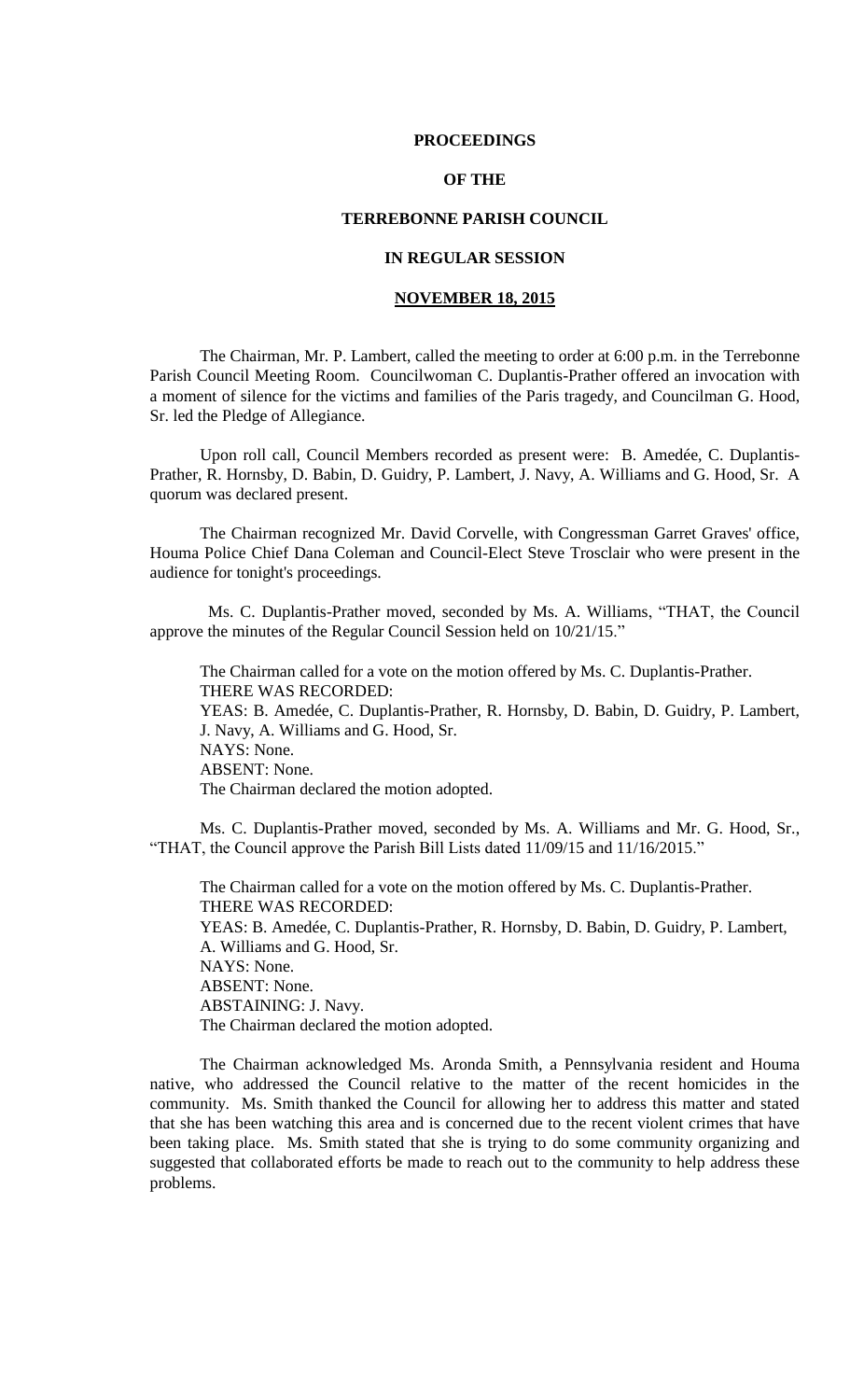Several Council members and President Claudet thanked Ms. Smith for serving our country and for addressing the Council, and explained that combined efforts are being made with local law enforcement officials, citizens, faith based communities and many other organizations in order to collaborate a solid plan of action to combat these issues.

Councilwoman A. Williams explained that several programs are already in place such as: SPARC, Single Point Assessment Resource Center, which is currently available in Terrebonne Parish. Ms. Williams continued by explaining that a "Cops, Cookies and Conversations" meeting for the youth will be held so that youths may voice their concerns and offer suggestions for programs that are needed in the community.

Mr. J. Navy moved, seconded by Ms. C. Duplantis-Prather, "THAT, the Council deviate from the Agenda to consider Agenda Item 6A - Mr. J. Navy: Discussion and possible action with regards to a Crime Prevention Initiative utilizing existing resources to support the community, law enforcement, the District Attorney's Office, and other community organizations in an effort to combat recent acts of murder, violence, and illegal drug activity, following Agenda Item 1A - Ms. Aronda Smith would like to address the Council to speak about the recent homicides in the community."

The Chairman called for a vote on the motion offered by Mr. J. Navy. THERE WAS RECORDED: YEAS: B. Amedée, C. Duplantis-Prather, R. Hornsby, D. Babin, D. Guidry, P. Lambert, J. Navy, A. Williams and G. Hood, Sr. NAYS: None. ABSENT: None. ABSTAINING: None. The Chairman declared the motion adopted.

Councilman J. Navy explained that residents are not feeling safe with the recent violent acts that have occurred and that he has received calls from citizens stating that, in their opinion, police aren't patrolling enough and aren't concerned with these matters. Mr. Navy continued and stated that he placed this item on the agenda; and that Houma Police Chief Coleman and Major Darrell Steward of the Terrebonne Parish Sheriff's Office have been invited to address the concerns of the citizens to make them aware of things that have been implemented to help protect the community. Councilman Navy emphasized that citizens need to work with local law enforcement and noted that, "a society without law enforcement would be chaotic".

Houma Police Chief Dana Coleman stated that the Houma Police Department is being proactive in their efforts to combat these issues and that the communities and law enforcement need to stand united. Chief Coleman explained that in 2015, there were five homicides one of which was domestic and the other four involved narcotic transactions and/or turf wars; and that in 2009, there were 11 homicides of which 10 cases were solved. Chief Coleman continued by explaining that the police department has suspended its Special Operations Program in order to have more officers on patrol; added that the Houma Police Department, the Terrebonne Sherriff's Office and the Louisiana State Police are working together to combat this parish-wide problem; and noted that local law enforcement agencies are looking for support from the communities as they tackle these problems.

Major Darrell Steward of the Terrebonne Parish Sheriff's Office stated that the Sheriff's Department has a joint task force consisting of members of both the Sheriff's Office and Houma Police Department, in addition to a task force with the Drug Enforcement Administration (DEA) from New Orleans, a partnership with Homeland Security, and Louisiana State Police which have combine their efforts to prevent and combat these crimes. Major Steward noted that this has been done since 1984 and will continue. He continued by stating that the Sheriff's Office also visits local schools to make presentations relative to crime and drug prevention and to provides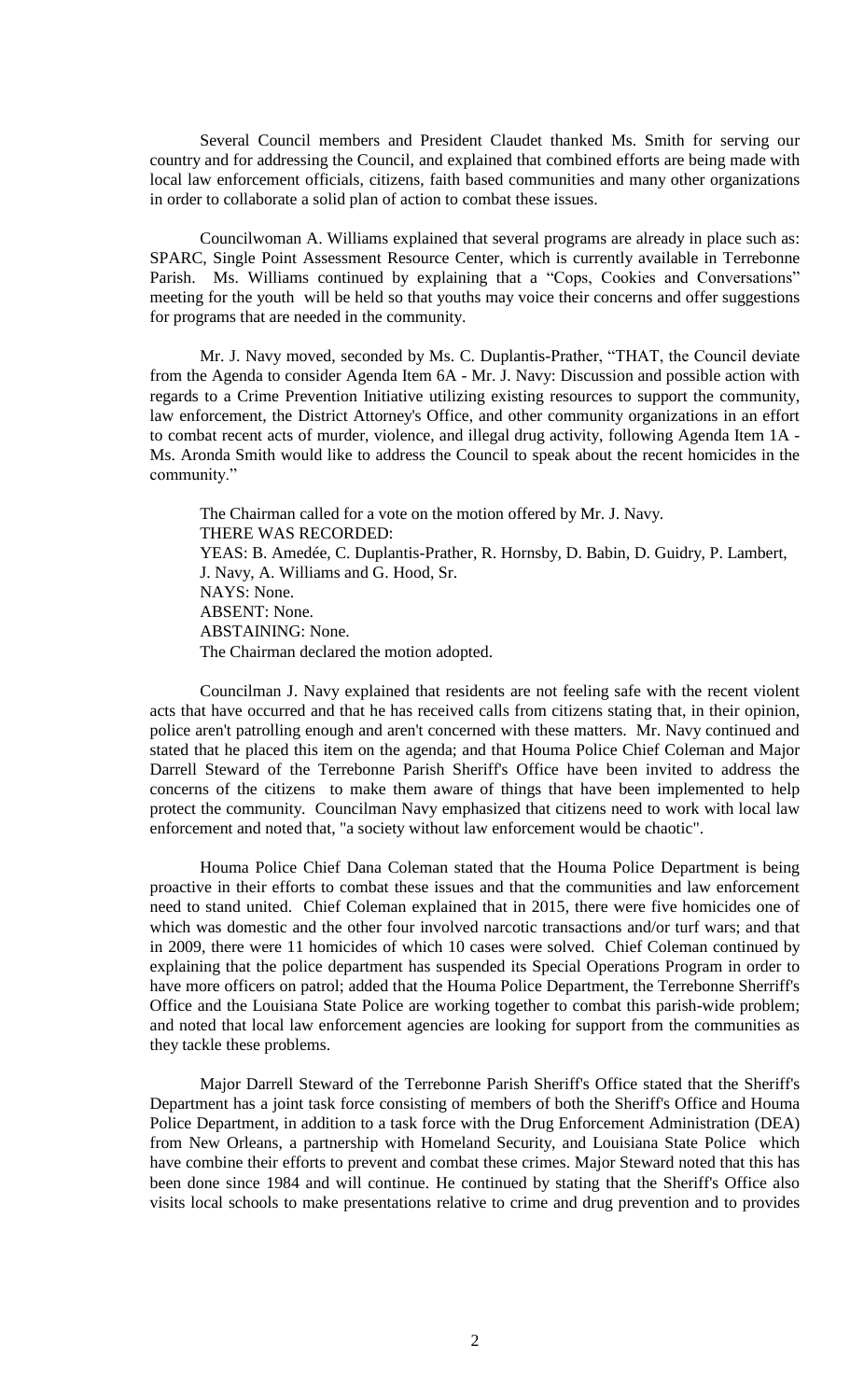instructions at programs such as SPARC. Major Steward stated that the Sheriff's Office supports of all efforts of Chief Coleman, Terrebonne Parish and the community.

Councilwoman A. Williams and Councilman G. Hood, Sr. stated that local law enforcement is putting in their best effort to keep our communities safe and encouraged citizens to get involved with the community and their Neighborhood Watch programs.

Chief Coleman explained that he has been meeting with Corion Gray, one of the victim's brother, to collaborate ideas to help the youth and noted that a gathering was held in the Morgan Street area with Corion Gray, Minister Mark Lewis and the citizens, which went smoothly. Chief Coleman noted that when the community and law enforcement work together, things can be done successfully, decently, and in order. He then applauded the community activists for making the gathering a success.

Ms. Telisa Clark, a Houma resident, stated that communities need to start hearing from the youth to see how they can be reached and what their needs are.

Councilwoman A. Williams stated that on December 1, 2015, there will be a gathering at the Terrebonne Chapter of the NAACP Office, 7163 Park Avenue, Houma, LA, at 6:00 p.m. for "Cops, Cookies and Conversation" which will focus on listening to the youth concerns and needs. She noted that media is not allowed.

Ms. Teralyn Fluence, a Houma resident, stated that, in her opinion, she doesn't believe the children will go to a formal place, such as the NAACP Office, to speak and that they need a place where they feel more comfortable.

Ms. Delphine Short, a Houma resident, stated that the children need to be reached in the schools, in their churches and furthermore parents need to teach their children at home.

Mr. D. Babin moved, seconded by Mr. D. Guidry, "THAT, it now being 6:57 p.m., the Council open public hearings."

The Chairman called for a vote on the motion offered by Mr. D. Babin. THERE WAS RECORDED: YEAS: B. Amedée, C. Duplantis-Prather, R. Hornsby, D. Babin, D. Guidry, P. Lambert, J. Navy, A. Williams and G. Hood, Sr. NAYS: None. ABSENT: None. The Chairman declared the motion adopted.

The Chairman recognized the public for comments on the following:

A. The proposed 2016 Operations and Maintenance Budget of the TPCG and the Five-Year Capital Outlay Budget, as presented by the Parish President.

Ms. A. Williams moved, seconded by Mr. D. Babin, "THAT, the Council close the aforementioned public hearing."

The Chairman called for a vote on the motion offered by Ms. A. Williams. THERE WAS RECORDED: YEAS: B. Amedée, C. Duplantis-Prather, R. Hornsby, D. Babin, D. Guidry, P. Lambert, J. Navy, A. Williams and G. Hood, Sr. NAYS: None. ABSENT: None. The Chairman declared the motion adopted.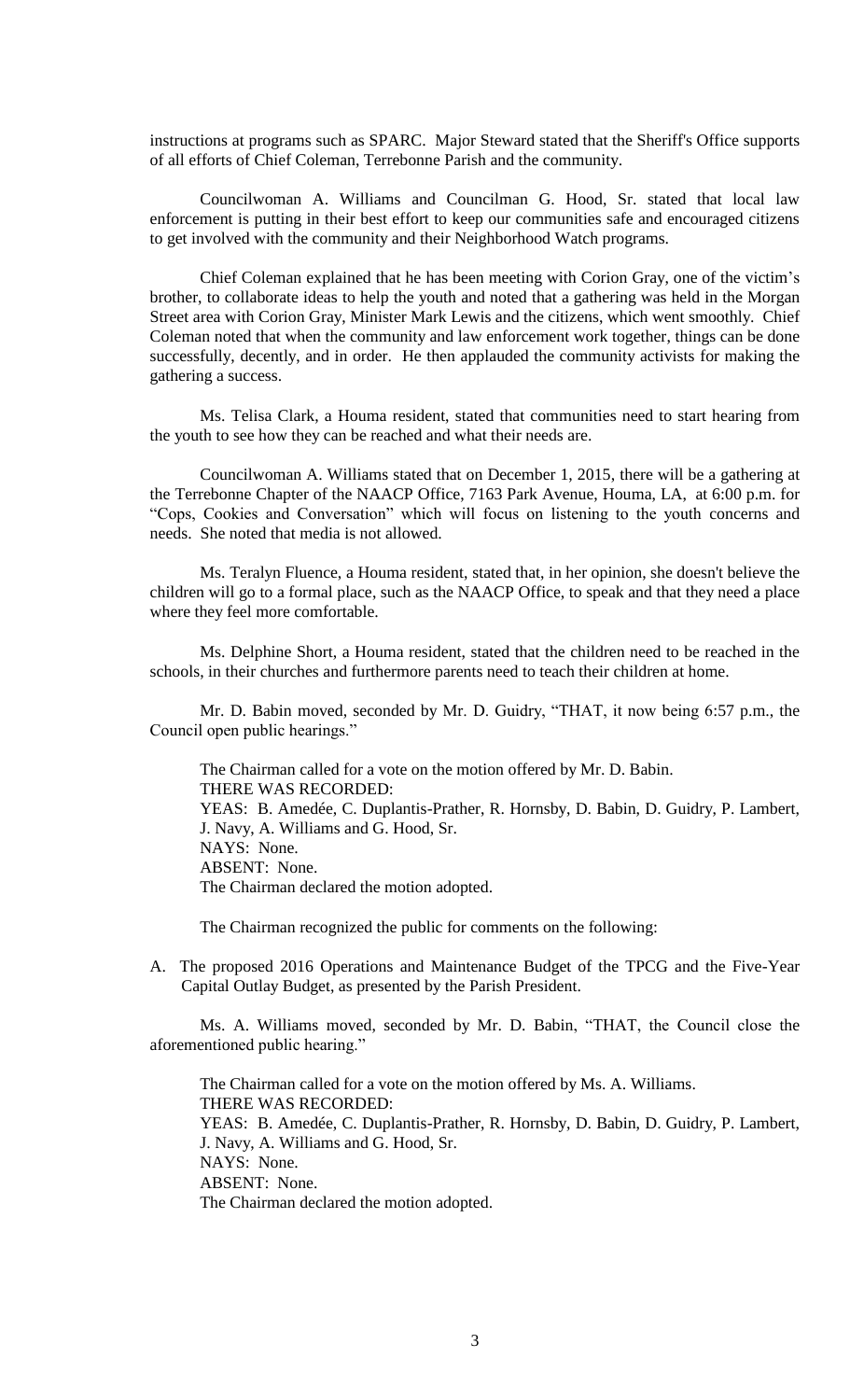The Chairman recognized the public for comments on the following:

B. A proposed ordinance to partially revoke the dedication of ten feet of a sewer, utility, and drainage servitude located in the Colonial Acres Shopping Center.

Ms. C. Duplantis-Prather moved, seconded by Ms. A. Williams, "THAT, the Council close the aforementioned public hearing."

The Chairman called for a vote on the motion offered by Ms. C. Duplantis-Prather. THERE WAS RECORDED: YEAS: B. Amedée, C. Duplantis-Prather, R. Hornsby, D. Babin, D. Guidry, P. Lambert, J. Navy, A. Williams and G. Hood, Sr. NAYS: None. ABSENT: None. The Chairman declared the motion adopted.

OFFERED BY: Ms. C. Duplantis-Prather SECONDED BY: Ms. A. Williams

#### ORDINANCE NO. 8656

# AN ORDINANCE TO PARTIALLY REVOKE THE DEDICATION OF TEN FEET OF A SEWER, UTLITY, AND DRAINAGE SERVITUDE LOCATED IN THE COLONIAL ACRES SHOPPING CENTER; SUBJECT TO A RESERVATION OF ALL OTHER SERVITUDES; AND TO ADDRESS OTHER MATTERS RELATIVE THERETO.

### SECTION I

NOW, THEREFORE BE IT ORDAINED that the Terrebonne Parish Council, in regular session convened, acting pursuant to the authority vested in it by the Constitution and laws of the State of Louisiana, and pursuant to the Home Rule Charter for a Consolidated Government, has determined that the portion of the servitude of sewer, utility and drainage located within the Colonial Acres Shopping Center (as further depicted on the attached map and legal description) are no longer needed for public purposes, and the Terrebonne Parish Council does hereby solely revoke the dedication of the ten feet of sewer, utility and drainage servitude described herein, reserving all the remaining servitudes in the area as depicted on the plat and recorded.

# SECTION II

If any word, clause, phrase, section or other portion of this ordinance shall be declared null, void, invalid, illegal, or unconstitutional, the remaining words, clauses, phrases, sections and other portions of this ordinance shall remain in full force and effect, the provisions of this ordinance hereby being declared to be severable.

# SECTION III

This ordinance shall become effective upon approval by the Parish President or as otherwise provided in Section 2-13(b) of the Home Rule Charter for a Consolidated Government for Terrebonne Parish, whichever occurs sooner.

This ordinance, having been introduced and laid on the table for at least two weeks, was voted upon as follows:

### THERE WAS RECORDED:

YEAS: B. Amedẻe, C. Duplantis-Prather, R. Hornsby, D. Babin, D. Guidry, P. Lambert, J. Navy, A. Williams and G. Hood, Sr.,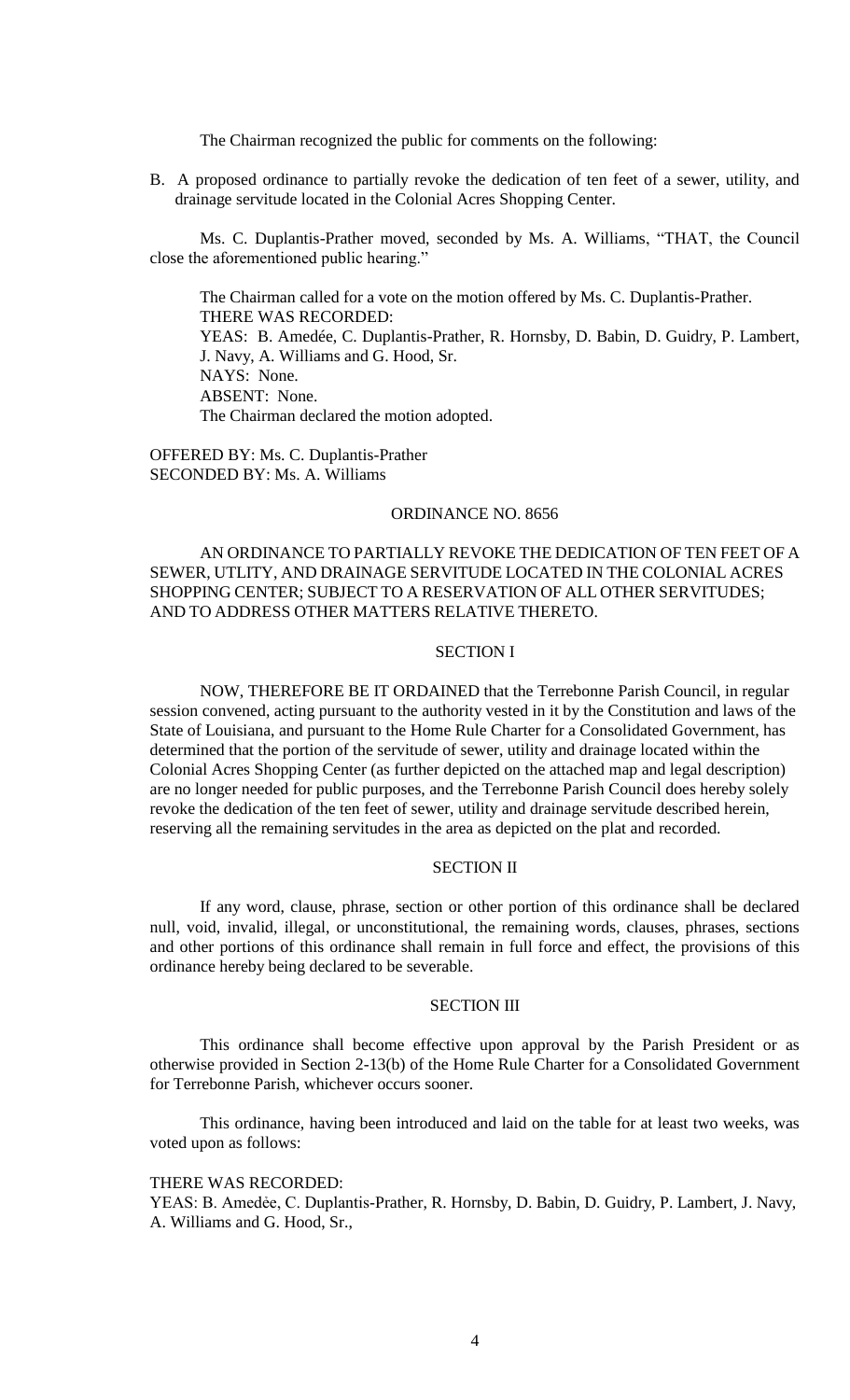NAYS: None. NOT VOTING: None. ABSTAINING: None. ABSENT: None. The Chairman declared the ordinance adopted on this the 18th day of November 2015.

The Chairman recognized the public for comments on the following:

C. A proposed ordinance that will amend the Parish Code of Terrebonne Parish, Chapter 22: Roads, Bridges, Watercourses and Drainage, Article I. In General, Section 22-8. Weight Limits on Bridges in order to establish weight limits for single axle and tandem axles loads following the recommendation of the Engineering Firm, Huval & Associates who conducted Bridge Load Ratings for the Year 2015; to provide for the installation of said signs; and to provide for other matters relative thereto.

Mr. D. Babin moved, seconded by Mr. D. Guidry "THAT, the Council close the aforementioned public hearing."

The Chairman called for a vote on the motion offered by Mr. D. Babin. THERE WAS RECORDED: YEAS: B. Amedée, C. Duplantis-Prather, R. Hornsby, D. Babin, D. Guidry, P. Lambert, J. Navy, A. Williams and G. Hood, Sr. NAYS: None. ABSENT: None. The Chairman declared the motion adopted.

OFFERED BY: Mr. D. Babin SECONDED BY: Mr. D. Guidry

### ORDINANCE NO. 8657

AN ORDINANCE TO AMEND THE PARISH CODE OF TERREBONNE PARISH BY AMENDING CHAPTER 22: ROADS, BRIDGES, WATERCOURSES AND DRAINAGE, ARTICLE I. IN GENERAL, SECTION 22-8. WEIGHT LIMITS ON BRIDGES IN ORDER TO ESTABLISH WEIGHT LIMITS FOR SINGLE AXLE AND TANDEM AXLE LOADS FOLLOWING THE RECOMMENDATION OF THE ENGINEERING FIRM, HUVAL & ASSOCIATES WHO CONDUCTED BRIDGE LOAD RATINGS FOR THE YEAR 2015; TO PROVIDE FOR THE INSTALLATION OF SAID SIGNS; AND TO PROVIDE FOR OTHER MATTERS RELATIVE THERETO.

### SECTION I

BE IT ORDAINED by the Terrebonne Parish Council, in regular session convened, that Chapter 22, Article I, Section 22-8 of the Parish Code of Terrebonne Parish be amended as follows:

CHAPTER 22: ROADS, BRIDGES, WATERCOURSES, AND DRAINAGE

# ARTICLE I. IN GENERAL

# **Section 22-8. Weight limits on bridges.**

Weight limits are hereby established for the following bridges, and appropriate weight limit signs shall be erected and maintained along both the approaches to the bridges. Any vehicle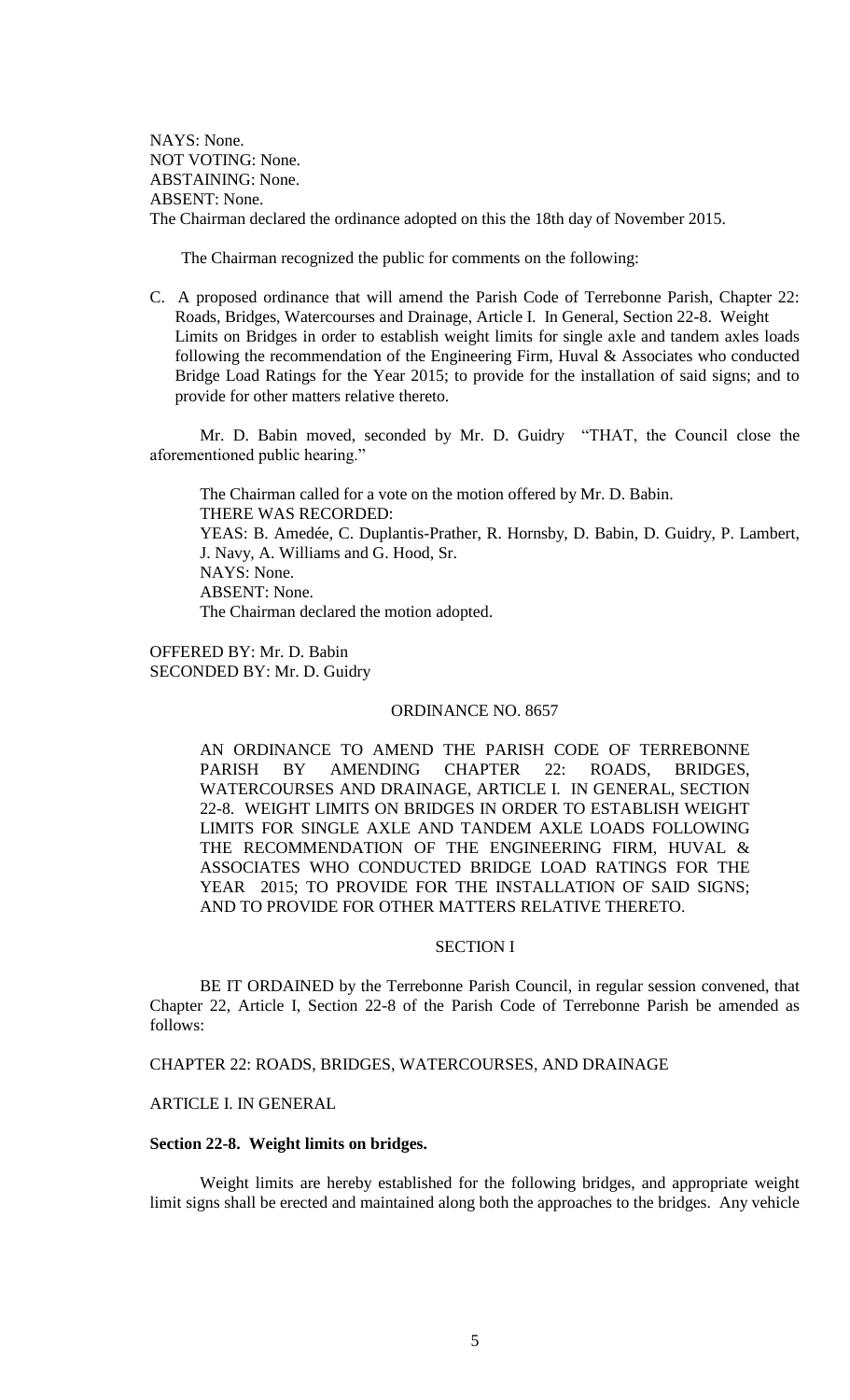traveling on the designated bridges shall respect the signs erected and maintained under the provisions of this section. [Amendments in red]

- (1) *Ten-ton weight limit:* Bobtown Bridge Dr. Beatrous Road Bridge
- (2) *Five-ton weight limit:* Chauvin Bridge Theriot Bridge
- (3) Fifteen-ton weight limit: Mandalay Bridge Mayfield Bridge #2
- (4) Fifteen-ton weight limit Single Axle Load/ Twenty Five-ton weight limit Tandem Axle Load: Funderburk Avenue Bridge Savanne Road Bridge at Hanson Canal
- (5) Twenty-ton weight limit Single Axle Load/ Thirty Five-ton weight limit Tandem Axle Load: Savanne Road Bridge nearest to Martin Luther King Blvd. Hanson Canal Bridge
- (6) Twenty Five-ton weight limit Single Axle Load/ Thirty Five-ton weight limit Tandem Axle Load: Prevost Canal Bridge

# SECTION II

If any word, clause, phrase, section or other portion of the ordinance shall be declared null, void, invalid, illegal, or unconstitutional, the remaining words, clauses, phrases, sections and other portions of this ordinance shall remain in full force and effect, the provisions of this ordinance hereby being declared to be severable.

# SECTION III

This ordinance shall become effective upon approval by the Parish President of as otherwise provided in Section 2-13(b) of the Home Rule Charter for a Consolidated Government for Terrebonne Parish, whichever occurs sooner.

This ordinance, having been introduced and laid on the table for at least two weeks, was voted upon as follows:

THERE WAS RECORDED:

YEAS: B. Amedée, C. Duplantis-Prather, R. Hornsby, D. Babin, D. Guidry, P. Lambert, J. Navy, A. Williams and G. Hood, Sr., NAYS: None. NOT VOTING: None. ABSTAINING: None. ABSENT: None. The Chairman declared the ordinance adopted on this the 18th day of November 2015.

The Chairman recognized the public for comments on the following: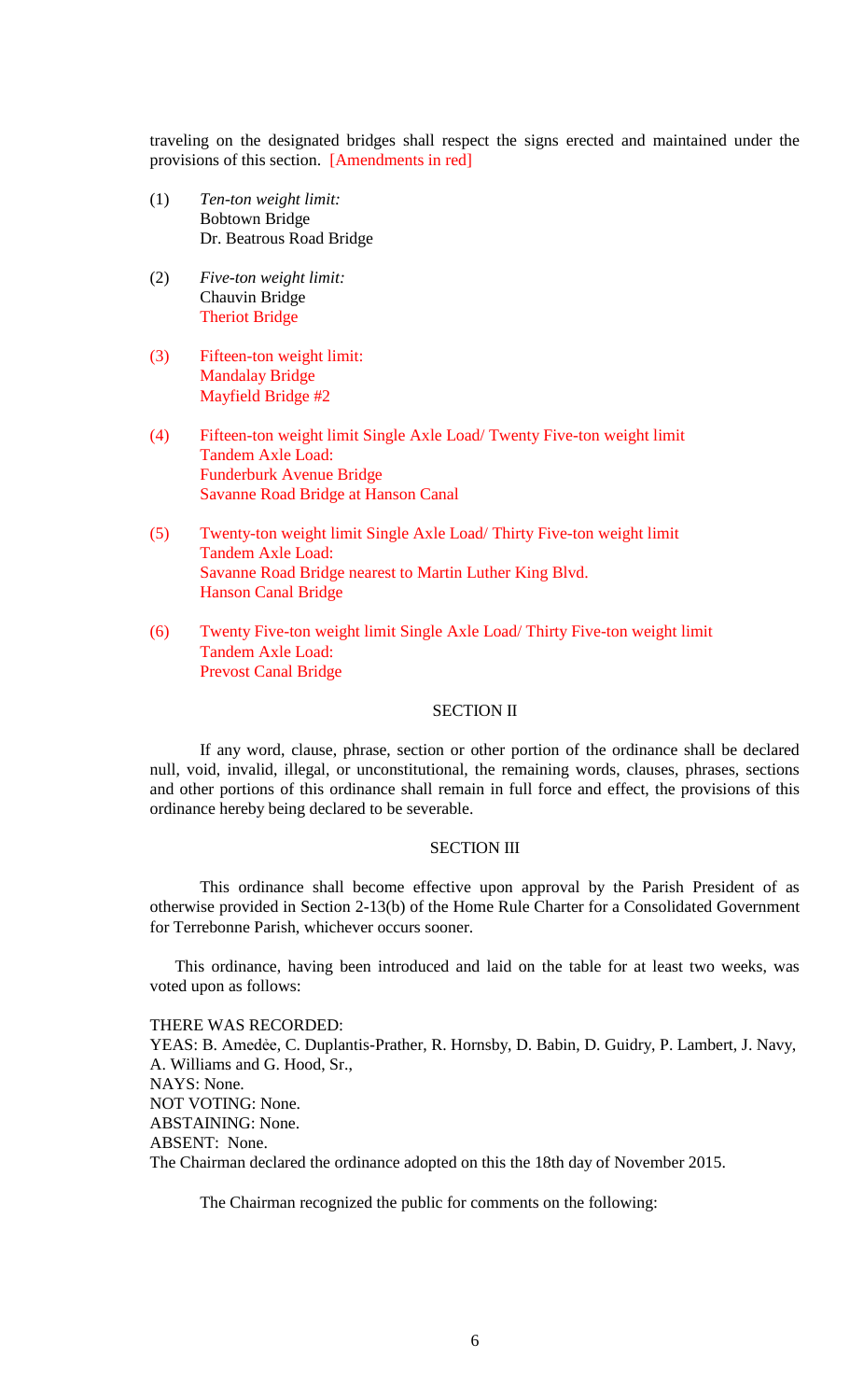D. A proposed ordinance authorizing the Parish President to execute a Cooperative Endeavor Agreement for the lease of Hazard Mitigation Grant Program (HMGP) property between TPCG and Randall Borderlon for the HMGP property located at 1427 Highway 55.

Ms. A. Williams moved, seconded by Mr. D. Guidry and Mr. D. Babin, "THAT, the Council close the aforementioned public hearing."

The Chairman called for a vote on the motion offered by Ms. A. Williams. THERE WAS RECORDED: YEAS: B. Amedée, C. Duplantis-Prather, R. Hornsby, D. Babin, D. Guidry, P. Lambert, J. Navy, A. Williams and G. Hood, Sr. NAYS: None. ABSENT: None. The Chairman declared the motion adopted.

OFFERED BY: Ms. A. Williams SECONDED BY: Mr. D. Babin

#### ORDINANCE NO. 8658

# AN ORDINANCE AUTHORIZING THE PARISH PRESIDENT TO EXECUTE A COOPERATIVE ENDEAVOR AGREEMENT FOR LEASE OF PARISH PROPERTY BETWEEN TPCG AND RANDALL BORDELON

WHEREAS, the Terrebonne Parish Consolidated Government ("TPCG") received a ten million dollar grant from the FEMA Hazard Mitigation Grant Program in January of 2003; and

WHEREAS, TPCG is in the process of the "buy-back" portion of the program and has purchased several different properties in Terrebonne Parish; and

WHEREAS, FEMA imposes stringent deed restrictions consistent with their "open space" philosophy on the property obtained by TPCG through the grant monies; and

WHEREAS, TPCG requires assistance in the healthy and sanitary maintenance of these properties and to assure that the use of the property remains consistent with FEMA requirements; and

WHEREAS, RANDALL BORDELON desires to lease the property subject to maintenance requirements and FEMA restrictions; and

WHEREAS, TPCG and RANDALL BORDELON believe that entering into this Cooperative Endeavor Lease Agreement will serve a public purpose and have a public benefit commensurate with the cost;

# SECTION I

The Terrebonne Parish Council, on behalf of the Terrebonne Parish Consolidated Government,

authorizes the Parish President to negotiate and to execute a Cooperative Endeavor Lease

Agreement with RANDALL BORDELON containing substantially the same terms as those set

out in the attached agreement.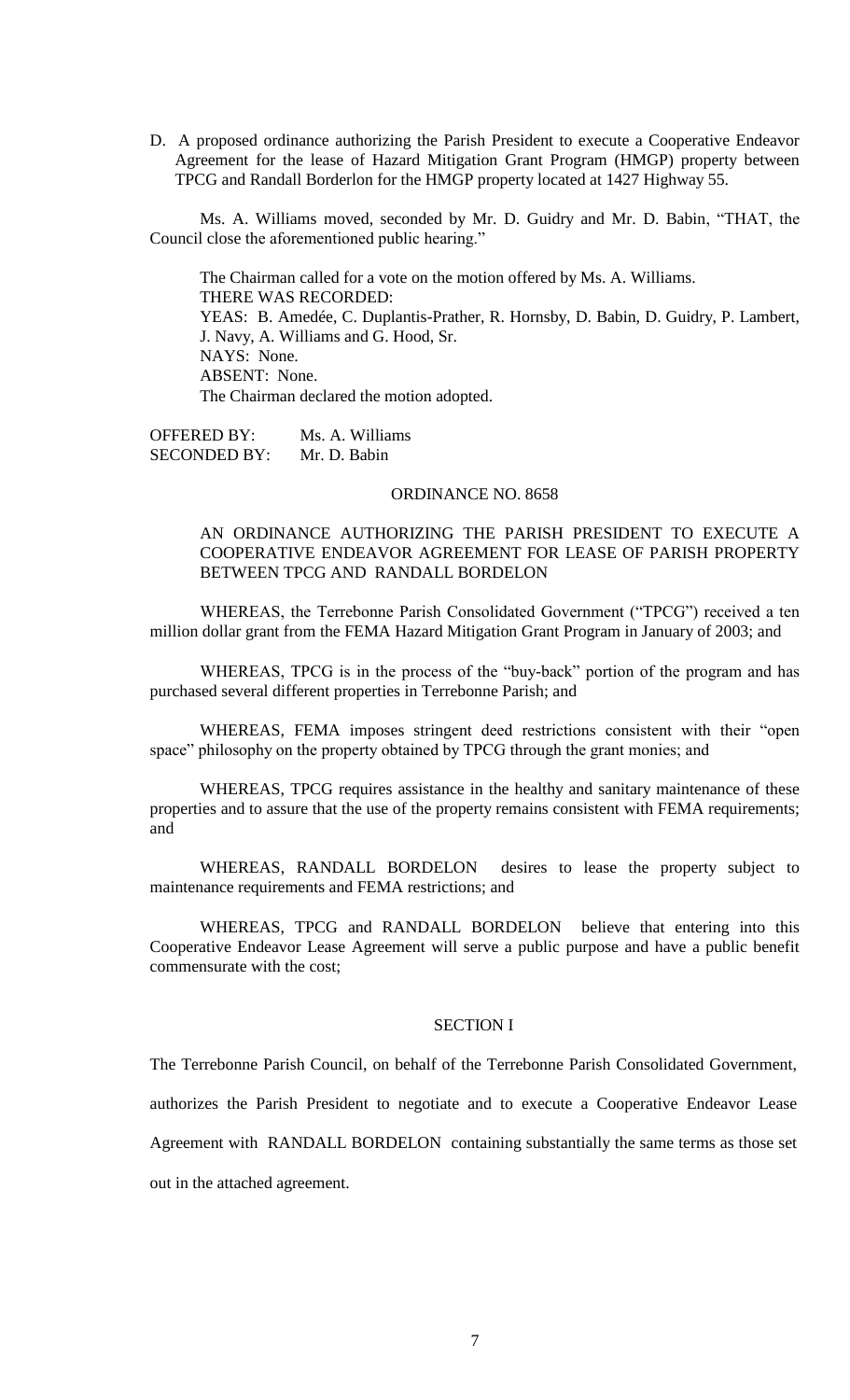# SECTION II

If any word, clause, phrase, section or other portion of this ordinance shall be declared null, void, invalid, illegal, or unconstitutional, the remaining words, clauses, phrases, sections and other portions of this ordinance shall remain in full force and effect, the provisions of this ordinance hereby being declared to be severable.

# SECTION III

This ordinance shall become effective upon approval by the Parish President or as otherwise provided in Section 2-13(b) of the Home Rule Charter for a Consolidated Government for Terrebonne Parish, whichever occurs sooner.

This ordinance, having been introduced and laid on the table for at least two weeks, was voted upon as follows:

# THERE WAS RECORDED:

YEAS: B. Amedėe, C. Duplantis-Prather, R. Hornsby, D. Babin, D. Guidry, P. Lambert, J. Navy, A. Williams and G. Hood, Sr., NAYS: None. NOT VOTING: None. ABSTAINING: None. ABSENT: None. The Chairman declared the ordinance adopted on this the 18th day of November 2015.

The Chairman recognized the public for comments on the following:

E. A proposed ordinance to declare thirty-nine (39) firearms from Houma Police Department, with a value in excess of \$5,000.00, as surplus and authorizing said items to be disposed of through legally approved methods to a licensed firearms dealer or firearms manufacturer.

Mr. G. Hood, Sr. moved, seconded by Ms. B. Amedée, "THAT, the Council close the aforementioned public hearing."

The Chairman called for a vote on the motion offered by Mr. G. Hood, Sr. THERE WAS RECORDED: YEAS: B. Amedée, C. Duplantis-Prather, R. Hornsby, D. Babin, D. Guidry, P. Lambert, J. Navy, A. Williams and G. Hood, Sr. NAYS: None. ABSENT: None. The Chairman declared the motion adopted.

OFFERED BY: Mr. G. Hood, Sr. SECONDED BY: Ms. B. Amedẻe

# ORDINANCE NO: 8659

An Ordinance to declare firearms with a value of Five Thousand Dollars (\$5,000.00) or greater from the Houma Police Department as surplus as described in the attached Exhibit "A" and authorizing said item to be disposed of by public bid, negotiated sale, junked or by any other legally approved method.

# SECTION I

WHEREAS, the movable property listed in the attached Exhibit "A" has a value of \$5,000.00 or greater as indicated by the value set out next to the item on the attached Exhibit A;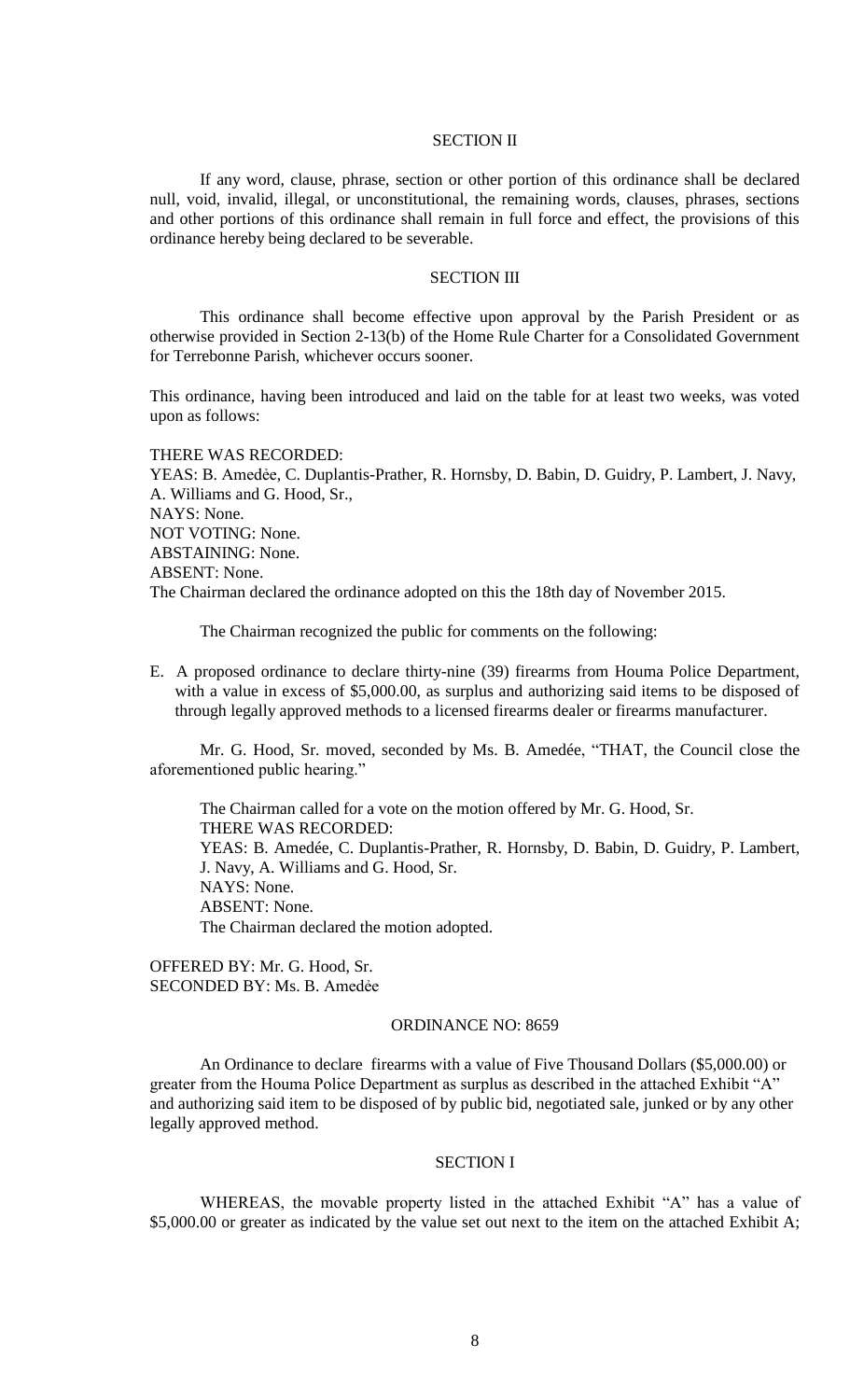# SECTION II

NOW THEREFORE BE IT ORDAINED that the Terrebonne Parish Council, on behalf of the Terrebonne Parish Consolidated Government, does hereby declare the attached Exhibit "A" surplus and authorizes the Parish President to dispose of said item(s) by public bid, negotiated sale, junked or by any other legally approved method. Per LA R.S. 40:1798 E (1) c, the firearms may only be sold to a firearms dealer or firearms manufacturer who is licensed to buy, sell or trade that type of firearm. The firearms shall be sold in one lot.

# SECTION III

If any word, clause, phrase, section or other portion of this ordinance shall be declared null, void, invalid, illegal, or unconstitutional, the remaining words, clauses, phrases, sections and other portions of this ordinance shall remain in force and effect, the provisions of this ordinance hereby being declared to be severable.

### SECTION IV

This ordinance shall become effective upon approval by the Parish President or as otherwise provided in Section 2-13 (b) of the Home Rule Charter for a Consolidated Government for Terrebonne Parish, whichever occurs sooner.

This ordinance, having been introduced and laid on the table for at least two weeks, was voted upon as follows:

# THERE WAS RECORDED:

YEAS: B. Amedẻe, C. Duplantis-Prather, R. Hornsby, D. Babin, D. Guidry, P. Lambert, J. Navy, A. Williams and G. Hood, Sr., NAYS: None. NOT VOTING: None. ABSTAINING: None. ABSENT: None. The Chairman declared the ordinance adopted on this the 18th day of November 2015.

The Chairman recognized the public for comments on the following:

- F. A proposed ordinance to amend the 2015 Adopted Operating Budget and the 5 Year Capital Outlay of the Terrebonne Parish Consolidated Government for the following items:
	- I. Falgout Canal Pontoon Bridge, (\$1,300,000) reclass/adjust Sustainable Coastal Communities Recovery Grant (Gus/Ike)
	- II. Multi Task Force Grant Award, \$31,646
	- III. Victims Assistance Grant Award, \$11,955
	- IV. JAG 2015 Award, \$16,100
	- V. Beautification Program-Sign Damage, \$37,720.

Mr. D. Babin moved, seconded by Mr. G. Hood, Sr., "THAT, the Council close the aforementioned public hearing."

The Chairman called for a vote on the motion offered by Mr. D. Babin. THERE WAS RECORDED: YEAS: B. Amedée, C. Duplantis-Prather, R. Hornsby, D. Babin, D. Guidry, P. Lambert, J. Navy, A. Williams and G. Hood, Sr. NAYS: None. ABSENT: None. The Chairman declared the motion adopted.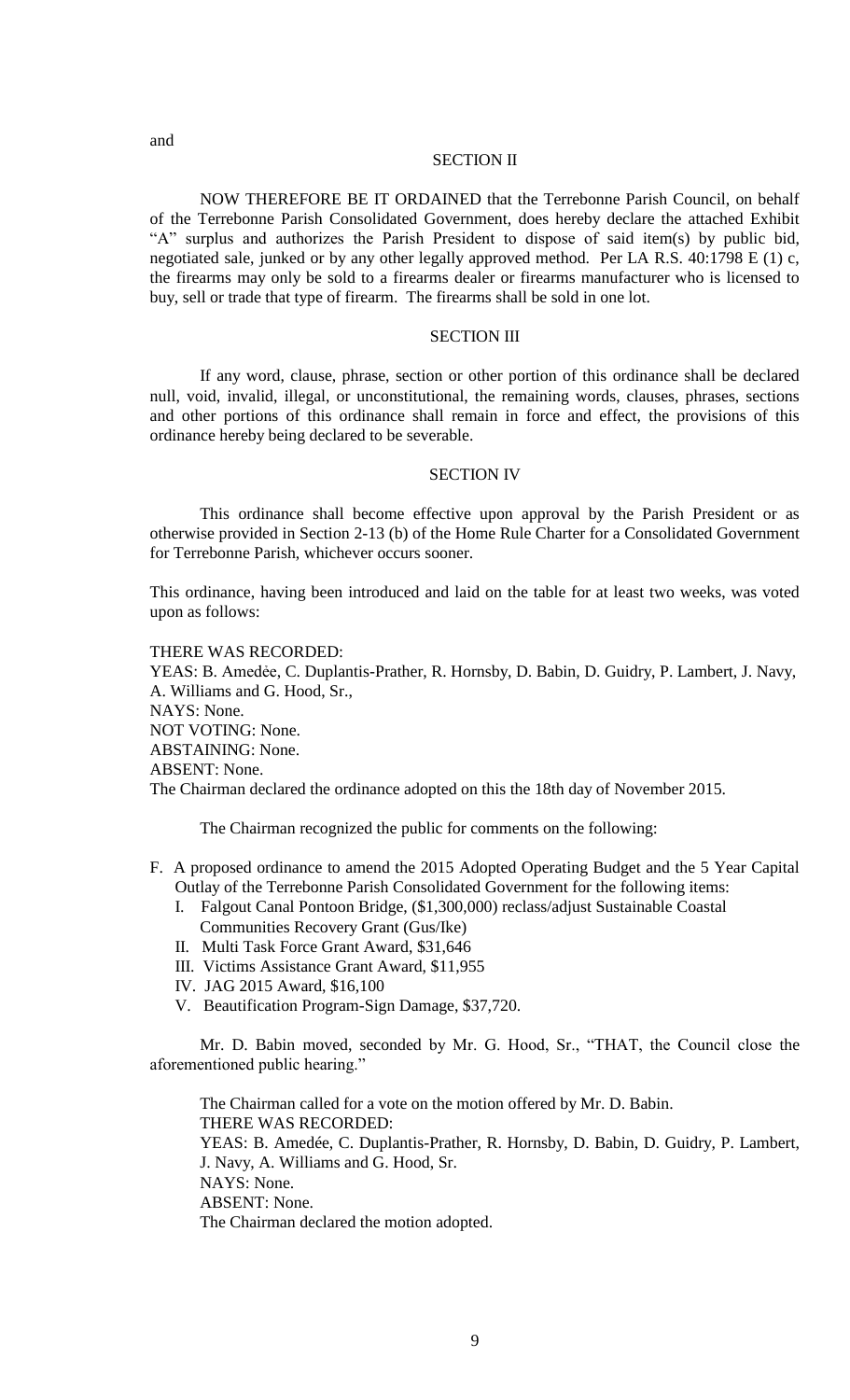OFFERED BY: Mr. D. Babin SECONDED BY: Ms. A. Williams and Mr. G. Hood, Sr.

#### ORDINANCE NO. 8660

# AN ORDINANCE TO AMEND THE 2015 ADOPTED OPERATING BUDGET AND THE 5-YEAR CAPITAL OUTLAY OF THE TERREBONNE PARISH CONSOLIDATED GOVERNMENT FOR THE FOLLOWING ITEMS AND TO PROVIDE FOR RELATED MATTERS.

- I. FALGOUT CANAL PONTOON BRIDGE,( \$1,300,000) RECLASS/ADJUST SUSTAINABLE COASTAL COMMUNITIES RECOVERY GRANT (GUS/IKE)
- II. MULTI TASK FORCE GRANT AWARD, \$31,646
- III. VICTIMS ASSISTANCE GRANT AWARD, \$11,955
- IV. JAG 2015 AWARD, \$16,100
- V. BEAUTIFICATION PROGRAM-SIGN DAMAGE, \$7,267
- VI. GULF TOURISM AND SEAFOOD PROMOTION, \$37,720

# SECTION I

WHEREAS, to reclass and adjust the budget and expenditures of the Falgout Canal Pontoon Bridge as a CDBG-Recovery project which was funded by the Sustainable Coastal Communities Recovery Grant (Gustave/Ike).

NOW, THEREFORE BE IT FURTHER ORDAINED, by the Terrebonne Parish Council, on behalf of the Terrebonne Parish Consolidated Government, that the 2015 Adopted Budget and the 5-Year Capital Outlay Budget be amended to reflect the reclass and adjustment of the budget and expenditures of the Falgout Canal Pontoon Bridge. (Attachment A)

# SECTION II

WHEREAS, the Parish received funds from Louisiana Commission on Law Enforcement for the Multi Task Grant Award 2014-DJ 01 2411 for \$31,646; and

WHEREAS, the Multi Task Grant Award 2014-DJ 01 2411 funds will allow the Houma Police Department to provide services covering the increase of crimes within the rural, blighted and low income areas; and

WHEREAS, the Multi Task Grant Award 2014-DJ 01 2411 funds will cover the additional personnel cost of the Houma Police Department.

NOW, THEREFORE BE IT FURTHER ORDAINED, by the Terrebonne Parish Council, on behalf of the Terrebonne Parish Consolidated Government, that the 2015 Adopted Operating Budget be amended to reflect the funding of the Multi Task Force Grant Award. (Attachment B)

# SECTION III

WHEREAS, the Parish received funds from Louisiana Commission on Law Enforcement for the Victims Assistance Grant Award 2014-VA-04/01/02/03-2379 for \$11,955, and

WHEREAS, the Victims Assistance Grant Award 2014-VA-04/01/02/03-2379 funds will be used in assisting Victims of Crimes from any suffering both emotionally and physically, and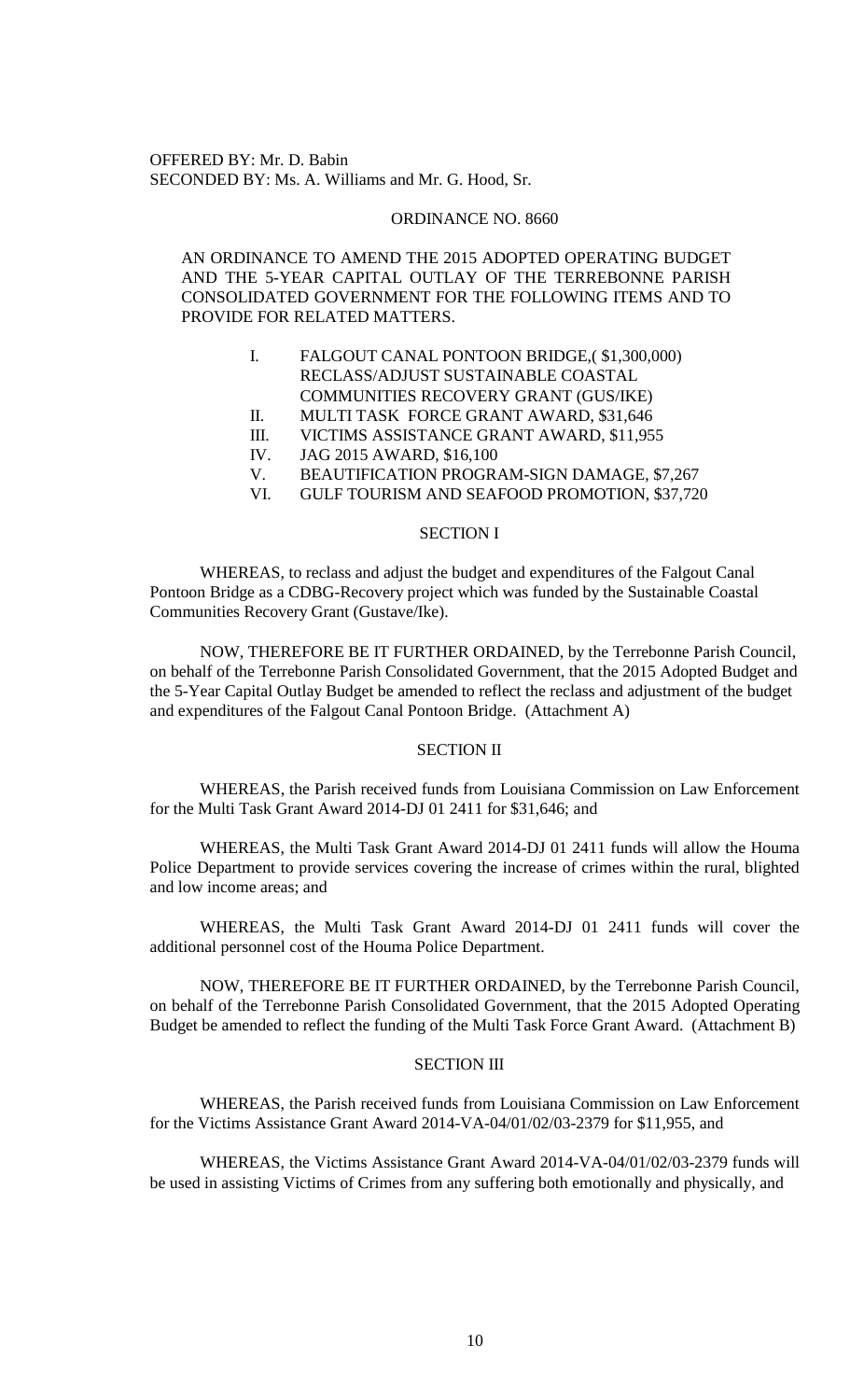WHEREAS, the assistance will be provided by the Houma Police Department ensuring the safety of the victims.

NOW, THEREFORE BE IT FURTHER ORDAINED, by the Terrebonne Parish Council, on behalf of the Terrebonne Parish Consolidated Government, that the 2015 Adopted Operating Budget be amended to recognize the funding of the Victims Assistance Grant Award. (Attachment C)

#### SECTION IV

WHEREAS, the Houma Police Department of the Terrebonne Parish Consolidated Government has been approved a grant from the U.S. Department of Justice, Office of Justice Programs Fiscal Year 2015 Edward Byrne Memorial JAG Fund in the amount of Sixteen Thousand One Hundred dollars (\$16,100.00) for the Terrebonne Parish Consolidated Government, The Fiscal Year 2015 Edward Byrne Memorial JAG Fund will provide grant funding to improve the effectiveness and safety of our Police Officers by providing them with overtime, Traffic Enforcement, improving Police Officer Safety, community policing and Boot Camp with Terrebonne Young Marines, and

WHEREAS, the Parish Administrative staff and the Parish Finance Department will oversee the implementation and meeting all the requirements set forth by the United States Department of Justice, Office of Justice Programs.

NOW, THEREFORE BE IT FURTHER ORDAINED, by the Terrebonne Parish Council, on behalf of the Terrebonne Parish Consolidated Government that the 2015 Adopted Budget be amended to recognize the funding for the JAG 2015 Award. (Attachment D)

### SECTION V

WHEREAS, Terrebonne Parish Consolidated Government received funds for the damage to the Welcome Sign in Thibodaux in the amount of \$7,267, and

WHEREAS, the funds need to be in place to facilitate the repairs.

NOW, THEREFORE BE IT FURTHER ORDAINED, by the Terrebonne Parish Council, on behalf of the Terrebonne Parish Consolidated Government that the 2015 Adopted Budget be amended to recognize \$7,267 for the damage to the Welcome Sign in Thibodaux. (Attachment E)

### SECTION VI

WHEREAS, BP Exploration and Production Inc., a Delaware corporation, has been named as defendant in the Deepwater Horizon Oil Spill in the Gulf of Mexico on April 20, 2010, and

WHEREAS, on May 4, 2012, BP, Lead Class Counsel, the Trustee and J. P. Morgan Trust Company entered into the Deepwater Horizon Economic and Property Damages Trust Agreement creating the Settlement Trust, and

WHEREAS, Terrebonne Parish Consolidated Government has obtained \$37,720 for promotional services through a Supplemental Promotional Fund Grant Agreement, approved by the Parish Council in September 2015, Resolution 15-470, and

WHEREAS, the Parish has applied for the grant to fund television commercials to promote Terrebonne Parish as a sportsman's paradise on the Castin' Cajun program, and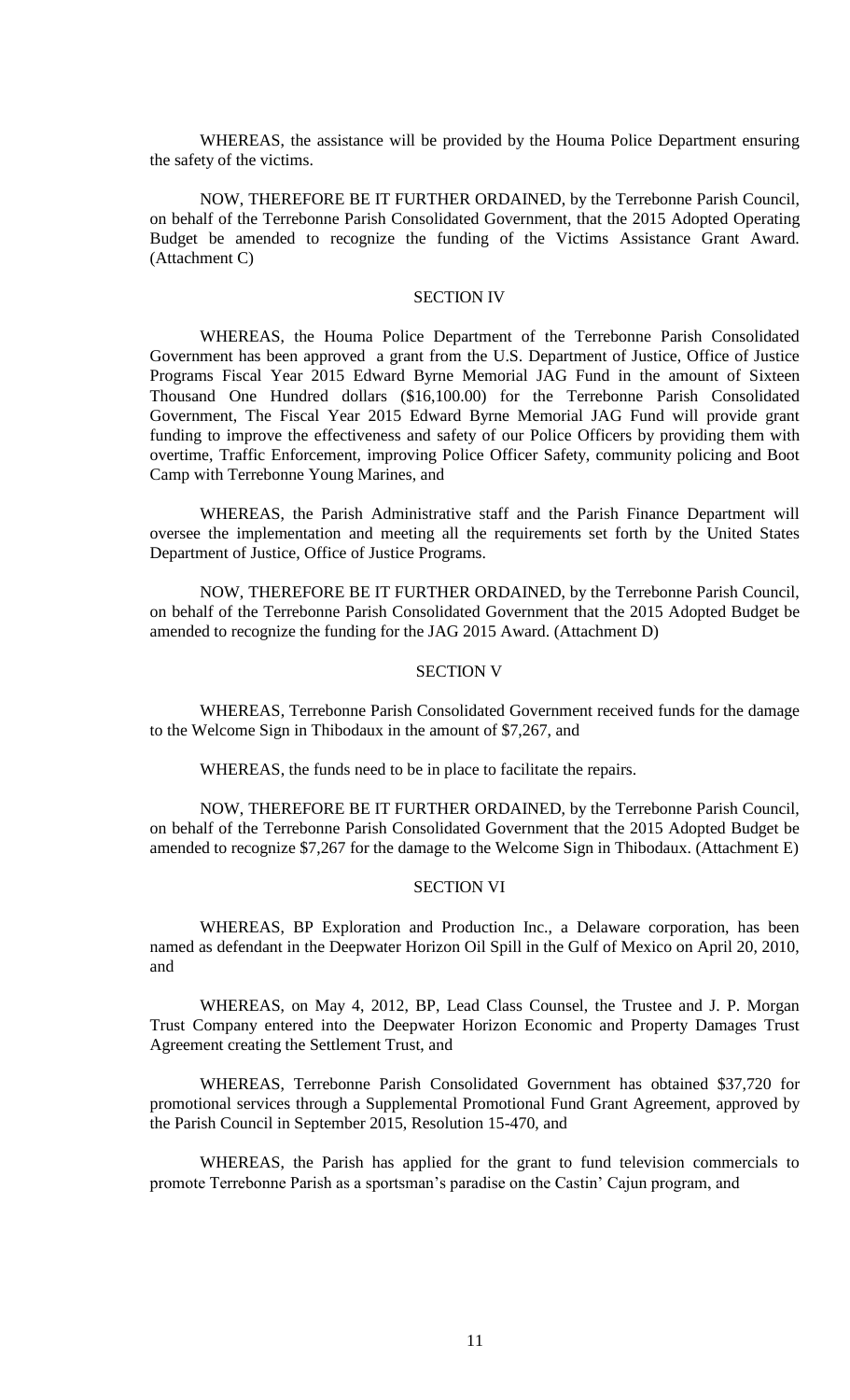WHEREAS, authorize the Parish President to execute and sign any and all matters related to the contract with the delivery of commercial services with Castin' Cajun.

NOW, THEREFORE BE IT FURTHER ORDAINED, by the Terrebonne Parish Council, on behalf of the Terrebonne Parish Consolidated Government that the 2015 Adopted Budget be amended to recognize \$37,720 from the Supplemental Gulf Tourism and Seafood Promotional Grant with the Settlement Trust, and to execute and sign any and all matters related to the contract with the delivery of commercial services with Castin' Cajun. (Attachment F)

### SECTION VII

If any word, clause, phrase, section or other portion of this ordinance shall be declared null, void, invalid, illegal, or unconstitutional, the remaining words, clauses, phrases, sections and other portions of this ordinance shall remain in full force and effect, the provisions of this ordinance hereby being declared to be severable.

# SECTION VIII

This ordinance shall become effective upon approval by the Parish President or as otherwise provided in Section 2-13(b) of the Home Rule Charter for a Consolidated Government for Terrebonne Parish, whichever occurs sooner.

This ordinance, having been introduced and laid on the table for at least two weeks, was voted upon as follows:

# THERE WAS RECORDED:

YEAS: B. Amedée, C. Duplantis-Prather, R. Hornsby, D. Babin, D. Guidry, P. Lambert, J. Navy, A. Williams and G. Hood, Sr., NAYS: None. NOT VOTING: None. ABSTAINING: None. ABSENT: None. The Chairman declared the ordinance adopted on this the 18th day of November 2015.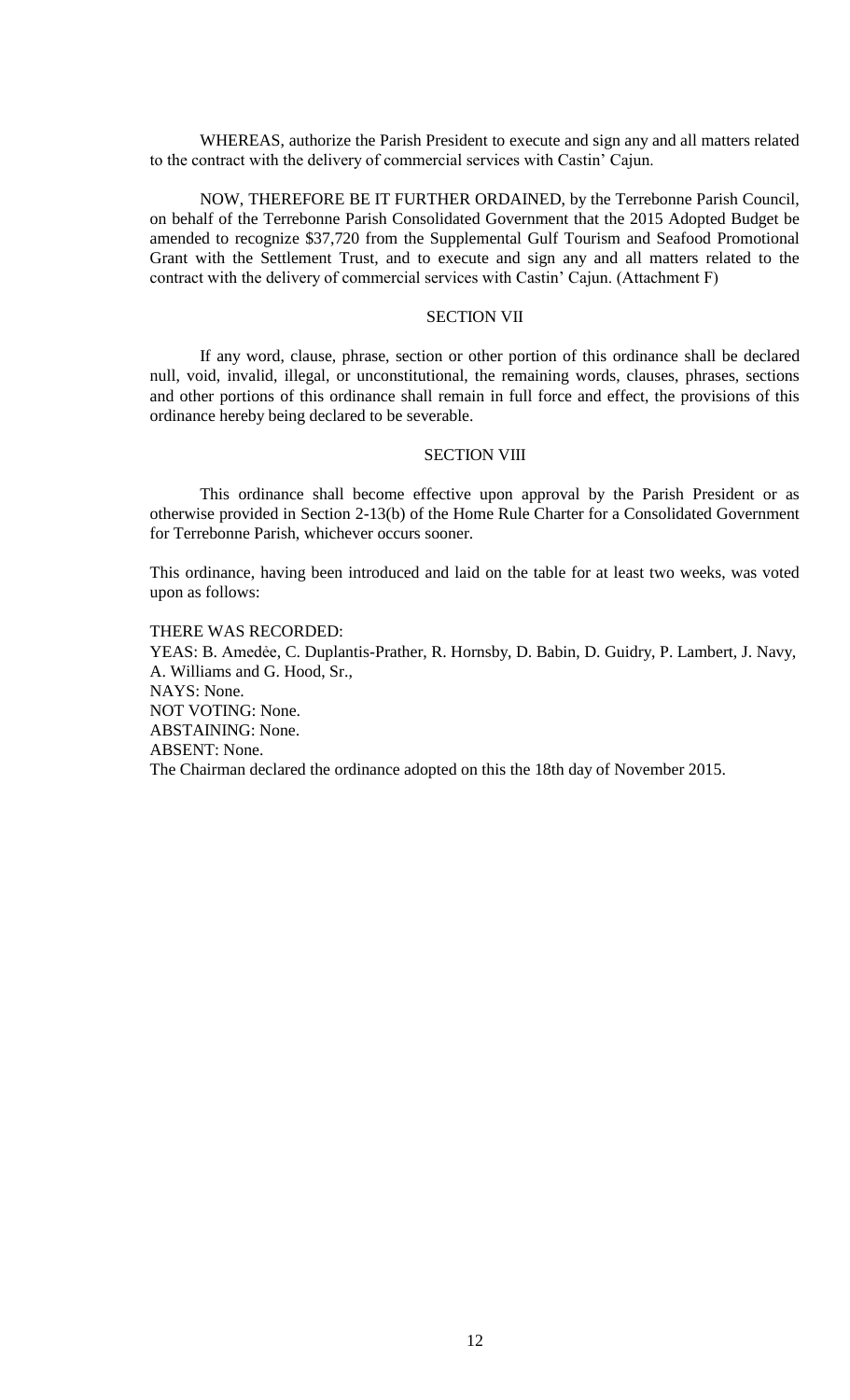|                                                             |                | 2015                |                          |  |
|-------------------------------------------------------------|----------------|---------------------|--------------------------|--|
|                                                             | <b>Adopted</b> | <b>Change</b>       | <b>Amended</b>           |  |
| <b>Falgout Canal Pontoon Bridge</b>                         | (1,300,000)    | 1,300,000           |                          |  |
| <b>Falgout Canal Pontoon Bridge</b>                         | 1,300,000      | (1,300,000)         |                          |  |
| <b>CDBG Recovery Grant</b>                                  | (21, 750, 172) | 1,300,000           |                          |  |
| <b>Sustainable Coastal Communities</b>                      |                |                     | (20, 450, 172)           |  |
|                                                             | 1,300,000      | (1,300,000)         |                          |  |
| <b>CDBG DR - Fisheries</b>                                  |                | (1,300,000)         | (1,300,000)<br>4,710,450 |  |
| <b>Falgout Canal Pontoon Bridge</b>                         | 3,410,450      | 1,300,000           |                          |  |
| <b>ATTACHMENT B - Multi Task Force Grant</b>                |                |                     |                          |  |
|                                                             |                |                     |                          |  |
|                                                             |                | 2015                |                          |  |
|                                                             | <b>Adopted</b> | <b>Change</b>       | <b>Amended</b>           |  |
|                                                             |                |                     |                          |  |
| Overtime                                                    | 6,466          | 15,823              | 22,289                   |  |
| <b>Confidential Informant Fees</b>                          |                | 15,823              | 15,823                   |  |
| Multi Task Force                                            |                | (31, 646)           | (31, 646)                |  |
| <b>ATTACHMENT C - Victims Assistance Grant Award</b>        |                |                     |                          |  |
|                                                             |                |                     |                          |  |
|                                                             |                | 2015                |                          |  |
|                                                             | <b>Adopted</b> | <b>Change</b>       | <b>Amended</b>           |  |
| Overtime Pay                                                |                | 11,955              | 11,955                   |  |
| <b>LCLE Victims Lassistance</b>                             |                | (9, 564)            | (9, 564)                 |  |
| Fund Balance (decrease)                                     | n/a            | (2, 391)            | n/a                      |  |
|                                                             |                |                     |                          |  |
| <b>ATTACHMENT D - JAG 2015 Award</b>                        |                |                     |                          |  |
|                                                             |                |                     |                          |  |
|                                                             |                | 2015                |                          |  |
|                                                             | <b>Adopted</b> | <b>Change</b>       | Amended                  |  |
|                                                             |                |                     |                          |  |
| Overtime                                                    |                | 16,100              | 16,100                   |  |
| JAG 2015 Award                                              |                | (16, 100)           | (16, 100)                |  |
| <b>ATTACHMENT E - Beautification Program-Sign Damage</b>    |                |                     |                          |  |
|                                                             |                | 2015                |                          |  |
|                                                             | <b>Adopted</b> | <b>Change</b>       | <b>Amended</b>           |  |
|                                                             |                |                     |                          |  |
| <b>Beautification Program</b>                               | 17,238         | 7,267               | 24,505                   |  |
| <b>Compensation Property Damage</b>                         | (7, 725)       | (7, 267)            | (14, 992)                |  |
|                                                             |                |                     |                          |  |
| <b>ATTACHMENT F - Gulf Tourism and Seafood Promotion</b>    |                | 2015                |                          |  |
|                                                             |                |                     |                          |  |
|                                                             | <b>Adopted</b> | <b>Change</b>       | <b>Amended</b>           |  |
|                                                             |                |                     |                          |  |
| Tourism Recovery Program<br>Louisiana Tourism Recov Program |                | 37,720<br>(37, 720) | 37,720<br>(37, 720)      |  |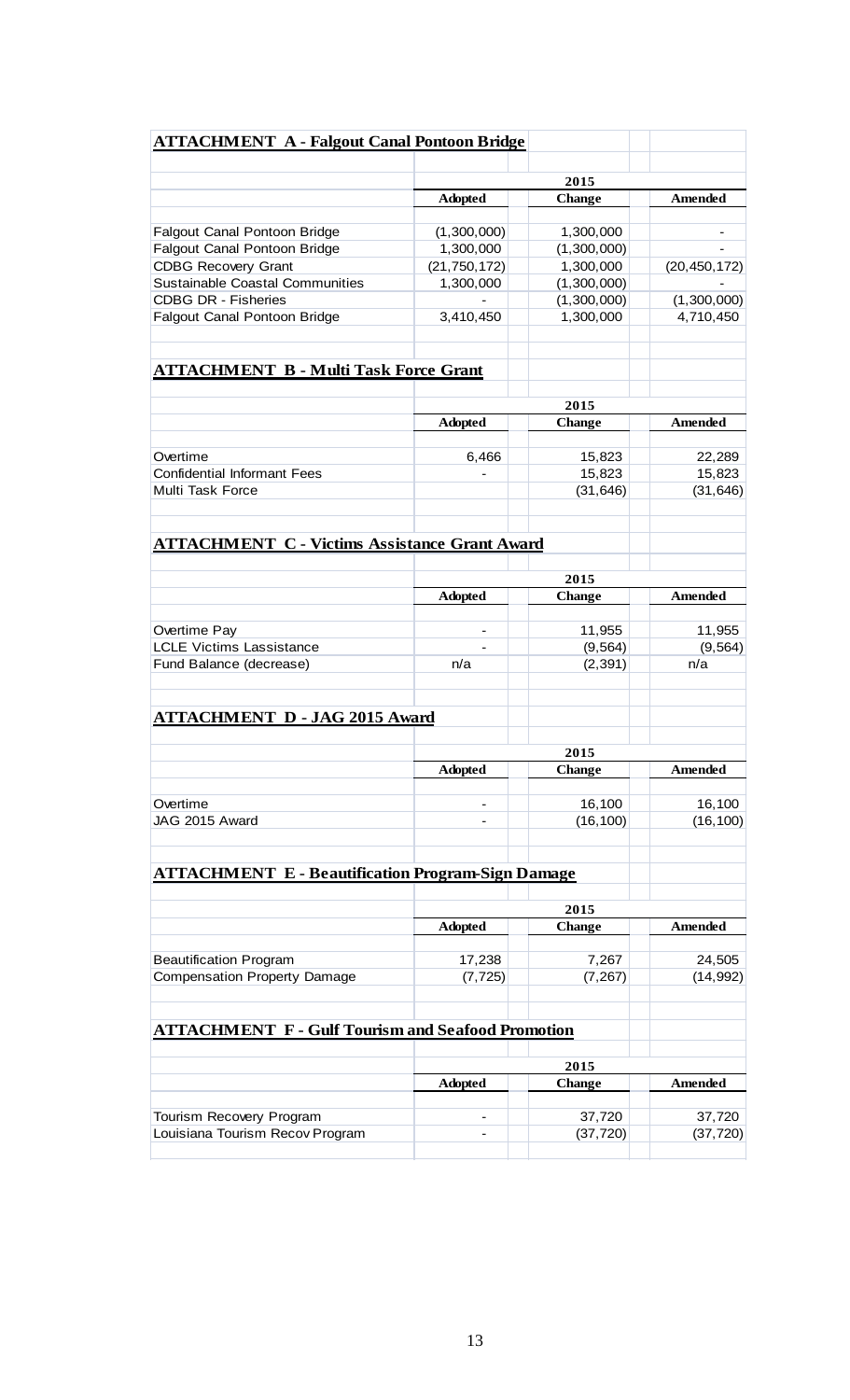Mr. D. Babin moved, seconded by Mr. D. Guidry, "THAT, the Council continue with the regular order of business."

The Chairman called for a vote on the motion offered by Mr. D. Babin. THERE WAS RECORDED: YEAS: B. Amedée, C. Duplantis-Prather, R. Hornsby, D. Babin, D. Guidry, P. Lambert, J. Navy, A. Williams and G. Hood, Sr. NAYS: None. ABSENT: None. The Chairman declared the motion adopted.

The Chairman acknowledged Ms. Telisa Clark, a Houma resident, who addressed the Council relative to the matter of school board issues and stated that there was a recent incident at Ellender High School in which a school coach was terminated from his position. She continued and explained that the students looked up to this coach and are disappointed that he was terminated. Ms. Clark stated that she has spoke to the leaders of School Board and has yet to receive answers to her questions; and urged the Council to intervene and look into this matter.

The Chairman called for a report on the Public Services Committee meeting held on 11/16/15, whereupon the Committee Chairwoman noting ratification of minutes calls public hearings on December 2, 2015 at 6:30 p.m., rendered the following:

### PUBLIC SERVICES COMMITTEE

### NOVEMBER 16, 2015

The Chairwoman, A. Williams, called the Public Services Committee meeting to order at 5:30 p. m. in the Terrebonne Parish Council Meeting Room with an Invocation offered by Committee member B. Amedѐe and the Pledge of Allegiance led by Committee member R. Hornsby. Upon roll call, Committee Members recorded as present were: B. Amedẻe, C. Duplantis-Prather, R. Hornsby, D. Babin, D. Guidry, P. Lambert, A. Williams and Capt. Greg Hood, Sr., HPD Ret. Committee member J. Navy was recorded as absent. A quorum was declared present.

The Committee Chairwoman read aloud a memo from Committee member J. Navy explaining that his absence from tonight's proceedings is due to a business-related obligation.

Committee member D. Guidry stated that Agenda Item No. 1 (Discussion and possible action with regards to Terrebonne Parish Mosquito Control, LLC) was placed on the agenda because he has received numerous complaints from his constituents about the influx of mosquitoes. According to the telephone calls that he has received, Mosquito Control trucks are riding down various roads and not spraying for pests and that was an increase in mosquitoes prior to the recent rainstorm associated with Hurricane Patricia. Mr. Guidry requested a viable solution be found to help control an increase in the mosquito population and to get Mosquito Control trucks to spray in areas where it is much needed.

Mr. Steve Pavlovich, Entymologist and General Manager with Mosquito Control, explained that the trucks can only spray when they are traveling at a speed of two to eighteen miles per hour; otherwise the spray will not be discharged into the air. He stated that there has been a substantial increase in the number of mosquitoes due to the recent storm event, but efforts are being made to alleviate this problem and noted that an aerial assessment was done prior to the storm event because of a noticeable increase in the mosquito population; thereby, causing the company to increase the amount of spraying and the frequency in some areas, such as the low lying bayou areas. He stated that if residents are having a mosquito problems in their area, they can contact Mosquito Control at (985) 580-1629.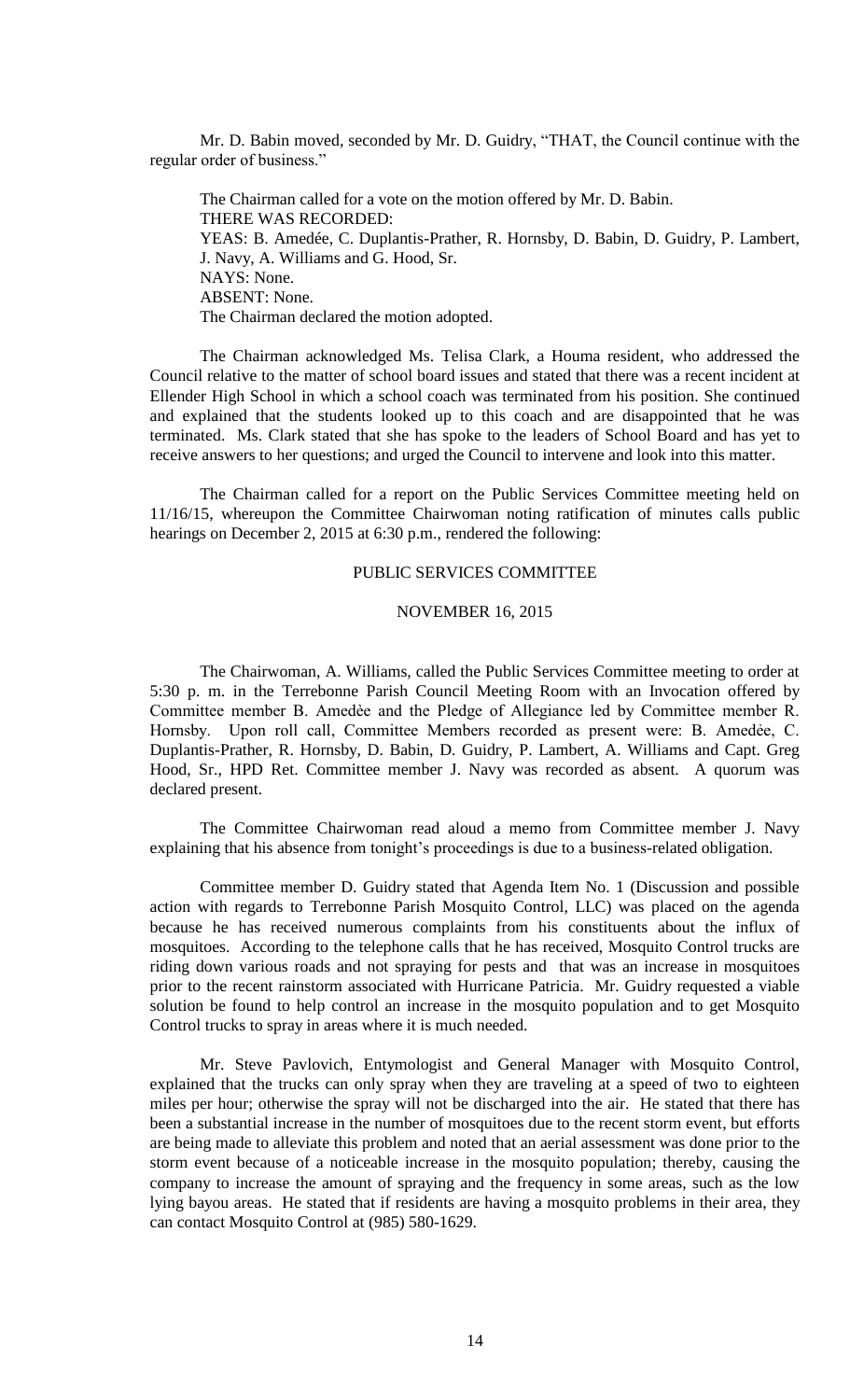Discussion ensued, with several Committee members questioning whether or not the mosquito problem will continue and requested that Mosquito Control make every effort to continue spraying to help alleviate this problem throughout Terrebonne Parish.

Mr. P. Lambert moved, seconded by Mr. D. Babin and Ms. C. Duplantis-Prather, "THAT, the Public Services Committee introduce an ordinance to authorize Fire District No. 5 to sell property with a mandate that the proceeds of the sale benefit the purposes of Fire District No. 5 and call a public hearing on December 2, 2015 at 6:30 p.m."

The Chairwoman called for the vote on the motion offered by Mr. P. Lambert. THERE WAS RECORDED: YEAS: B. Amedẻe, C. Duplantis-Prather, R. Hornsby, D. Babin, D. Guidry, P. Lambert, A. Williams and G. Hood, Sr. NAYS: None. ABSENT: J. Navy. The Chairwoman declared the motion adopted.

OFFERED BY: Mr. G. Hood, Sr. SECONDED BY: Ms. C. Duplantis-Prather

# RESOLUTION NO. 15-562

A RESOLUTION AUTHORIZING THE PARISH PRESIDENT TO SIGN AND SUBMIT AN AMENDMENT TO THE TERREBONNE PARISH GUSTAV/IKE DISASTER RECOVERY PLAN BUDGET TO THE STATE OF LOUISIANA AND HUD TO COMPLY WITH THE COMMUNITY DEVELOPMENT BLOCK GRANT DISASTER RECOVERY PROGRAM.

WHEREAS, the Terrebonne Parish Consolidated Government has been awarded Community Development Block Grant (CDBG) funding as a result of the damage caused by Hurricanes Gustav and Ike; and

WHEREAS, the projects listed in Attachment A are completed; and

WHEREAS, the remaining funds in these two projects will be transferred to the Suzie Canal Levee Extension Project; and

WHEREAS, through the proper public approval process the funds can be reallocated from one project to another as reflected in Attachment A; and

NOW, THEREFORE, BE IT RESOLVED by the Terrebonne Parish Council, on behalf of the Terrebonne Parish Consolidated Government, that that the Parish President, Michel H. Claudet, is authorized to sign, submit and implement the recommended amendment to the Terrebonne Parish Gustav/Ike Disaster Recovery Plan regarding the projects in Attachment A.

### THERE WAS RECORDED:

YEAS: B. Amedée, C. Duplantis-Prather, R. Hornsby, D. Babin, D. Guidry, P. Lambert, A. Williams and G Hood, Sr. NAYS: None. ABSTAINING: None. ABSENT: J. Navy. The Chairwoman declared the resolution adopted on this the 16th day of November 2015.

OFFERED BY: Mr. D. Guidry SECONDED BY: Mr. D. Babin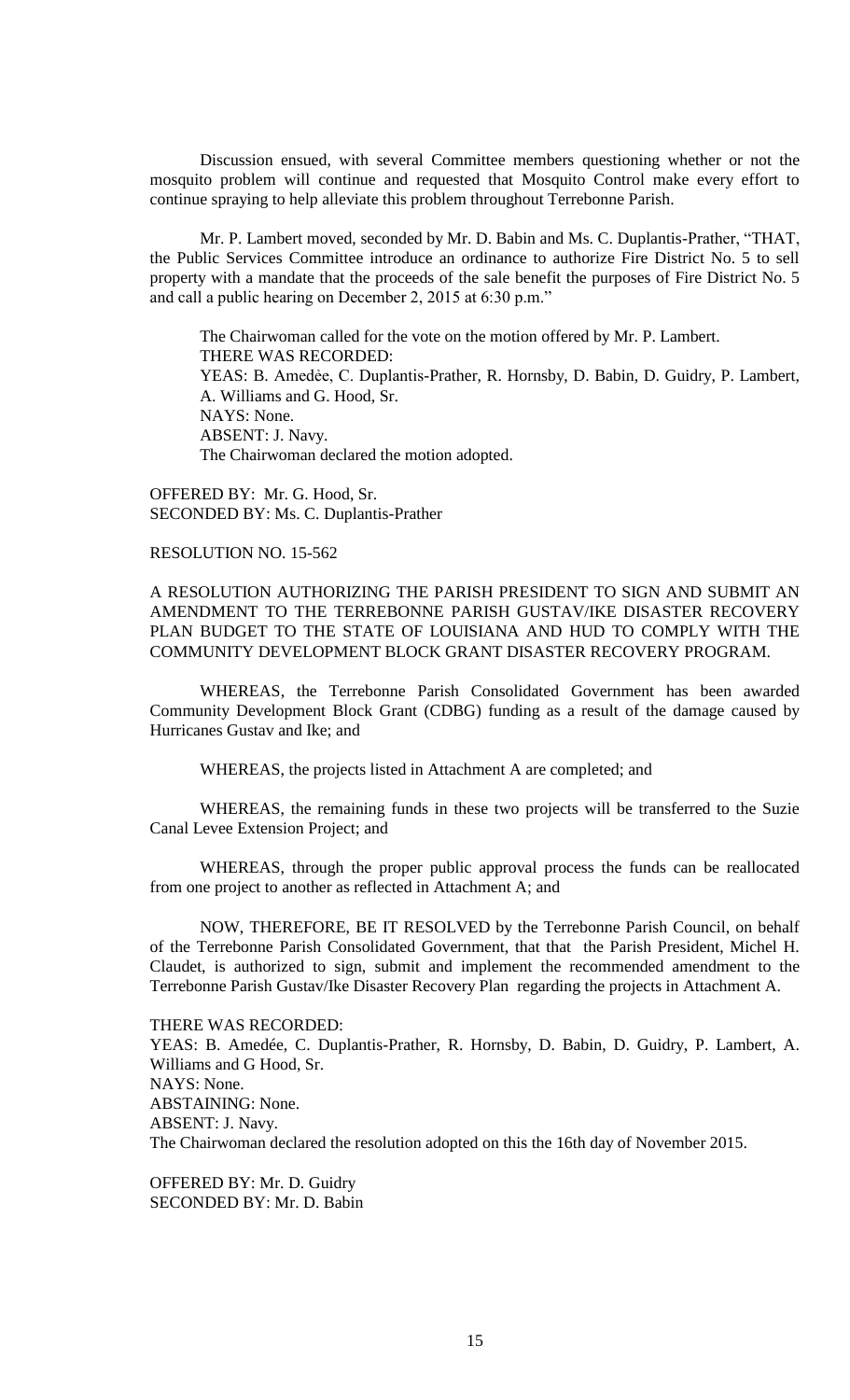### RESOLUTION NO. 15-563

A resolution authorizing the execution of Change Order No. 1 for the Construction Agreement for Parish Project No. 14-SCADA-13, Telemetry System for Drainage Pump Stations (SCADA) Project Terrebonne Parish, Louisiana.

WHEREAS, the Terrebonne Parish Consolidated Government entered into a contract dated September 2, 2015 with Walter J Barnes Electric Company, Inc., Recordation Number 1488989, for Parish Project No. 14-SCADA-13, Telemetry System for Drainage Pump Stations (SCADA) Project, Terrebonne Parish, Louisiana, and

WHEREAS, TPCG desires to complete the construction of the telemetry system project, and

WHEREAS, the Contractor encountered the main breaker at M&L Pump Station is inoperable, and

WHEREAS, the main breaker will need to be replaced in order for the installed SCADA equipment to work properly, and

WHEREAS, this change order will increase the overall contract price by One Thousand, Twenty Dollars and No Cents (\$1,020.00), and

WHEREAS, this Change Order No. 1 had been recommended by the Engineer, Providence/GSE Associates, LLC, for this project.

NOW, THEREFORE BE IT RESOLVED that the Terrebonne Parish Council on behalf of the Terrebonne Parish Consolidated Government, does hereby approve and authorize the execution by Terrebonne Parish President Michel Claudet of Change Order No. 1 to the construction agreement with Walter J Barnes Electric Company, Inc. for Parish Project No. 14- SCADA-13, Telemetry System for Drainage Pump Stations (SCADA) Project, Terrebonne Parish, Louisiana, for an increase to the contract amount in the amount of One Thousand, Twenty Dollars and No Cents (\$1,020.00, and

BE IT FURTHER RESOLVED that a certified copy of the resolution be forwarded to Engineer, Providence/GSE Associates, LLC.

THERE WAS RECORDED:

YEAS: B. Amedée, C. Duplantis-Prather, R. Hornsby, D. Babin, D. Guidry, P. Lambert, A. Williams and G Hood, Sr. NAYS: None. ABSTAINING: None. ABSENT: J. Navy. The Chairwoman declared the resolution adopted on this the 16th day of November 2015.

OFFERED BY: Mr. G. Hood, Sr. SECONDED BY: Ms. C. Duplantis-Prather

# RESOLUTION NO. 15-564

A resolution authorizing the Department of Utilities to contract with Blade Runner Turbomachinery Services, LLC for the Houma Generation Station Unit 16 Generator Rotor Rings Off Inspection.

WHEREAS, the Terrebonne Parish Consolidated Government, Department of Utilities, Electric Generation Division (the Department/Division) solicited proposals for the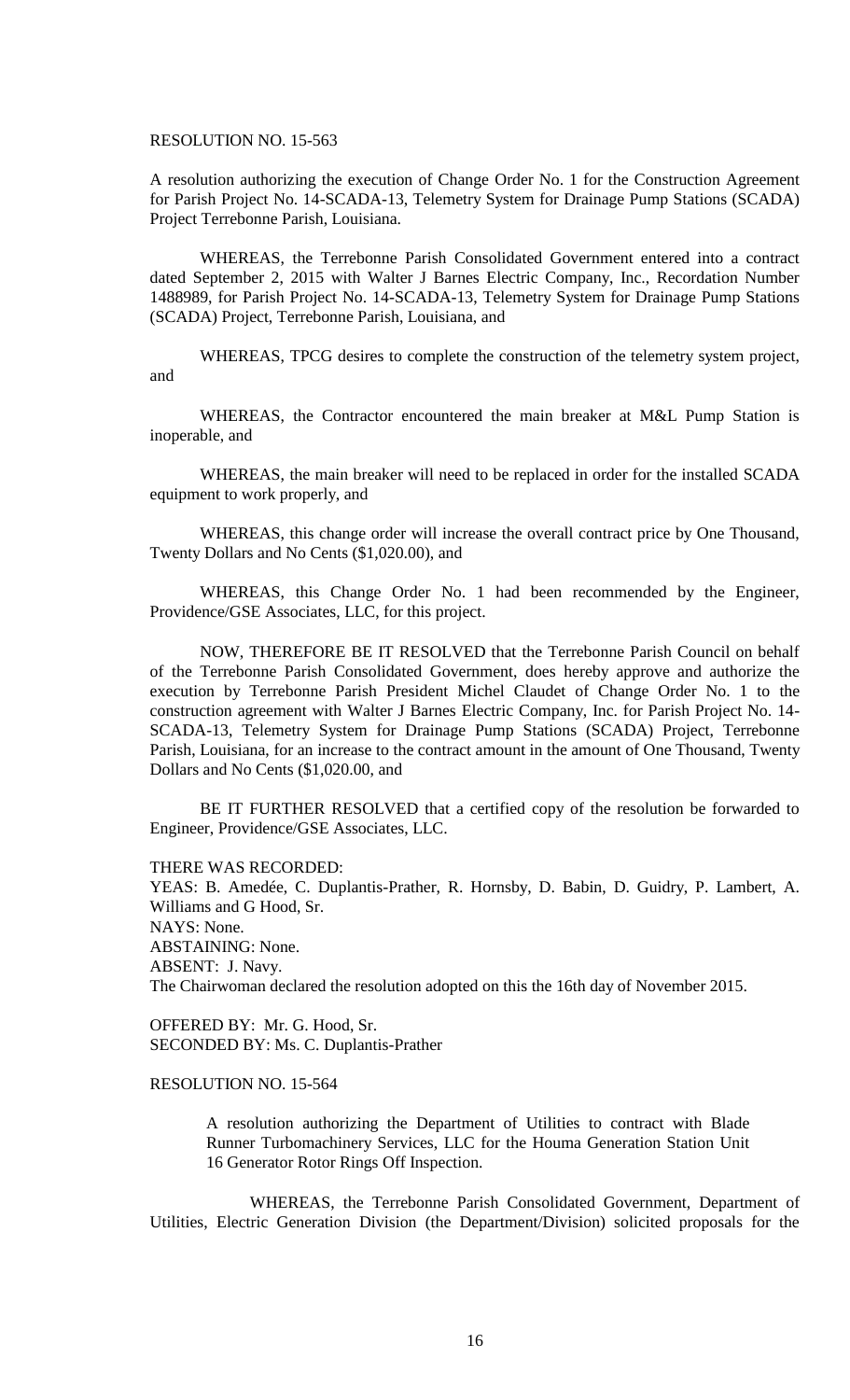Houma Generation Station Unit 16 Generator Rotor Rings Off Inspection on October 21, 2015, and

WHEREAS, the Division has reviewed the proposals submitted and recommends the proposal of Blade Runner Turbomachinery Services, LLC as the lowest and best proposal offered in the amount of \$32,240.00, and

WHEREAS, the Division reserves the right to increase or decrease the amount at the unit prices stated in the proposal, as determined by actual needs and availability of appropriated funds, and

WHEREAS, the Department and parish administration concur with this recommendations, and

NOW, THEREFORE BE IT RESOLVED by the Terrebonne Parish Council, on behalf of the Terrebonne Parish Consolidated Government, that the Department of Utilities be, and they are hereby, authorized to contract with Blade Runner Turbomachinery Services, for Unit 16 Generator Rotor Rings Off Inspection in the estimated amount of \$32,240.00

BE IT FURTHER RESOLVED, Parish President and all other appropriate parties be, and they are hereby, authorized to execute any and all contract documents associated therewith.

#### THERE WAS RECORDED:

YEAS: B. Amedée, C. Duplantis-Prather, R. Hornsby, D. Babin, D. Guidry, P. Lambert, A. Williams and G Hood, Sr. NAYS: None. ABSTAINING: None. ABSENT: J. Navy. The Chairwoman declared the resolution adopted on this the 16th day of November 2015.

OFFERED BY: Mr. R. Hornsby SECONDED BY: Mr. D. Guidry and Ms. B. Amedée

### RESOLUTION NO. 15-565

A resolution authorizing amendment to the Firm Transportation services with Gulf South Pipeline Company, LP for the transportation of natural gas to City of Houma Gas Distribution System.

WHEREAS, Gulf South Pipeline Company, LP (Gulf South Pipeline) entered into an agreement with Terrebonne Parish Consolidated Government for transportation services through March 31, 2017, and

WHEREAS, currently Gulf South Company, LP allowing reduction up to six percent (6%) of existing maximum daily quantity, and

WHEREAS, Terrebonne Parish Utility Department has reviewed offer and has recommended not to decrease the maximum daily quantity of natural gas.

NOW THEREFORE BE IT RESOLVED, by the Terrebonne Parish Council on behalf of the Terrebonne Parish Consolidated Government does not want to modify its current maximum daily quantity at this time.

BE IT FURTHER RESOLVED, that the Parish President and all other appropriate parties be, and they are hereby authorized to execute any and all contract documents associated therewith.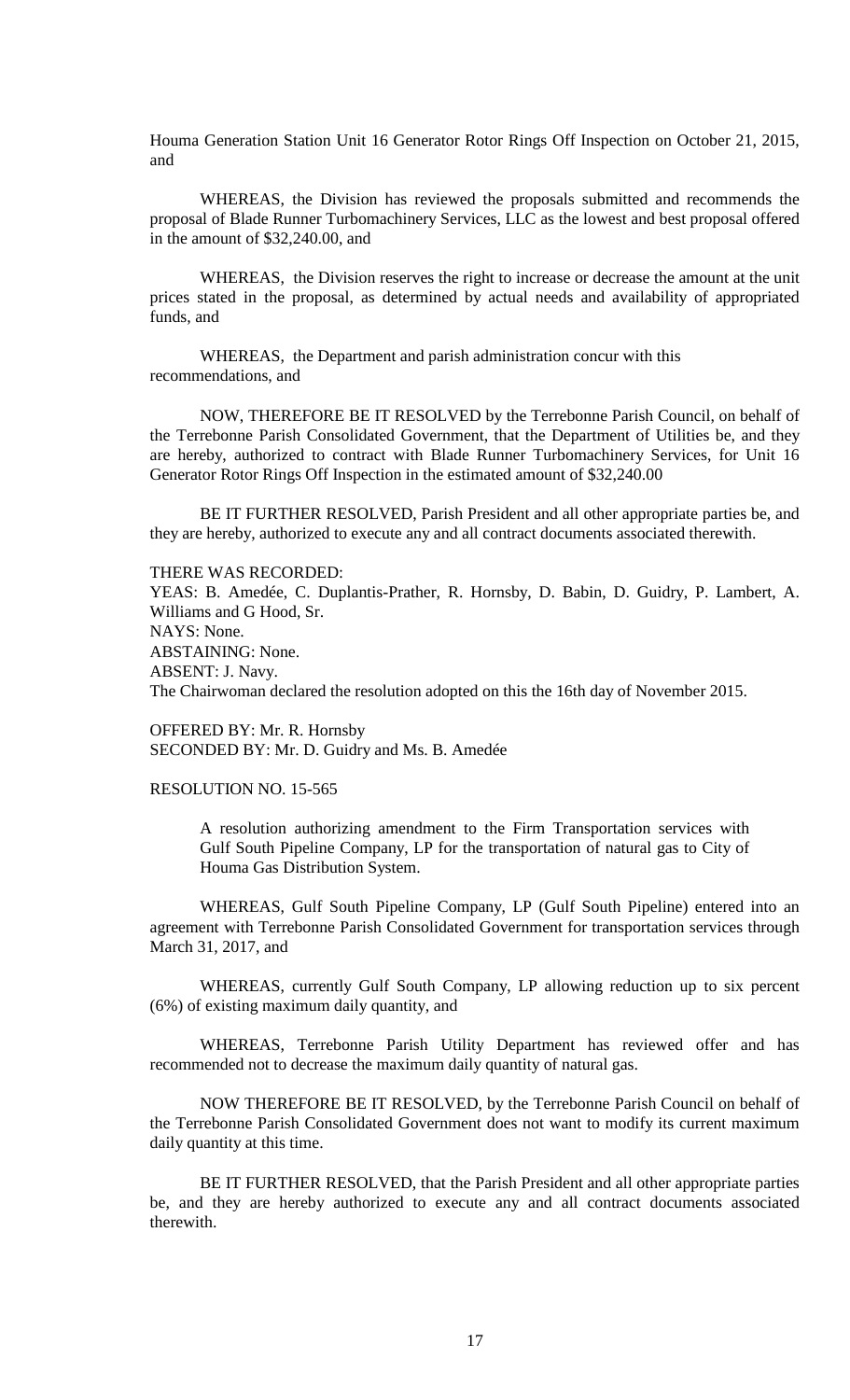THERE WAS RECORDED: YEAS: B. Amedée, C. Duplantis-Prather, R. Hornsby, D. Babin, D. Guidry, P. Lambert, A. Williams and G Hood, Sr. NAYS: None. ABSTAINING: None. ABSENT: J. Navy. The Chairwoman declared the resolution adopted on this the 16th day of November 2015.

OFFERED BY: Mr. D. Babin SECONDED BY: Mr. P. Lambert

# RESOLUTION NO. 15-566

A resolution declaring a public emergency pursuant to LA RS 2212(D) and authorizing the Department of Utilities undertake necessary actions to effect timely repairs to the Houma Generation Station Unit 16 electric generating unit.

WHEREAS, the Terrebonne Parish Consolidated Government (TPCG) Department of Utilities, Electric Generation Division (the Department/Division) solicited proposals for the routine dismantled inspection Houma Generating Station (HGS) Unit 16 turbine-generator, and

WHEREAS, a contract for the aforementioned scope of work was awarded to Blade Runner Turbomachinery Services, LLC, and

WHEREAS, a routine generator test resulted in an unsatisfactory result, requiring further, more extensive testing, and

WHEREAS, more definitive tests resulted in further unsatisfactory results and a professional recommendation that the generator rotor be rewound, and

WHEREAS, the department/division has secured multiple quotations to perform this service, and

WHEREAS, Blade Runner Turbomachinery Services, LLC has submitted the lowest and best proposal in the amount of \$716,565, and

WHEREAS, operating guides for the bulk electric system administered by the Midcontinent Independent System Operator (MISO) and the bulk electric system Reliability Coordinator call for the dispatch of all HGS units under certain circumstances, particularly periods of high demand as may be experienced during cold weather events, and

WHEREAS, these procedures further provide that in the event insufficient generation is available from the HGS, local Load Serving Entities, including Houma, would be required to load shed (brown out) customers, and

WHEREAS, the loss of power, particularly under such circumstances, presents an imminent threat of destruction or injury of life or property, and

WHEREAS, the department and parish administration recommend these repairs be undertaken on an expedited/emergency basis to mitigate this risk.

NOW THEREFORE BE IT RESOLVED, by the Terrebonne Parish Council on behalf of the Terrebonne Parish Consolidated Government that

1) In consideration of the findings provided herein the need to effect repairs to the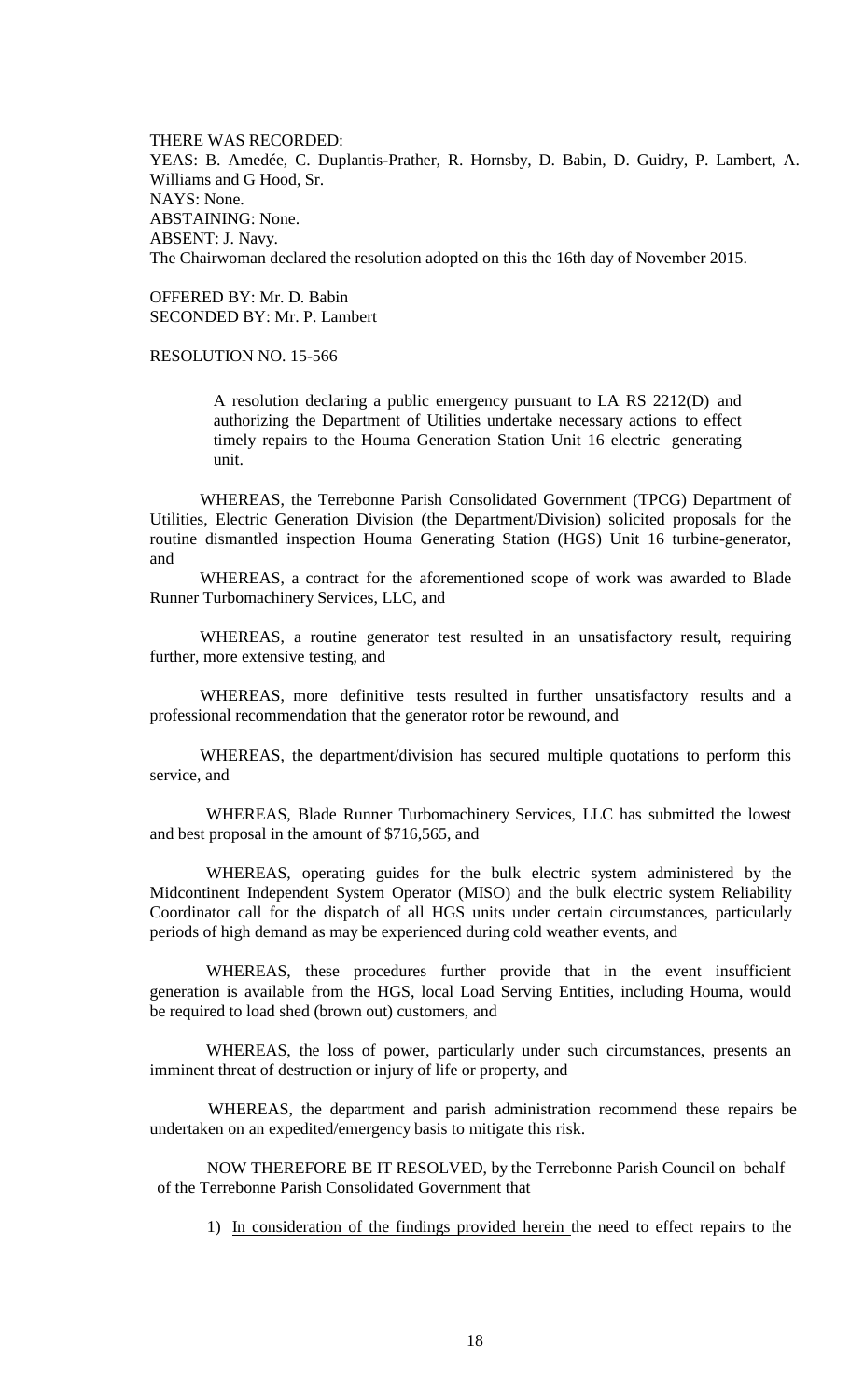HGS Unit 16 turbine-generator generator rotor is hereby determined to constitute an emergency pursuant LA RS 382212(D) and is necessary to protect the safety, health, and welfare of the citizens of Terrebonne Parish;

- 2) The department of Utilities is hereby authorized to undertake these and any and all other necessary repairs to return the HGS Unit 16 turbine-generator to its full capacity; and
- 3) The Council Clerk is hereby authorized and directed to publish all notices required pursuant to LA RS 221(D)

BE IT FURTHER RESOLVED, Parish President and all other appropriate parties be, and they are hereby, authorized to execute any and all contract documents associated therewith.

BE IT FURTHER RESOLVED, that this resolution shall be effective immediately upon adoption in accordance with Article 2-14 9a) of the Terrebonne Parish Charter.

# THERE WAS RECORDED:

YEAS: B. Amedée, C. Duplantis-Prather, R. Hornsby, D. Babin, D. Guidry, P. Lambert, A. Williams and G Hood, Sr.

NAYS: None.

ABSTAINING: None.

ABSENT: J. Navy.

The Chairwoman declared the resolution adopted on this the 16th day of November 2015.

Mr. G. Hood, Sr. moved, seconded by Mr. R. Hornsby, "THAT, there being no further business to come before the Public Services Committee, the meeting be adjourned."

The Chairwoman called for the vote on the motion offered by Mr. G. Hood, Sr. THERE WAS RECORDED:

YEAS: B. Amedẻe, C. Duplantis-Prather, R. Hornsby, D. Babin, D. Guidry, P. Lambert, A. Williams and G. Hood, Sr.

NAYS: None.

ABSENT: J. Navy.

The Chairwoman declared the motion adopted and the meeting was adjourned at 5:59 p.m.

Arlanda Williams, Chairwoman

Tammy E. Triggs, Minute Clerk

Ms. A. Williams moved, seconded by Ms. C. Duplantis-Prather, "THAT, the Council accept and ratify the minutes of the Public Services Committee meeting held on 11/16/15."

The Chairman called for a vote on the motion offered by Ms. A. Williams. THERE WAS RECORDED: YEAS: B. Amedée, C. Duplantis-Prather, R. Hornsby, D. Babin, D. Guidry, P. Lambert, J. Navy, A. Williams and G. Hood, Sr. NAYS: None. ABSENT: None. The Chairman declared the motion adopted.

The Chairman called for a report on the Community Development and Planning Committee meeting held on 11/16/15, whereupon the Committee Chairwoman rendered the following: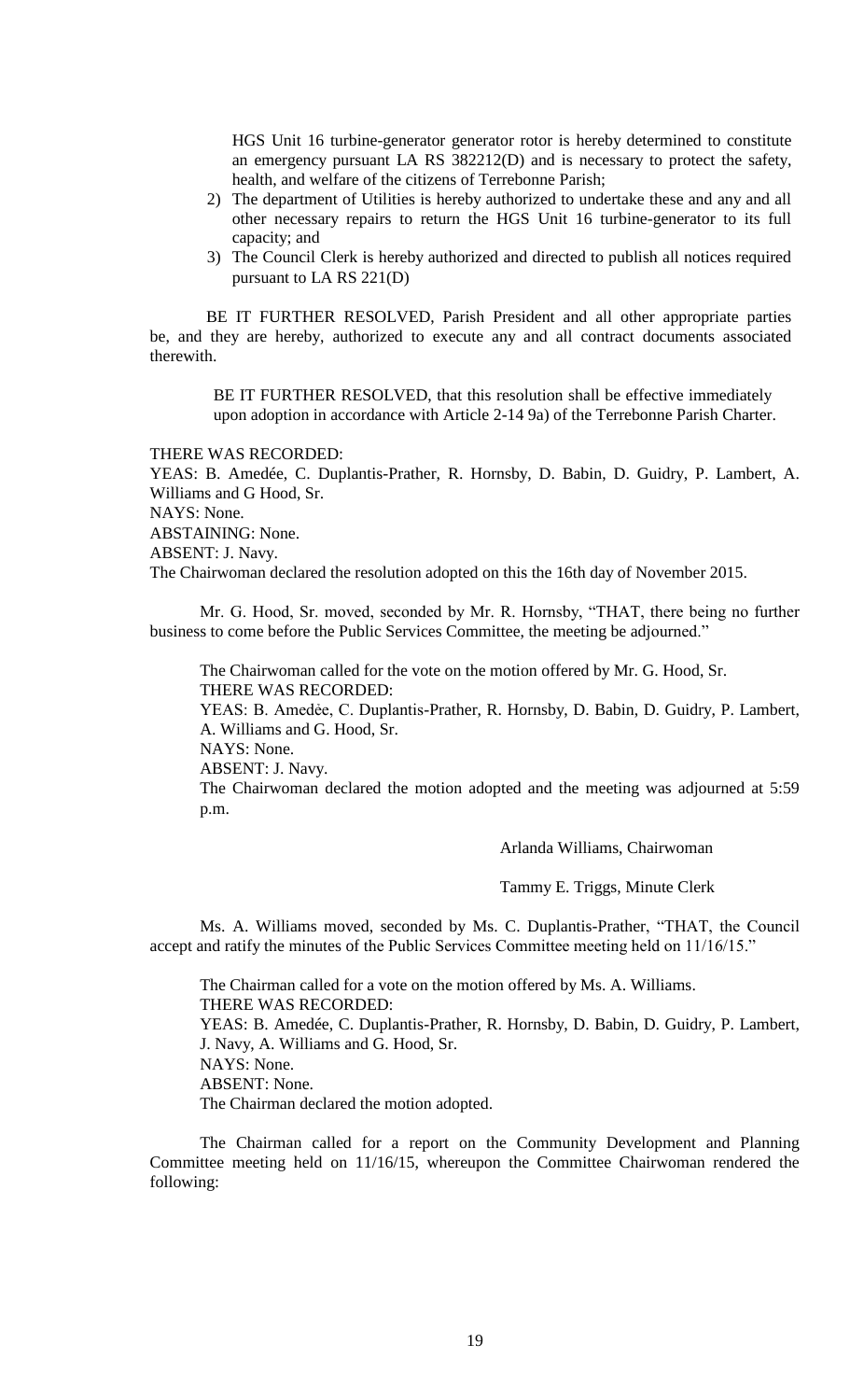### COMMUNITY DEVELOPMENT & PLANNING COMMITTEE

# NOVEMBER 16, 2015

The Chairwoman, C. Duplantis-Prather, called the Community Development & Planning Committee meeting to order at 6:00 p. m. in the Terrebonne Parish Council Meeting Room with an Invocation offered by Committee member A. Williams with a moment of silence for the families and victims in Paris tragedy and the Pledge of Allegiance led by Committee member G. Hood, Sr. Upon roll call, Committee Members recorded as present were: B. Amedèe, C. Duplantis-Prater, R. Hornsby, D. Babin, D. Guidry, P. Lambert, A. Williams and Capt. Greg Hood, Sr., HPD Ret. Committee member J. Navy was recorded as absent. A quorum was declared present.

Committee Chairwoman C. Duplantis-Prather acknowledged and welcomed City Marshall Orville Callahan, Chief of Police Dana Coleman, Fire Chief Todd Dufrene and other department heads that were in the audience for tonight's proceedings.

OFFERED BY: Mr. G. Hood, Sr. SECONDED BY: Ms. A. Williams

### RESOLUTION NO. 15-567

A Resolution Authorizing the Parish President to execute all necessary documents to submit an application to the Administration for Children and Families for the Head Start Program in Terrebonne Parish and to execute the Five Year Application and PY 2016, Year One Head Start Program Plan.

WHEREAS, it is necessary that an application be submitted by the governing body and the Head Start Policy Council.

NOW THEREFORE BE IT RESOLVED that the Terrebonne Parish Council, on behalf of the Terrebonne Parish Consolidated Government does hereby authorize the Parish President, Michel Claudet, to sign and submit the application to Administration for Children and Families to provide Head Start services.

BE IT FURTHER RESOLVED that the Terrebonne Parish Council on behalf of the Terrebonne Parish Consolidated Government does hereby authorize the Parish President to sign any certification, modifications, etc. that may be associated with the implementation of this agreement.

THERE WAS RECORDED:

YEAS: B. Amedée, C. Duplantis-Prather, R. Hornsby, D. Babin, D. Guidry, P. Lambert, A. Williams and G Hood, Sr.

NAYS: None.

ABSTAINING: None.

ABSENT: J. Navy.

The Chairwoman declared the resolution adopted on this the 16th day of November 2015.

Mr. G. Hood, Sr. moved, seconded by Ms. A. Williams, "THAT, there being no further business to come before the Community Development & Planning Committee, the meeting be adjourned."

The Chairwoman called for the vote on the motion offered by Mr. G. Hood, Sr. THERE WAS RECORDED:

YEAS: B. Amedѐe, C. Duplantis-Prather, R. Hornsby, D. Babin, D. Guidry, P. Lambert, A. Williams and G. Hood, Sr.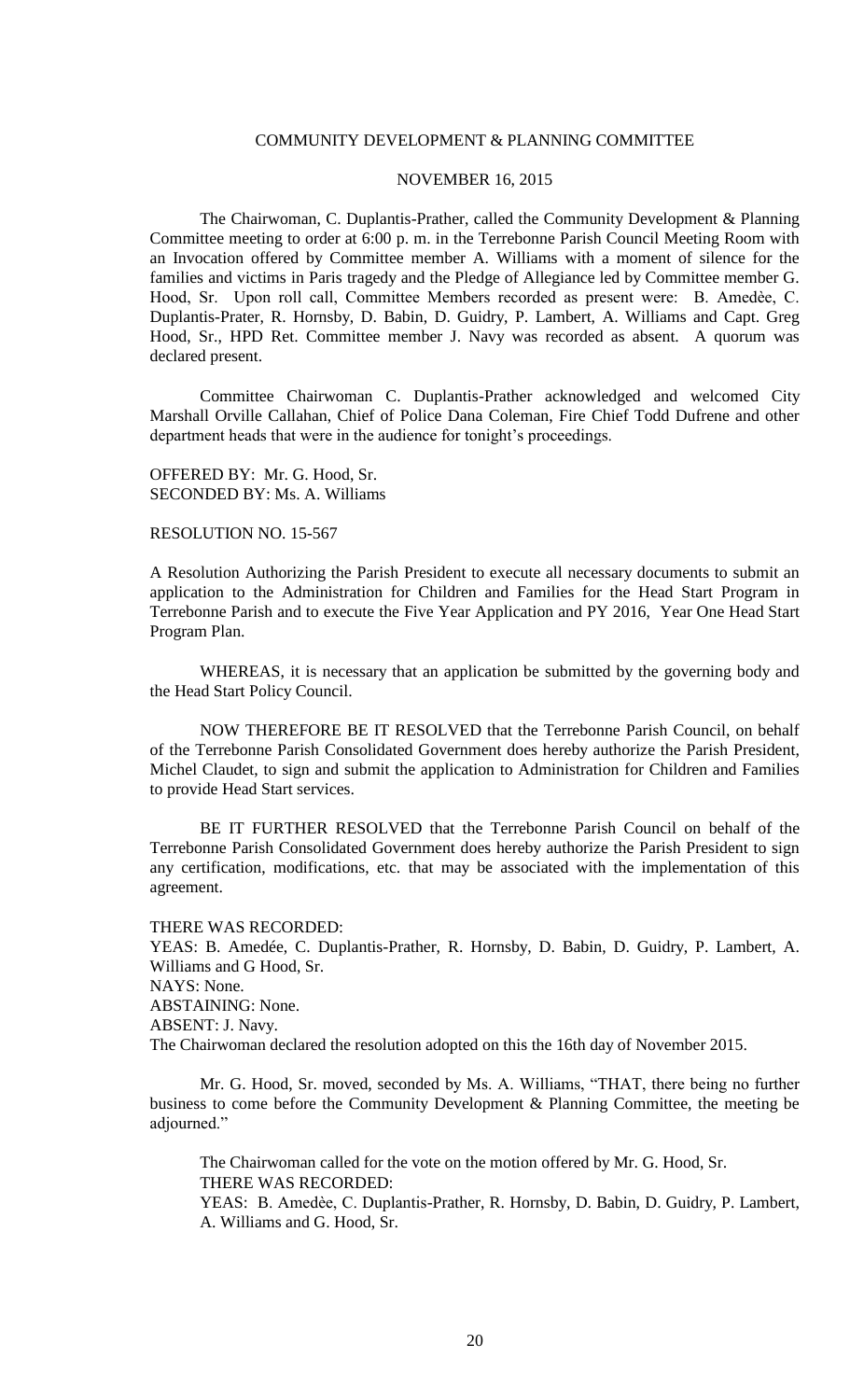NAYS: None.

ABSENT: J. Navy.

The Chairwoman declared the motion adopted and the meeting was adjourned at 6:03 p. m.

C. Duplantis-Prather, Chairwoman

Tammy E. Triggs, Minute Clerk

Ms. C. Duplantis-Prather moved, seconded by Mr. G. Hood, Sr., "THAT, the Council accept and ratify the minutes of the Community Development and Planning Committee meeting held on 11/16/15."

The Chairman called for a vote on the motion offered by Ms. C. Duplantis-Prather. THERE WAS RECORDED: YEAS: B. Amedée, C. Duplantis-Prather, R. Hornsby, D. Babin, D. Guidry, P. Lambert, J. Navy, A. Williams and G. Hood, Sr. NAYS: None. ABSENT: None. The Chairman declared the motion adopted.

The Chairman called for a report on the Budget and Finance Committee meeting held on 11/16/15, whereupon the Committee Vice-Chairman noting ratification of minutes calls public hearings on December 2, 2015 at 6:30 p.m., rendered the following:

# BUDGET & FINANCE COMMITTEE

#### NOVEMBER 16, 2015

The Vice-Chairman, Russell Hornsby, called the Budget & Finance Committee meeting to order at 6:05 p. m. in the Terrebonne Parish Council Meeting Room with an Invocation offered by Committee member D. Guidry with a moment of silence for the victims and family in the Paris tragedy and the Pledge of Allegiance led by Committee member A. Williams. Upon roll call, Committee Members recorded as present were: B. Amedẻe, C. Duplantis-Prather, R. Hornsby, D. Babin, D. Guidry, P. Lambert, A. Williams and Capt. Greg Hood, Sr. Committee member J. Navy was recorded as absent. A quorum was declared present.

Committee Vice-Chairman R. Hornsby read aloud a memo from Committee member J. Navy explaining that his absence from tonight's proceedings is due to a business-related obligation.

OFFERED BY: Ms. A. Williams SECONDED BY: Ms. C. Duplantis-Prather

# RESOLUTION NO. 15-568

A Resolution awarding and authorizing the signing of the Contract for the Yearly Maintenance Contract for Public Works Department, Project No. 15-1/9-53, Terrebonne Parish, Louisiana, and authorizing the issuance of the Notice to Proceed.

WHEREAS, the Terrebonne Parish Consolidated Government will receive bids December 1, 2015 on the Yearly Maintenance Contract for Public Works Department, Project No. 15-1/9-53, Terrebonne Parish, Louisiana, and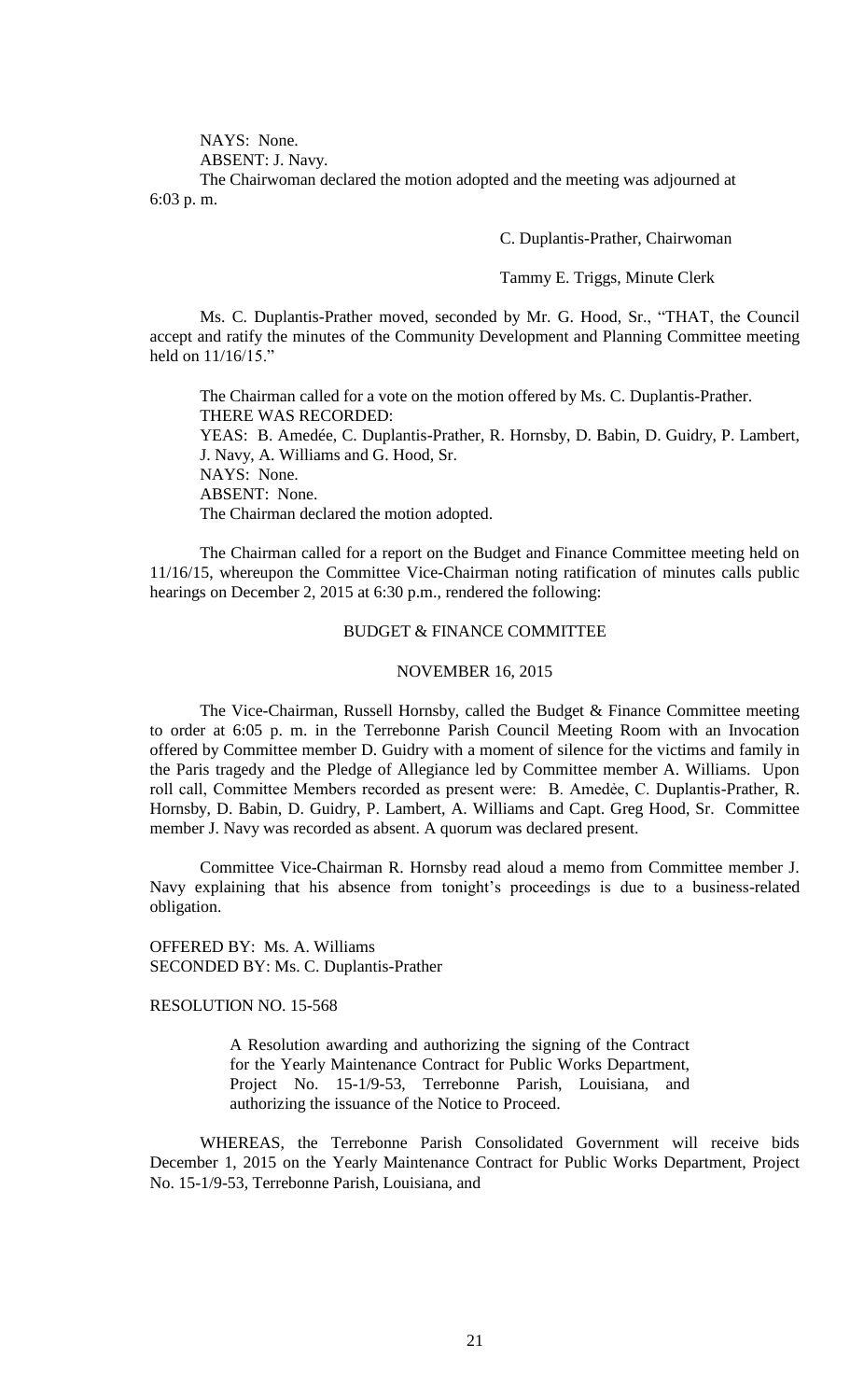WHEREAS, the Parish desires to authorize the award of a contract to the firm that submits the lowest responsive, responsible bid within the authorized budget for the Yearly Maintenance Contract for Public Works Department, Project No. 15-1/9-53, and

NOW, THEREFORE BE IT RESOLVED by the Terrebonne Parish Council, on behalf of the Terrebonne Parish Consolidated Government, authorizes the Parish President to award a contract to the firm that submits the lowest responsive, responsible bid within the authorized budget, and

BE IT FURTHER RESOLVED, that the Parish President be authorized to execute all necessary Contract Documents to authorize the lowest responsive, responsible bidder on Parish Project No. 15-1/9-53, to proceed with all necessary services for the completion of the project.

THERE WAS RECORDED: YEAS: B. Amedée, C. Duplantis-Prather, R. Hornsby, D. Babin, D. Guidry, P. Lambert, A. Williams and G. Hood, Sr. NAYS: None. ABSTAINING: None. ABSENT: J. Navy. The Vice-Chairman declared the resolution adopted on this the 16th day of November 2015.

OFFERED BY: Ms. C. Duplantis-Prather SECONDED BY: Mr. G. Hood, Sr.

# RESOLUTION NO. 15-569

WHEREAS, on November 2, 2015 bids were received electronically via Central Auction House by the Terrebonne Parish Consolidated Government for Bid No. 15-WHSE-41(A-Partial Re-Bid) Purchase New/Unused Electrical Inventory Products (12-Month Requirements Contract), and

WHEREAS, after careful review by the Purchasing Division and Mary Crochet, Warehouse Manager, it has been determined that the lowest qualified bids are that of Reulet Electric Supplies LLC, Gresco Utility Supply, Wesco Distribution, Inc., Stuart C. Irby Company and Techline Inc., and

WHEREAS, should the awarded vendor be unable to supply the Warehouse Division with the required electrical inventory products, the Warehouse Division shall be authorized to award the item(s) to the next lowest qualified bidder, and

WHEREAS, Parish Administration has concurred with the recommendation to award the bids of Reulet Electric Supplies LLC, Gresco Utility Supply, Wesco Distribution, Inc., Stuart C. Irby Company and Techline Inc., for Bid 15-WHSE-41(A-Partial Re-Bid) Purchase New/Unused Electrical Inventory Products as per attached document, and

NOW, THEREFORE BE IT RESOLVED by the Terrebonne Parish Council (Budget and Finance Committee), on behalf of the Terrebonne Parish Consolidated Government, that the recommendation of Parish Administration be approved for the purchase of electrical inventory products as per the attached documents

THERE WAS RECORDED:

YEAS:B. Amedée, C. Duplantis-Prather, R. Hornsby, D. Babin, D. Guidry, P. Lambert, A. Williams and G. Hood, Sr. NAYS: None. ABSTAINING: None. ABSENT: J. Navy. The Vice-Chairman declared the resolution adopted on this the 16th day of November 2015.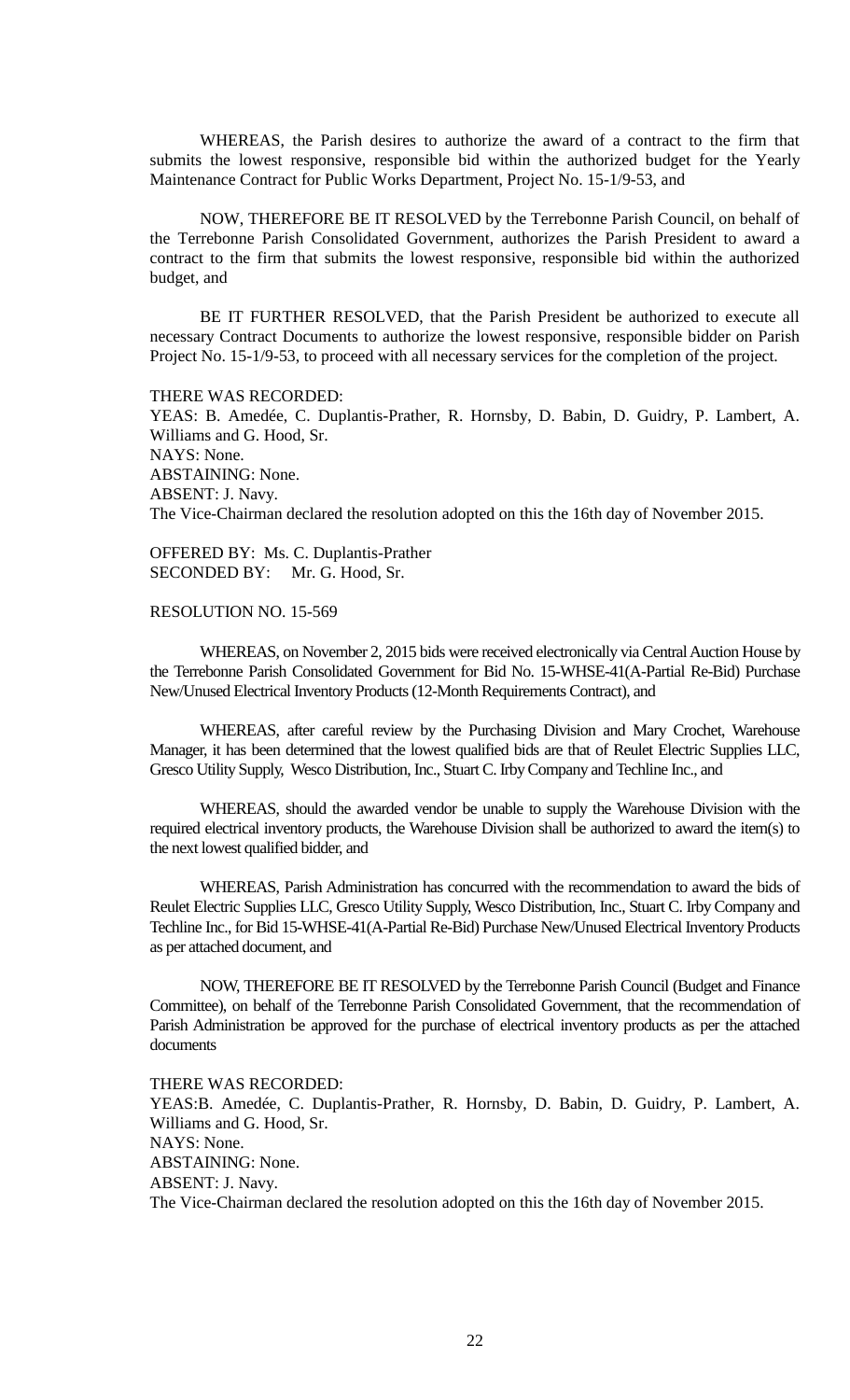# OFFERED BY: Mr. D. Babin SECONDED BY: Mr. P. Lambert

# RESOLUTION NO. 15-570

WHEREAS, on October 21, 2015 bids were received electronically via Central Auction House by the Terrebonne Parish Consolidated Government for Bid No. 15-WHSE-43 Purchase of New/Unused Gas Material for Inventory (6-Month Requirements Contract) for Warehouse Inventory, and

WHEREAS, after careful review by the Purchasing Division and Mary Crochet, Warehouse Manager it has been determined that the bids of Louisiana Utilities Supply Company, John H. Carter Company and Baton Rouge Winwater Works Company are the lowest qualified bids on various items for Bid 15-WHSE-43 Purchase of New/Unused Gas Material for Inventory (6-Month Requirements Contract), and

WHEREAS, should the awarded vendor be unable to supply the Warehouse Division with the required gas material inventory, the Warehouse Division shall be authorized to award the item(s) to the next lowest qualified bidder, and

WHEREAS, Parish Administration has concurred with the recommendation to award the bids of Louisiana Utilities Supply Company, John H. Carter Company and Baton Rouge Winwater Works Company for Bid 15-WHSE-43 Purchase of New/Unused Gas Material for Inventory (6-Month Requirements Contract) as per the attached documents, and

NOW, THEREFORE BE IT RESOLVED by the Terrebonne Parish Council (Budget & Finance Committee), on behalf of the Terrebonne Parish Consolidated Government that the recommendation of Parish Administration be accepted for the purchase of gas material for warehouse inventory

THERE WAS RECORDED:

YEAS: B. Amedée, C. Duplantis-Prather, R. Hornsby, D. Babin, D. Guidry, P. Lambert, A. Williams and G Hood, Sr. NAYS: None. ABSTAINING: None. ABSENT: J. Navy. The Vice-Chairman declared the resolution adopted on this the 16th day of November 2015.

OFFERED BY: Mr. G. Hood, Sr. SECONDED BY: Ms. A. Williams

# RESOLUTION NO. 15-571

WHEREAS, on July 27, 2011 the Terrebonne Parish Council adopted Ordinance No. 8010 declaring the following described property adjudicated to the Terrebonne Parish Consolidated Government, with an owner of record as ARTHUR NORMAN (ESTATE) as surplus:

LOT 21 SQUARE 5 BARROWTOWN. CB 2106/591. (Account# A03C-23603) (2606 Madge Street), and

WHEREAS, on November 2, 2015 bids were received electronically via Central Auction House by the Terrebonne Parish Consolidated Government for Bid No. 11-S/P-54 (Re-Bid) Surplus Sale of Adjudicated Property Located at 2606 Madge Street (100%) (Account #A03C-23603), and

WHEREAS, after careful review by Parish Administration it has been determined that the highest bid received is that of Boykin Enterprise, LLC in the amount of Four Thousand Three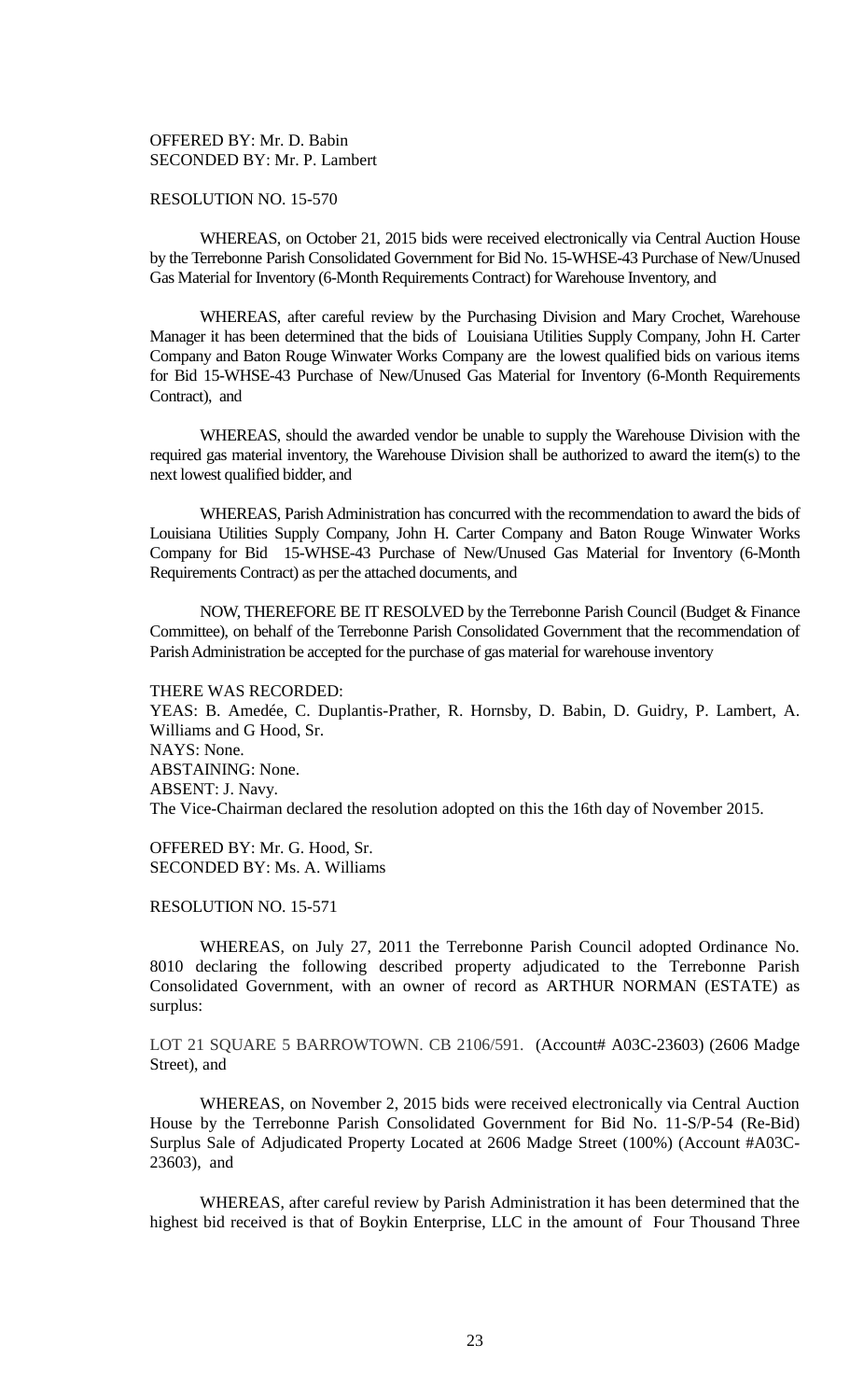Hundred Sixty-seven Dollars (\$4,367.00) plus the 5% website transaction fee of Two Hundred Eighteen Dollars and Thirty-five cents (\$218.35) for a total of Four Thousand Five Hundred Eighty-five Dollars and Thirty-five Cents (\$4,585.35) and that the bid should be accepted as per attached bid forms and pursuant to all the terms and conditions as stated in Ordinance 8010, and

WHEREAS, the Parish Administration has recommended the acceptance of the aforementioned bid for Bid No. 11-S/P-54 (Re-Bid) Surplus Sale of Adjudicated Property Located at 2606 Madge Street (100%) (Account #A03C-23603) as described in attached hereto and made a part hereof.

NOW, THEREFORE BE IT RESOLVED by Terrebonne Parish Council (Budget and Finance Committee), on behalf of the Terrebonne Parish Consolidated Government, that the recommendation of the Parish Administration is approved and the bid of Boykin Enterprise, LLC is accepted as per attached bid forms and pursuant to all the terms and conditions as stated in Ordinance 8010.

#### THERE WAS RECORDED:

YEAS: B. Amedée, C. Duplantis-Prather, R. Hornsby, D. Babin, D. Guidry, P. Lambert, A. Williams and G Hood, Sr. NAYS: None. ABSTAINING: None. ABSENT: J. Navy. The Vice-Chairman declared the resolution adopted on this the 16th day of November 2015.

OFFERED BY: Mr. D. Babin SECONDED BY: Mr. P. Lambert

# RESOLUTION NO. 15-572

WHEREAS, on July 28, 2010 the Terrebonne Parish Council adopted Ordinance No. 7861 declaring the following described property adjudicated to the Terrebonne Parish Consolidated Government, with an owner of record as ESTATE SAMUEL GAITHER 891/8000 as surplus:

 ON THE LEFT DESCENDING BANK OF BAYOU DULARGE. BOUNDED EAST BY EVA B. GAITHER. BOUNDED WEST BY BENJAMIN JONES & WIFE. LOTS 100 X 57' ON SOUTH SIDE OF LANE. BEGINNING 300' EAST OF HWY. CB 2053/861. (Account# R10-40435) (104 Gaither Road), and

WHEREAS, on November 2, 2015 bids were received electronically via Central Auction House by the Terrebonne Parish Consolidated Government for Bid No. 11-S/P-04 (Re-Bid) Surplus Sale of Adjudicated Property Located at 104 Gaither Road (11.1375%) (Account #R10- 40435), and

WHEREAS, after careful review by Parish Administration it has been determined that the highest bid received is that of Jerri G. Smitko in the amount of One Thousand Three Hundred Forty-seven Dollars (\$1,347.00) plus the 5% website transaction fee of Sixty-seven Dollars and Thirty-five Cents (\$67.35) for a total of One Thousand Four Hundred Fourteen Dollars and Thirty-five Cents (\$1,414.35) and that the bid should be accepted as per attached bid forms and pursuant to all the terms and conditions as stated in Ordinance 7861, and

WHEREAS, the Parish Administration has recommended the acceptance of the aforementioned bid for Bid No. 11-S/P-04 (Re-Bid) Surplus Sale of Adjudicated Property Located at 104 Gaither Road (11.1375%) (Account #R10-40435) as described in attached hereto and made a part hereof.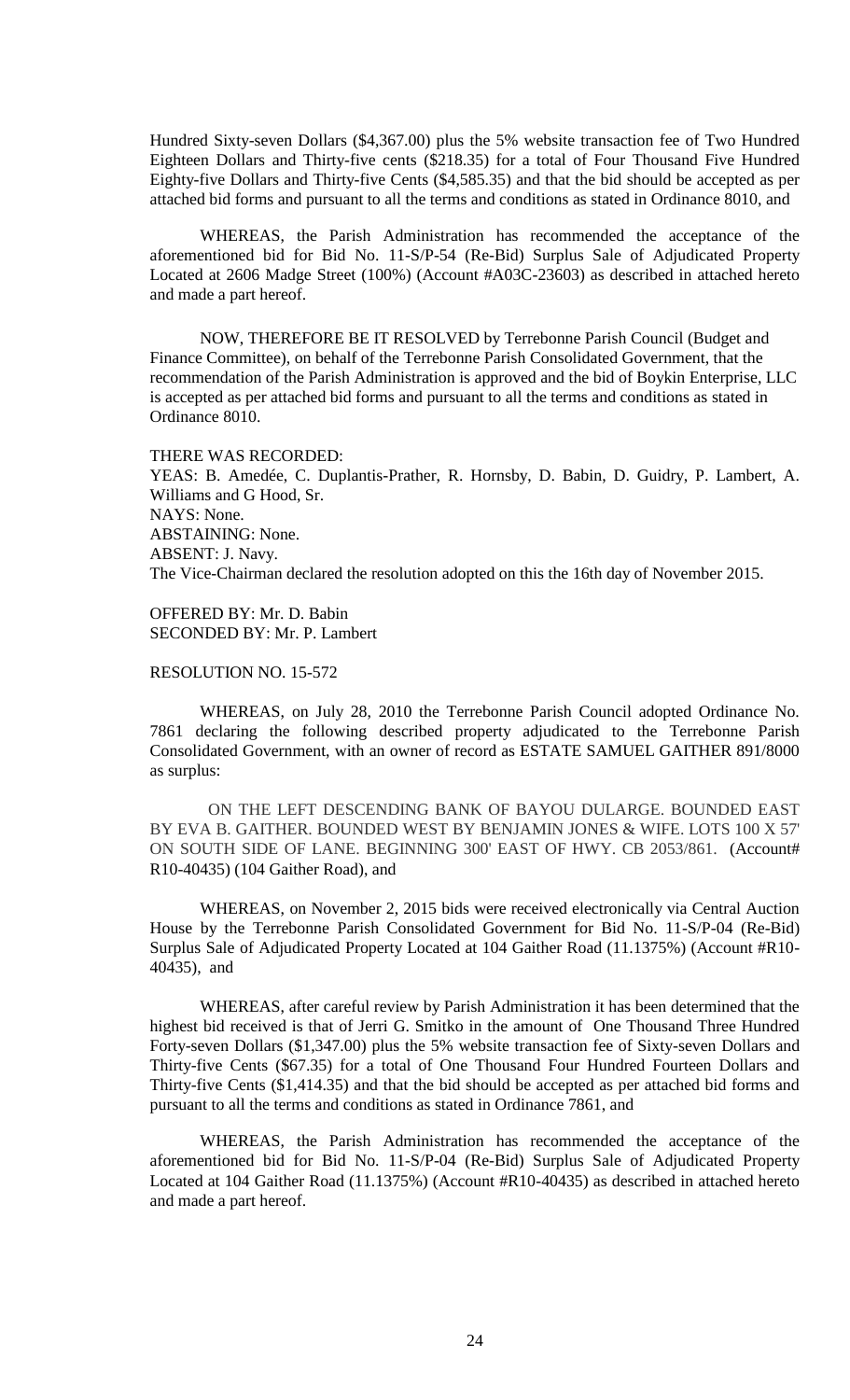NOW, THEREFORE BE IT RESOLVED by Terrebonne Parish Council (Budget and Finance Committee), on behalf of the Terrebonne Parish Consolidated Government, that the recommendation of the Parish Administration is approved and the bid of Jerri G. Smitko is accepted as per attached bid forms and pursuant to all the terms and conditions as stated in Ordinance 7861.

THERE WAS RECORDED: YEAS: B. Amedée, C. Duplantis-Prather, R. Hornsby, D. Babin, D. Guidry, P. Lambert, A. Williams and G Hood, Sr. NAYS: None. ABSTAINING: None. ABSENT: J. Navy. The Vice-Chairman declared the resolution adopted on this the 16th day of November 2015.

OFFERED BY: Mr. D. Babin SECONDED BY: Mr. P. Lambert

#### RESOLUTION NO. 15-573

WHEREAS, on August 26, 2015 the Terrebonne Parish Council adopted Ordinance No. 8589 declaring the following described property adjudicated to the Terrebonne Parish Consolidated Government, with an owner of record as KARL E. LEWIS, JR. (14/26) as surplus:

 ON THE LEFT DESCENDING BANK OF BAYOU GRAND CAILLOU. BOUNDED ABOVE BY FELIX BOURG, FORMERLY. BOUNDED BELOW BY ADOLPH & THEOGENE PELLEGRIN, FORMERLY. HAVING A FRONTAGE 4 ARPENTS BY DEPTH 25 FT. CB 2293/519. (Account# R04-26687) (9170 Grand Caillou Road), and

WHEREAS, on November 2, 2015 bids were received electronically via Central Auction House by the Terrebonne Parish Consolidated Government for Bid No. 15-S/P-50 Surplus Sale of Adjudicated Property Located at 9170 Grand Caillou Road (53.8500%) (Account #R04- 26687), and

WHEREAS, after careful review by Parish Administration it has been determined that the highest bid received is that of Jerri G. Smitko in the amount of Three Thousand Seven Hundred Thirty-three Dollars (\$3,733.00) plus the 5% website transaction fee of One Hundred Eighty-six Dollars and Sixty-five Cents (\$186.65) for a total of Three Thousand Nine Hundred Nineteen Dollars and Sixty-Five Cents (\$3,919.65) and that the bid should be accepted as per attached bid forms and pursuant to all the terms and conditions as stated in Ordinance 8589, and

WHEREAS, the Parish Administration has recommended the acceptance of the aforementioned bid for Bid No. 15-S/P-50 Surplus Sale of Adjudicated Property Located at 9170 Grand Caillou Road (53.8500%) (Account #R04-26687) as described in attached hereto and made a part hereof.

NOW, THEREFORE BE IT RESOLVED by Terrebonne Parish Council (Budget and Finance Committee), on behalf of the Terrebonne Parish Consolidated Government, that the recommendation of the Parish Administration is approved and the bid of Jerri G. Smitko is accepted as per attached bid forms and pursuant to all the terms and conditions as stated in Ordinance 8589.

THERE WAS RECORDED:

YEAS: B. Amedée, C. Duplantis-Prather, R. Hornsby, D. Babin, D. Guidry, P. Lambert, A. Williams and G Hood, Sr. NAYS: None. ABSTAINING: None.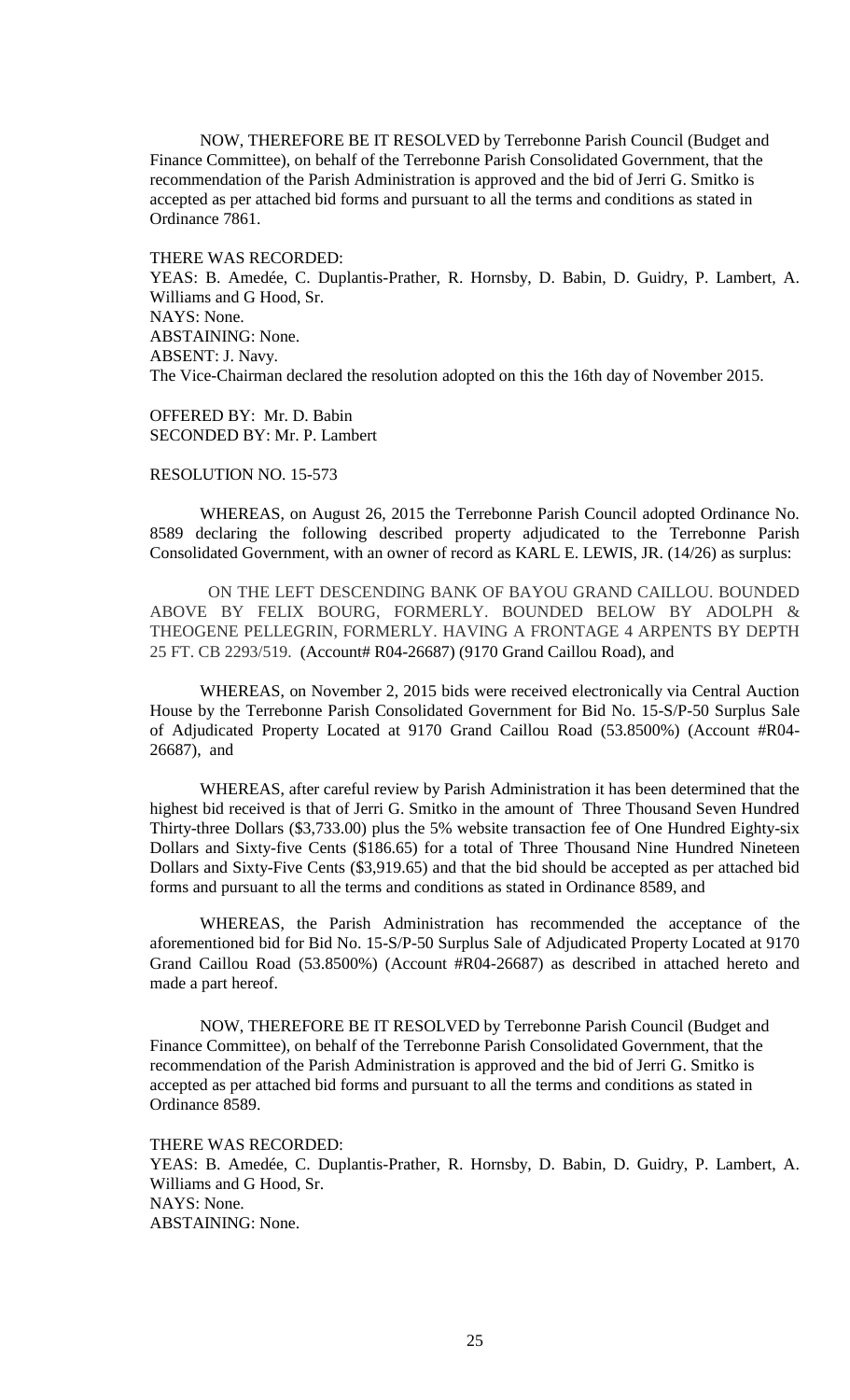ABSENT: J. Navy. The Vice-Chairman declared the resolution adopted on this, the 16th day of November 2015.

OFFERED BY: Mr. G. Hood, Sr. SECONDED BY: Ms. C. Duplantis-Prather

# RESOLUTION NO. 15-574

WHEREAS, on July 27, 2011 the Terrebonne Parish Council adopted Ordinance No. 8007 declaring the following described property adjudicated to the Terrebonne Parish Consolidated Government, with an owner of record as KIM M. SANFORD & BETTY as surplus:

 PARCEL 4, AS SHOWN ON "MAP SHOWING A FAMILY PARTITION OF PROPERTY BELONGING TO RONNIE J. SHAW IN SECTION 62, T16S - R17E." CB 2106/668. (Account# A01-46192) (206 Southwood Drive), and

WHEREAS, on November 2, 2015 bids were received electronically via Central Auction House by the Terrebonne Parish Consolidated Government for Bid No. 11-S/P-50 (Re-Bid) Surplus Sale of Adjudicated Property Located at 206 Southwood Drive (100%) (Account #A01- 46192), and

WHEREAS, after careful review by Parish Administration it has been determined that the highest bid received is that of Andre Hebert in the amount of Eight Thousand Three Hundred Dollars (\$8,300.00) plus the 5% website transaction fee of Four Hundred Fifteen Dollars (\$415.00) for a total of Eight Thousand Seven Hundred Fifteen Dollars (\$8,715.00) and that the bid should be accepted as per attached bid forms and pursuant to all the terms and conditions as stated in Ordinance 8007, and

WHEREAS, the Parish Administration has recommended the acceptance of the aforementioned bid for Bid No. 11-S/P-50 (Re-Bid) Surplus Sale of Adjudicated Property Located at 206 Southwood Drive (100%) (Account #A01-46192) as described in attached hereto and made a part hereof.

NOW, THEREFORE BE IT RESOLVED by Terrebonne Parish Council (Budget and Finance Committee), on behalf of the Terrebonne Parish Consolidated Government, that the recommendation of the Parish Administration is approved and the bid of Andre Hebert is accepted as per attached bid forms and pursuant to all the terms and conditions as stated in Ordinance 8007.

### THERE WAS RECORDED:

YEAS: B. Amedée, C. Duplantis-Prather, R. Hornsby, D. Babin, D. Guidry, P. Lambert, A. Williams and G Hood, Sr. NAYS: None. ABSTAINING: None. ABSENT: J. Navy. The Vice-Chairman declared the resolution adopted on this the 16th day of November 2015.

OFFERED BY: Mr. D. Babin SECONDED BY: Ms. B. Amedée

### RESOLUTION NO. 15-575

A resolution authorizing the Parish President to negotiate and execute an amendment to to the Cooperative Endeavor Agreement with Recreation District 2,3 for the Potable Water Project at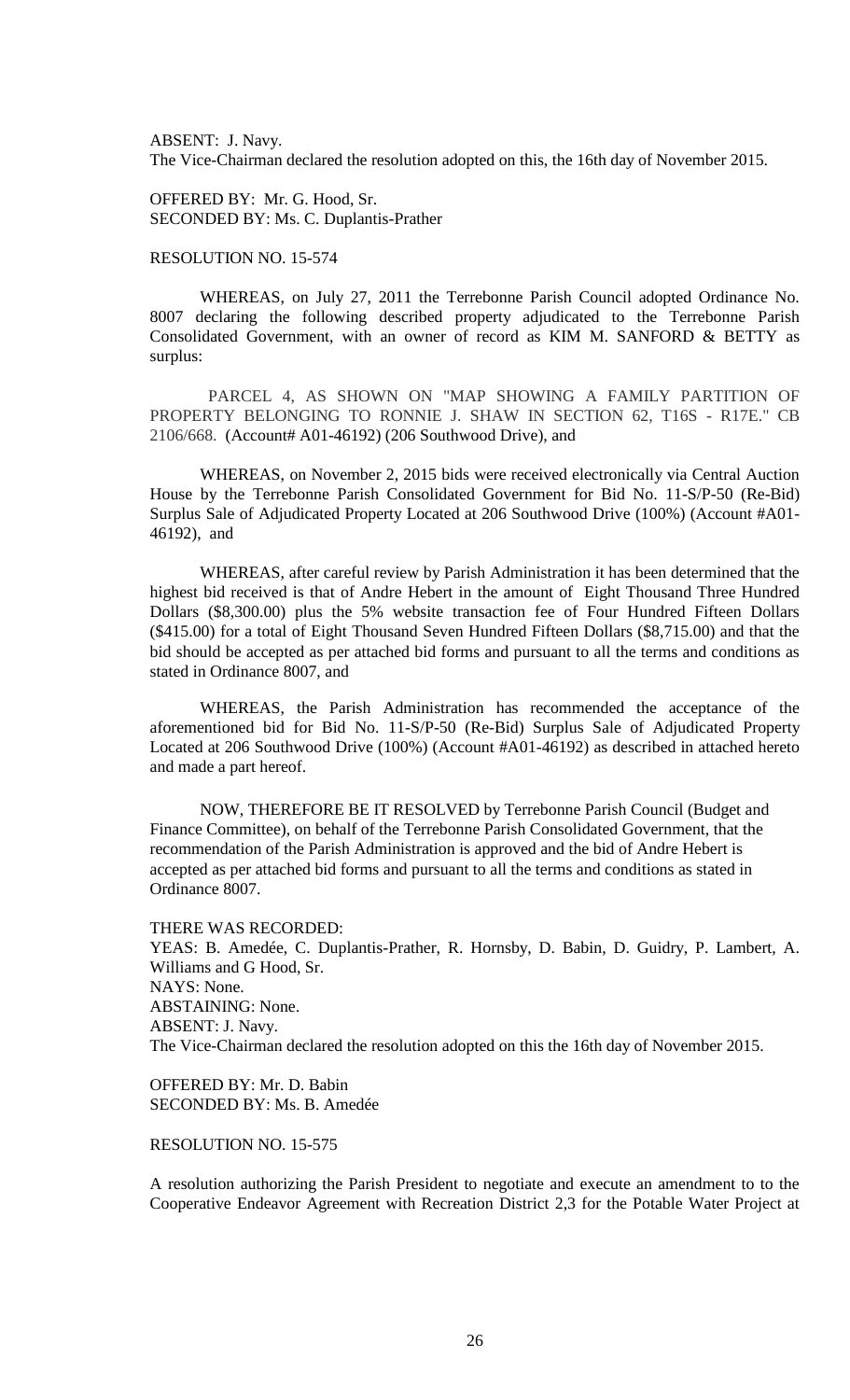the Bayou Country Sports Park and future local/state/federal funding assistance as they become available for the Bayou Country Sports Park.

WHEREAS, a Cooperative Endeavor Agreement was executed April 15, 2015 and recorded in the Clerk of Court's Office File #1478697 , providing supplemental funding for the various phases of construction of the Bayou Country Sports Park for an amount not to exceed the dedicated 1% Hotel Motel Tax and/or related bond proceeds approved in the PARISH adopted budget and/or budget amendments, and

WHEREAS, the Parish was approved for funding from the State of Louisiana, Office of Community Development, Local Government Assistance Program, for Potable Water at the Bayou Country Sports Park in the amount of \$135,317, and

WHEREAS, the Parish will continue to seek and apply for any other assistance available to supplement the funding of the Bayou Country Sports Park.

NOW, THEREFORE BE IT RESOLVED, by the Terrebonne Parish Council (Budget and Finance Committee), on behalf of the Terrebonne Parish Consolidated Government, that the Parish President be authorized to negotiate, sign and execute any and all documents necessary with Terrebonne Parish Recreation District 2,3, for Amendment #1 to the CEA.

#### THERE WAS RECORDED:

YEAS: B. Amedée, C. Duplantis-Prather, R. Hornsby, D. Babin, D. Guidry, P. Lambert, A. Williams and G Hood, Sr. NAYS: None. ABSTAINING: None. ABSENT: J. Navy. The Vice-Chairman declared the resolution adopted on this the 16th day of November 2015.

OFFERED BY: Mr. D. Babin SECONDED BY: Ms. A. Williams

#### RESOLUTION NO. 15-576

A resolution approving the 2016 Budget Plan of the Terrebonne Economic Development Authority.

WHEREAS, the Terrebonne Economic Development Authority was created as a governing authority under the provisions of LA R.S. 33:130.721, which requires the Board to receive approval of the Terrebonne Parish Council prior to any of the following actions by the board:

C. (1) Notwithstanding any other provision of law to the contrary, the board of commissioners of the economic development authority shall submit to the governing authority of the parish an annual proposed budget for the operation of the economic development authority for the upcoming fiscal year.

 (2) The budget shall be deemed accepted unless rejected by a majority of the membership of the governing authority of the parish within thirty days after it is submitted to the parish governing authority.

 (3) After the budget has been deemed accepted, the economic development authority may incur liabilities and make expenditures during the fiscal year in accordance with such budget.

WHEREAS, the Board met and adopted their 2016 Operations Budget (see attached) at their regular meeting of November 10, 2015 pending the Parish Council Approval.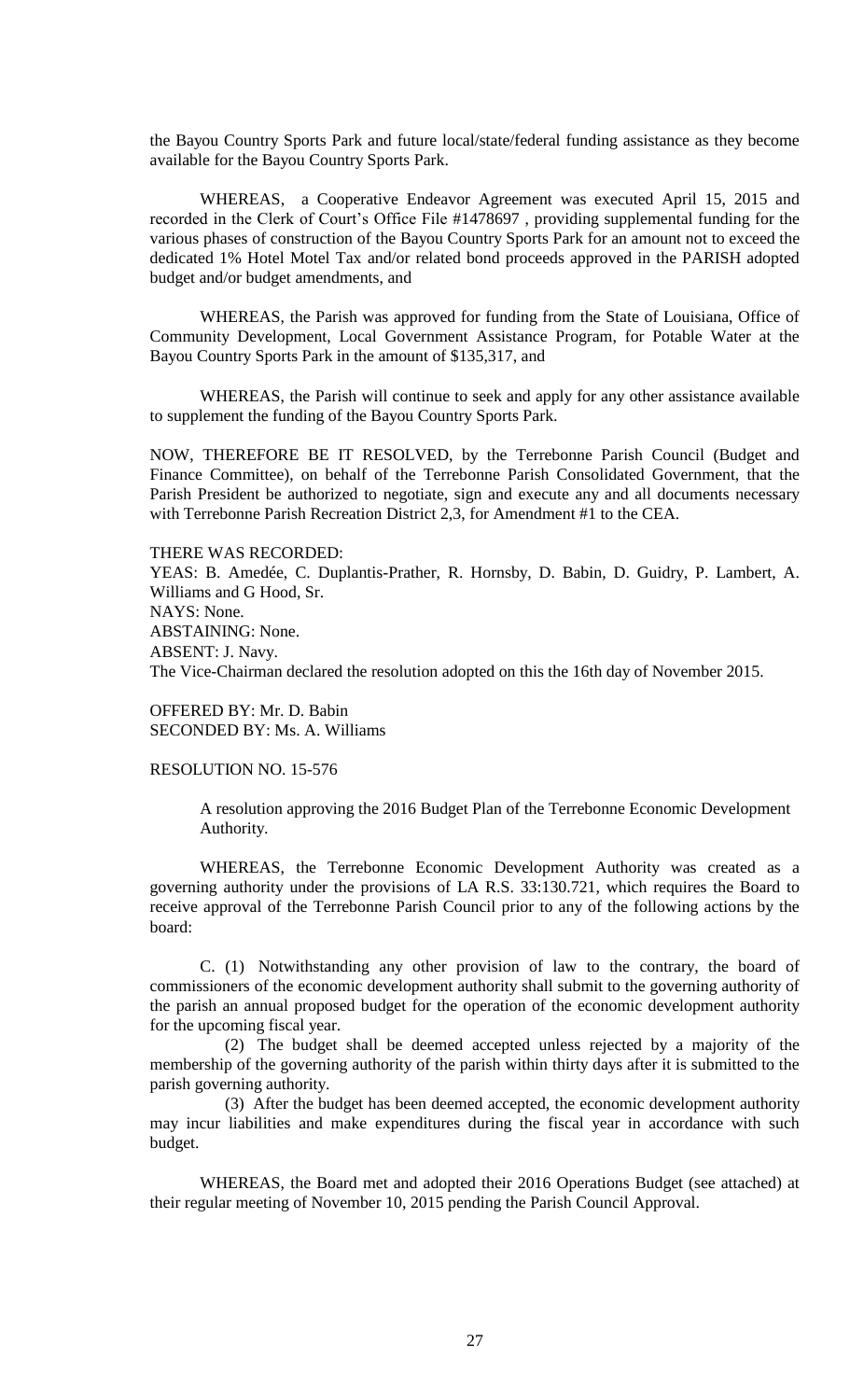NOW, THEREFORE BE IT RESOLVED by the Terrebonne Parish Council (Budget and Finance Committee), on behalf of the Terrebonne Parish Consolidated Government, approves the Terrebonne Economic Development Authority's 2016 Budget Plan.

# THERE WAS RECORDED:

YEAS: B. Amedée, C. Duplantis-Prather, R. Hornsby, D. Babin, D. Guidry, P. Lambert, A. Williams and G Hood, Sr. NAYS: None. ABSTAINING: None. ABSENT: J. Navy. The Vice-Chairman declared the resolution adopted on this the 16th day of November 2015.

Ms. A. Williams moved, seconded by Mr. D. Guidry, "THAT, the Budget & Finance Committee introduce an ordinance to amend the 2015 Adopted Operating Budget and the 5 Year Capital Outlay of the Terrebonne Parish Consolidated Government for the following items:

- I. 5% Budget Adjustment for Sales Tax Revenue
	- a. General Fund, (\$466,832)
	- b. Public Safety Fund, (\$460,711)
	- c. Road and Bridge Fund, (\$353,642)
	- d. Drainage Tax Fund, (\$353,642)
	- e. Sales Tax Fund, (\$353,642)
	- f. Terrebonne Parish Levee & Conservation District, (\$353,642)
- II. 5% Budget Adjustment for Road Lighting, #5, \$7,023
- III. Sewerage Mire & Wallis Sewer Lift Station Renovations, \$175,000
- IV. Customer Service, \$4,069
- V. General Fund Housing and Human Service, \$5,000
- VI. Bayou Sports Park Community Water Enrichment, \$135,317
- VII. Parish Prisoners Fund, \$60,000
- VIII. Bayou LaCarpe Drainage Location "C", \$250,000

and calling a public hearing on said matter on December 2, 2015 at 6:30 p.m.

The Vice-Chairman called for the vote on the motion offered by Ms. A. Williams. THERE WAS RECORDED: YEAS: B. Amedẻe, C. Duplantis-Prather, R. Hornsby, D. Babin, D. Guidry, P. Lambert, A. Williams and G. Hood, Sr. NAYS: None. ABSENT: J. Navy. The Vice-Chairman declared the motion adopted.

A review of the proposed 2016 Budget began on the following funds/departmental budgets:

**a) Library (Fund; Sm Bk. 297) –** Chief Finance Officer Jamie Elfert presented the proposed 2016 Budget noting that Sales & Use Taxes for 2016 is \$6,220,000, a decrease by 7.4%.

Parish President M. Claudet wished Chief Finance Officer Jamie Elfert a "Happy Birthday"

**b) Terrebonne Levee & Conservation District (Fund 283; Sm. Bk. 133; Big Bk. 350) -** Chief Finance Officer Jamie Elfert highlighted the proposed 2016 Budget stating that \$5,476,863 is the estimated collections for 2016 and a drawdown of \$3,277,987, in accordance with the intergovernmental agreement. \$3,389,550 is to be transferred to the Bond Sinking Fund for debt service payments. Additional highlights are in the miscellaneous section of this budget starting on page 299.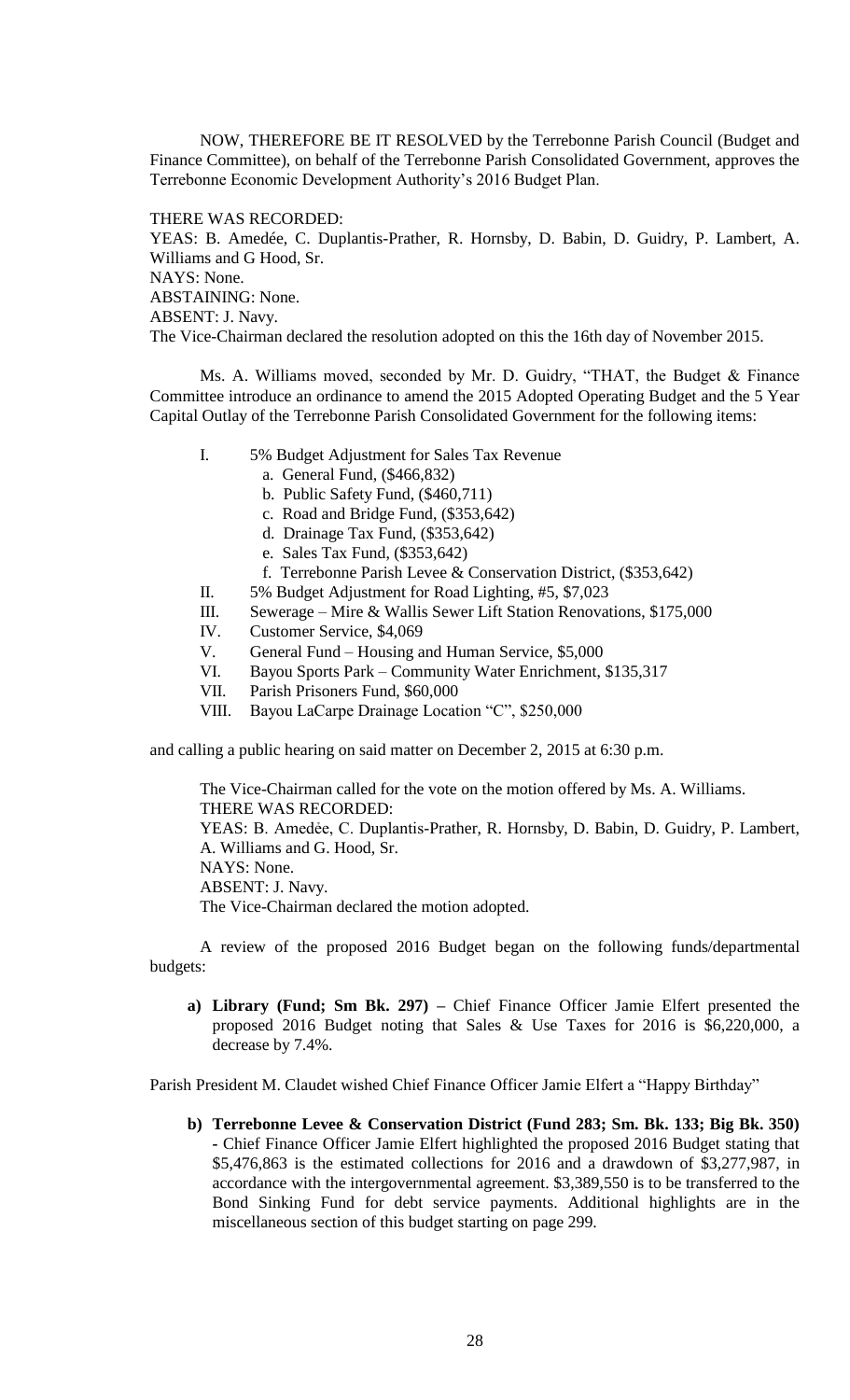- **c) City Marshall (Fund 209; Sm. Bk. 100; Big Bk. 105) –** Chief Finance Officer Jamie Elfert summarized the proposed 2016 Budget stating that under Personnel they are eliminating one (1) Part-Time Deputy and adding one (1) Full-Time Deputy. Under Capital they are requesting one (1) Portable Radio System, \$2,256. Not mentioned in the budget highlight, is that their fines have been upgraded by state legislator; noting that in 2014, they generated \$325,322 in fines, in 2015, they anticipate receiving \$361,711 and in 2016 the projected fines to be received are \$480,000; which is an additional \$154,700. There is no change to the General Fund supplement.
- **d) Economic Development – Other (Fund 151-652; Sm. Bk. 63; Big Bk. 51) –** Chief Finance Officer Jamie Elfert reviewed the proposed 2016 Budget highlighting that South Central Planning Commission, their expenditures are \$42,845 for Regional Membership, \$17,780 for Economic Development "Regional" Revolving Loan Fund Administration and \$38,000 for the Local match for Urban System Grant Administration.
- **e) Mental Health (Fund 281; Sm. Bk. 129; Big Bk. 341) –** Chief Finance Officer Jamie Elfert presented the proposed 2016 Budget noting that an ad valorem tax of .42 mills for the years 2016 is estimated to generate \$374,275. Most of the funds generated are used by the South Central Louisiana Human Services Authority; a \$308,000 contract and \$47,514 is transferred to supplement the Criminal Court Fund-Drug Court Department.
- **f) Housing and Human Services (Fund 151-653; Sm. Bk. 65; Big Bk. 53)–** Chief Finance Officer Jamie Elfert summarized the proposed 2016 Budget stating that under Personnel, they are adding a Program Specialist (Grade 206); they are deleting a Home-Homeless Manager (Grade 207) and deleting an Administrative Coordinator (Grade 104).
- *g)* **Recap Housing and Human Services Grants (Fund HHS Grants; Sm. Bk. 138; Big Bk. 101) -** Chief Finance Officer Jamie Elfert reviewed that the proposed 2016 Budget highlighting that they are excepted to generate \$ 9.2 million in 2016 and expenditures of \$ 9.3 million in 2016. *(\*Some of these costs do include transit that was previously mentioned in the budget)*. Under CDBG Entitlement (Fund 225) supplements are the following: Homeless Shelter, \$115,000 and Head Start, \$12,000. Under the General Fund Supplements the following programs: Homeless Shelter, \$20,000, Home Investment Partnership, \$40,297, Head Start Program, \$397,252 and Section 8, \$63,065.
- **h) Juvenile Detention Center (Fund 202-122; Sm. Bk. 79; Big Bk.63)** Chief Finance Officer Jamie Elfert presented the proposed 2016 Budget noting that an ad valorem for 2016 is proposed to generate \$1,730,831. Revenue generated from housing state DOC juveniles and from Office of Youth Development is estimated at \$60,000 for 2016. General Fund Supplement, \$1,100,000, a decrease of \$398,348. Single Point Assessment and Resource Center (SPARC) - \$250,000. Under Personnel, they are deleting seven (7), Full-Time Juvenile Care Associates (Level 104), adding two (2) Full Time Cooks (Level 104), adding six (6) Part Time Administrative Technicians (Level 101) and deleting one (1) Part Time Juvenile Care Associates (Level 104).
- **i) Police Department (Fund 204-211; Sm. Bk. 87; Big Bk. 82)**  Chief Finance Officer Jamie Elfert highlighted the proposed 2016 Budget stating that an ad valorem tax is proposed to generate \$4,363,742 in 2016; sales tax is proposed to generate \$7,197,292 in 2016. Noting that in 2014, collections were \$8.84 million, and they are estimating to receive \$7.58 million in 2015 and in 2016 they are proposed to generate \$7.2 million. The Insurance occupational licenses are projected to collect \$875,000, Occupational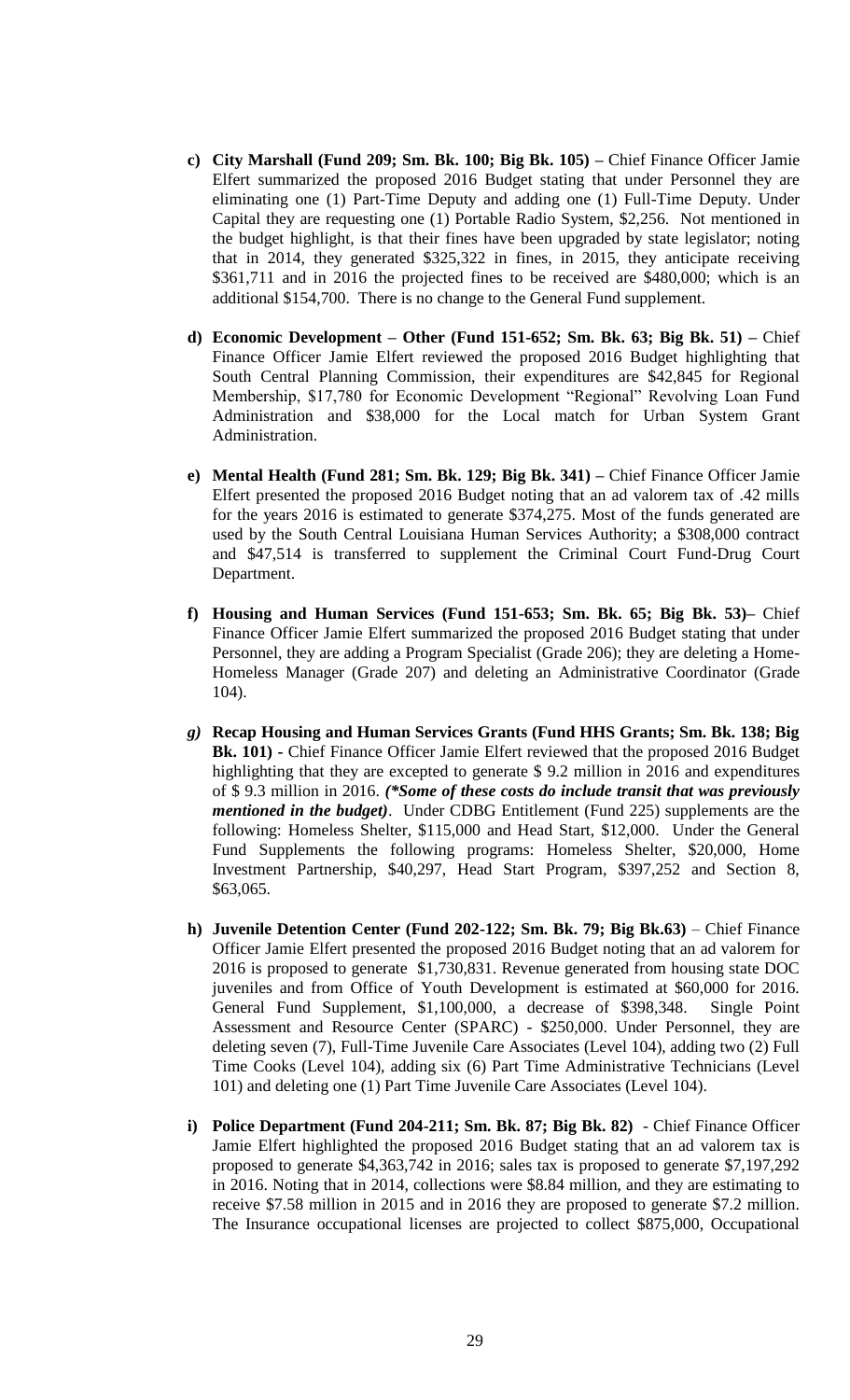Licenses, \$200,000, Court fines, \$97,000 and the General Fund Supplement, \$2,900,000 (an increase of \$1.1 million). Under Personnel: The Houma Police Department have been struggling to fill entry level positions, with a one year wait until the \$6,000 per year State Supplemental pay begins. The Parish has included up to one year of supplement pay (with benefits) until such time the officer is eligible for the State's Supplemental Pay. In addition, the budget includes a 2% pay adjustment equal to the State mandated 2% increase granted to the Firefighters. Under Capital, six (6) Motor Vehicles (replacements), \$284,508, replacement of communication equipment for Terrebonne Parish Communications, \$40,000 and replacing and purchasing new weapons, \$70,000.

- **j) Fire Department (Fund 204-211; Sm. Bk. 92; Big Bk. 87)**  Chief Finance Officer Jamie Elfert summarized the proposed 2016 Budget highlighting that at the State Firefighters' Retirement board meeting of February 6, 2015, the following rates were adopted: 2015, 29.25% and 2015, 27.25%. Under Personnel, they are adding one (1) Administrative Technician 1, Part-Time (Grade 101) and there will be a 2% adjustment across the board a mandated by State Law. Under Capital, they are requesting a total of \$320,000, the largest being the Training Facility Upgrade per PIAAL, \$100,000.
- **k) Parks and Grounds (Fund 205-501; Sm. Bk. 98; Big Bk. 96)**  Chief Finance Officer Jamie Elfert highlighted the proposed 2016 Budget noting that the Maintenance Contract – Grass cutting and park maintenance, \$125,000 in 2016, same as 2015.
- **l) Grand Bois Park (Fund 205-524; Sm. Bk. 99; Big Bk. 98)** Chief Finance Officer Jamie Elfert highlighted the proposed 2016 Budget noting stating that under Personnel, they are eliminating Part-Time Facilities Maintenance Assistant (Grade 101). They are eliminating this department going from \$119,000 to \$0.
- **m) Recreation Department (Fund 280; Sm. Bk. 121; Big Bk. 322)** Chief Finance Officer Jamie Elfert summarized the proposed 2016 Budget highlighting that they have an ad valorem tax that will generate \$1,890,803 in 2016. Registration Fees proposed will generate an estimated \$94,150 in 2016 which includes Special Olympics \$21,500 and Summer Camps, \$225,000, which is the same as 2015.
- **n) Risk Management (Fund 354; Sm. Bk. 176; Big Bk. 420)** Chief Finance Officer Jamie Elfert reviewed the proposed 2016 Budget explaining that revenue is estimated at \$6,502,326 which includes Workmen's Compensation, General Liability, Vehicle Insurance, Physical Plant, Gas/Electric Liability and Boiler Insurance. These premiums are charged to all user departments within the parish. Major Expenditures: Premiums for excess of our self-insurance retention: Worker's Compensation \$160,000, Vehicle Insurance, \$580,000, General Liability, \$333,082, Boiler, \$146,344, Physical Plant, \$2,376,000 and Gas/Electric Liability, \$330,400. Claims collected are proposed at \$3,000,000. They have an Actuarial Audit required, \$33,000 contract. Under Capital, they have a total of \$28,500; they are requesting one (1) Desktop Computer, one (1) Laptop Computer and one (1) Vehicle replacement.
- **o) Group Insurance (Fund 357; Sm. Bk. 180; Big Bk. 426)**  Chief Finance Officer Jamie Elfert presented the proposed 2016 Budget noting that Premium Revenue has a 2% increase totaling \$17,472,000 and Major Expenditures: Premiums for excess liability including administrative fees, \$3,676,000 and Claims, \$14,595,000 in 2016. In 2015, they are proposed to be \$14 million in claims; in 2014, \$13.4 million.
- **p) Human Resources (Fund 370; Sm. Bk. 181; Big Bk. 433) –** Chief Finance Officer Jamie Elfert highlighted the proposed 2016 Budget stating that the Human Resources Department is funded by a user charge paid by all departments/divisions, which benefit from this service. The charge for 2016 is 1.5% of salaries and wages or \$543,000.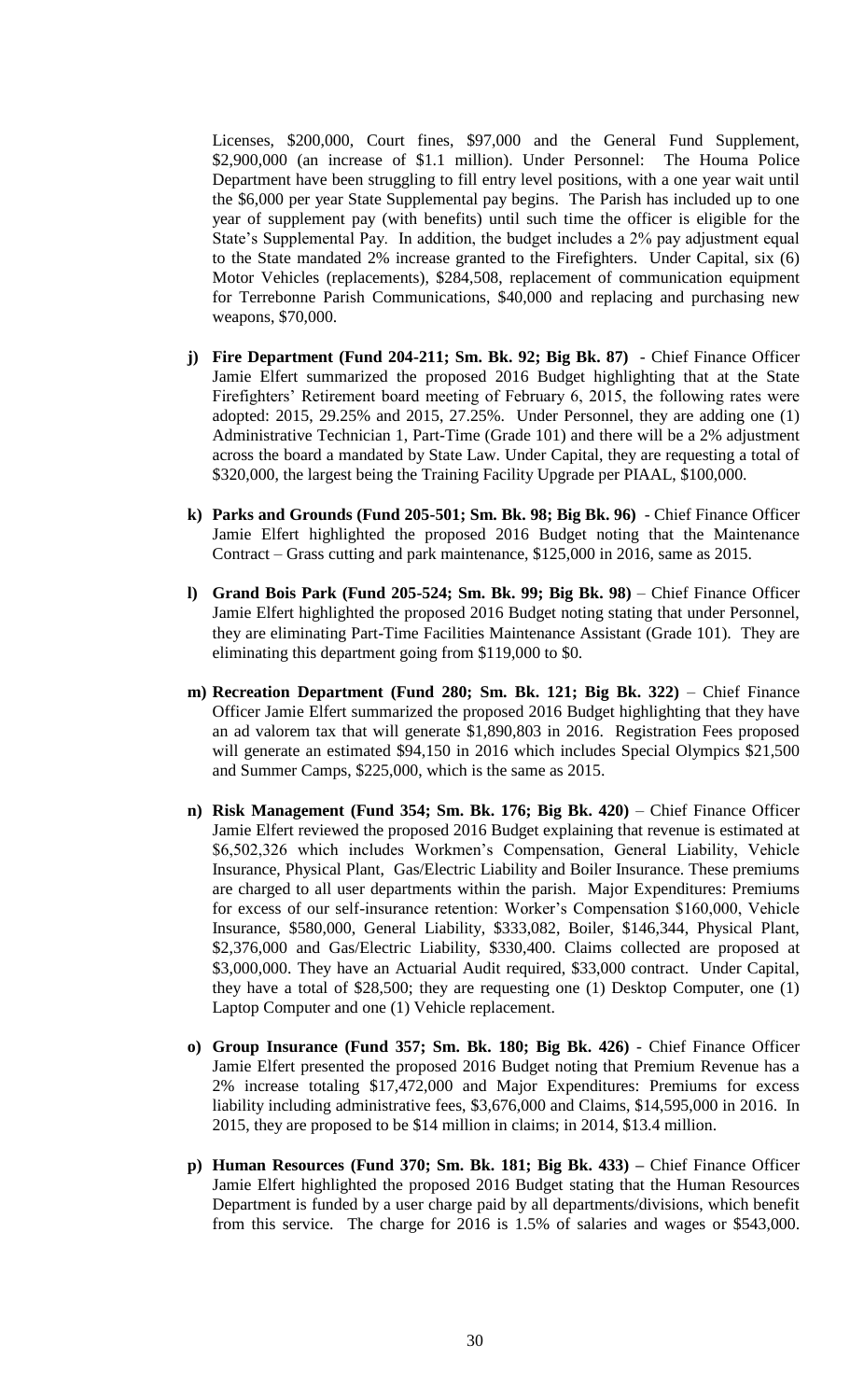Major Expenditures: Unemployment Claims (UC): The Parish is 100% self-funded for UC, in 2016 Estimated -\$45,000, Legal/Consultant, \$58,000 and the Summer Inter Jumpstart Program (third year), \$50,000.

Mr. D. Babin moved, seconded by Ms. B. Amedèe, "THAT, the Budget & Finance Committee introduce an ordinance to adopt the 2016 Operations and Maintenance Budget, and the Five Year Capital Improvements Budget, of the Terrebonne Parish Consolidated Government as presented by the Parish President and further amended by the Terrebonne Parish Council; to amend the parish compensation plan for new and/or adjusted positions; and to address other matters relative thereto and calling a public hearing on said matter on December 2, 2015 at 6:30 p.m."

The Vice-Chairman called for the vote on the motion offered by Mr. D. Babin. THERE WAS RECORDED: YEAS: B. Amedẻe, C. Duplantis-Prather, R. Hornsby, D. Babin, D. Guidry, P. Lambert, A. Williams and G. Hood, Sr. NAYS: None. ABSENT: J. Navy. The Vice-Chairman declared the motion adopted.

Mr. G. Hood, Sr. moved, seconded by Ms. A. Williams, "THAT, there being no further business to come before the Budget & Finance Committee, the meeting be adjourned."

The Vice-Chairman called for the vote on the motion offered by Mr. G. Hood, Sr. THERE WAS RECORDED:

YEAS: B. Amedẻe, C. Duplantis-Prather, R. Hornsby, D. Babin, D. Guidry, P. Lambert, A. Williams and G. Hood, Sr.

NAYS: None.

ABSENT: J. Navy.

The Vice-Chairman declared the motion adopted and the meeting was adjourned at 6:27 p.m.

Russell Hornsby, Vice-Chairman

Tammy E. Triggs, Minute Clerk

Mr. R. Hornsby moved, seconded by Mr. D. Guidry and Ms. C. Duplantis-Prather, "THAT, the Council accept and ratify the minutes of the Budget and Finance Committee meeting held on  $11/16/15$ ."

The Chairman called for a vote on the motion offered by Mr. R. Hornsby. THERE WAS RECORDED: YEAS: B. Amedée, C. Duplantis-Prather, R. Hornsby, D. Babin, D. Guidry, P. Lambert, J. Navy, A. Williams and G. Hood, Sr. NAYS: None. ABSENT: None. The Chairman declared the motion adopted.

Ms. C. Duplantis-Prather moved, seconded by Ms. A. Williams, "THAT, the Council approve the following street light list:

INSTALL THREE (3) FLOOD LIGHTS AT THE FIREMAN'S SKATE PARK 161 LIBRARY DRIVE (CONTACT: ERNEST BROWN, TPCG UTILITIES DEPARTMENT FOR SPECIFIC LOCATIONS); RLD#2; ENTERGY; DISTRICT 6; RUSSELL HORNSBY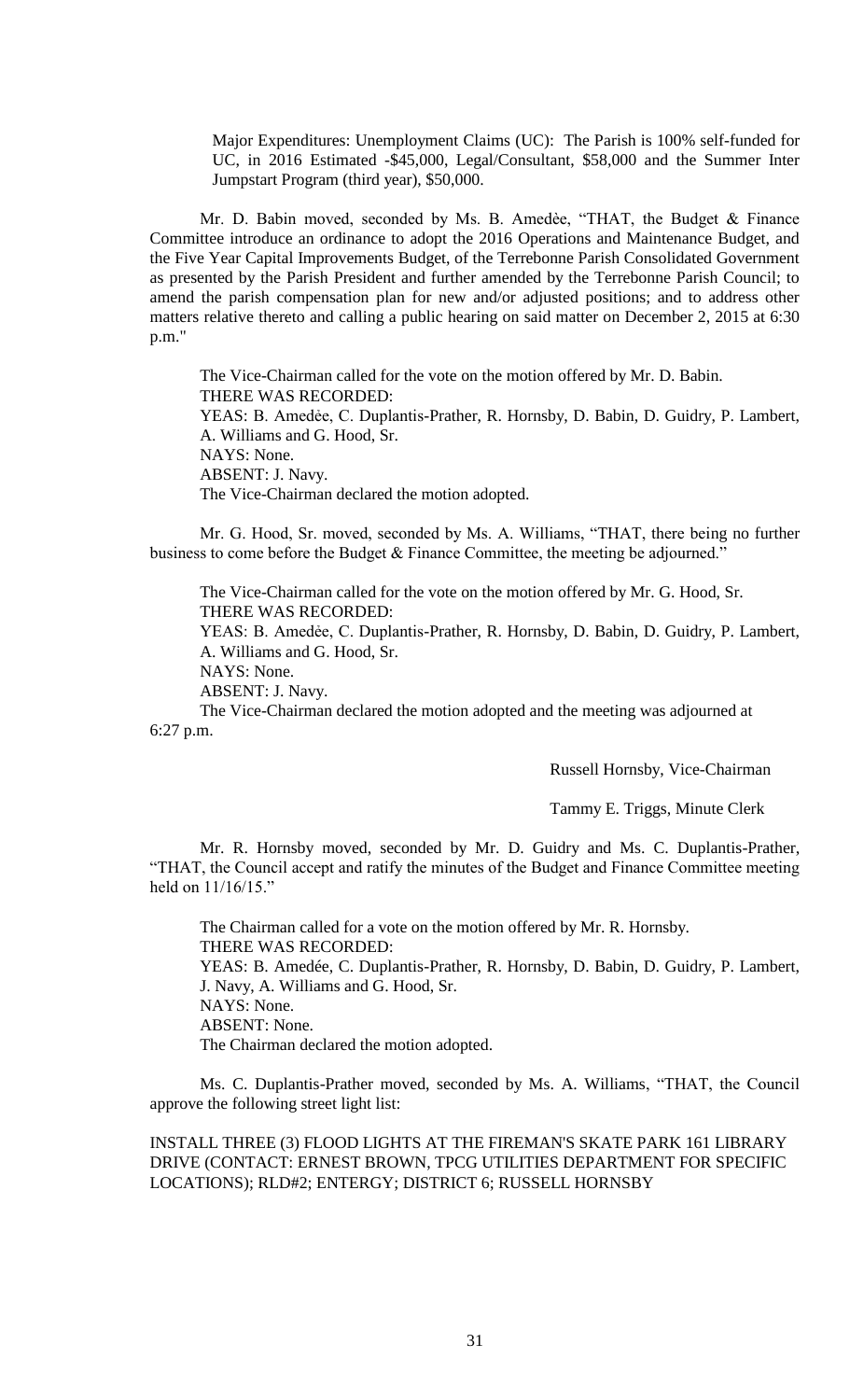MOVE POLE & STREET LIGHT OUT OF DRIVEWAY AT 801 DOUGLAS DR.; RLD #3A; ENTERGY; DISTRICT 3; GREG HOOD, SR.

INCREASE STREET LIGHT FOR ALL STREET LIGHTS ALONG AUTHEMENT STREET TO **250-WATTS**; RLD #3-A; TPCG (**3 LIGHTS**) & ENTERGY (**10 LIGHTS**); DISTRICT 1; JOHN NAVY

INSTALL ONE (1) **250-WATT** STREET LIGHT ON EXISTING POLE ON PAYNE STREET (THIRD POLE FORM HOWARD AVENUE ON THE LEFT HAND SIDE NEAR FIELD); RLD #3-A; TPCG; DISTRICT 1; JOHN NAVY

INCREASE STREET LIGHT WATTAGE OF STREET LIGHTS ALONG PAYNE STREET FROM ROSELAWN AVENUE TO HOWARD AVENUE T0 **250-WATTS**; RLD #3-A & USD; TPCG (**7 LIGHTS**) & ENTERGY (**6 LIGHTS**); DISTRICT 1; JOHN NAVY

INCREASE STREET LIGHT WATTAGE OF STREET LIGHTS ALONG EAST STREET FROM MATTHEWS COURT TO BRYANT STREET **TO 250-WATTS**; RLD #3-A; TPCG (**2 LIGHTS**) & ENTERGY **(28 LIGHTS)**; DISTRICT 1; JOHN NAVY

INCREASE THE STREET LIGHT WATTAGE OF **THREE (3)** STREET LIGHTS ALONG LARRY STREET TO **250-WATTS**; RLD #3-A; ENTERGY; DISTRICT 1; JOHN NAVY

INCREASE THE STREET LIGHT WATTAGE OF **FOUR (4)** STREET LIGHTS ALONG MADGE STREET TO **250-WATTS;** RLD #3-A; ENTERGY; DISTRICT 1; JOHN NAVY

INCREASE THE STREET LIGHT WATTAGE OF **FOUR (4)** STREET LIGHTS ALONG TRUMAN STREET TO **250-WATTS**; RLD #3-A; ENTERGY; DISTRICT 1; JOHN NAVY

INCREASE THE STREET LIGHT WATTAGE OF **NINE (9)** STREET LIGHTS ALONG HOWARD AVENUE (ENTERGY INVENTORY LISTS THE ROADWAY AS NORTH VAN AVENUE) TO **250-WATTS**; RLD #3-A & USD; ENTERGY; DISTRICTS 1 & 5; JOHN NAVY AND CHRISTA DUPLANTIS-PRATHER."

The Chairman called for a vote on the motion offered by Ms. C. Duplantis-Prather. THERE WAS RECORDED: YEAS: B. Amedée, C. Duplantis-Prather, R. Hornsby, D. Babin, D. Guidry, P. Lambert, J. Navy, A. Williams and G. Hood, Sr. NAYS: None. ABSENT: None. The Chairman declared the motion adopted.

Mr. D. Guidry moved, seconded by Ms. C. Duplantis-Prather, "THAT, the Council open nominations on the Recreation District No. 7 Board for the one expiring term on 11/27/15, that Ms. Effie Bennett and Mr. Kurt Lapeyrouse be nominated for said position; close nominations and that a voice vote of the Council be taken to determine who will fill said vacancy."

The Chairman called for a vote on the motion offered by Mr. D. Guidry. THERE WAS RECORDED: YEAS: B. Amedée, C. Duplantis-Prather, R. Hornsby, D. Babin, D. Guidry, P. Lambert, J. Navy, A. Williams and G. Hood, Sr. NAYS: None. ABSENT: None. The Chairman declared the motion adopted.

Voting to appoint Ms. Effie Bennett: B. Amedée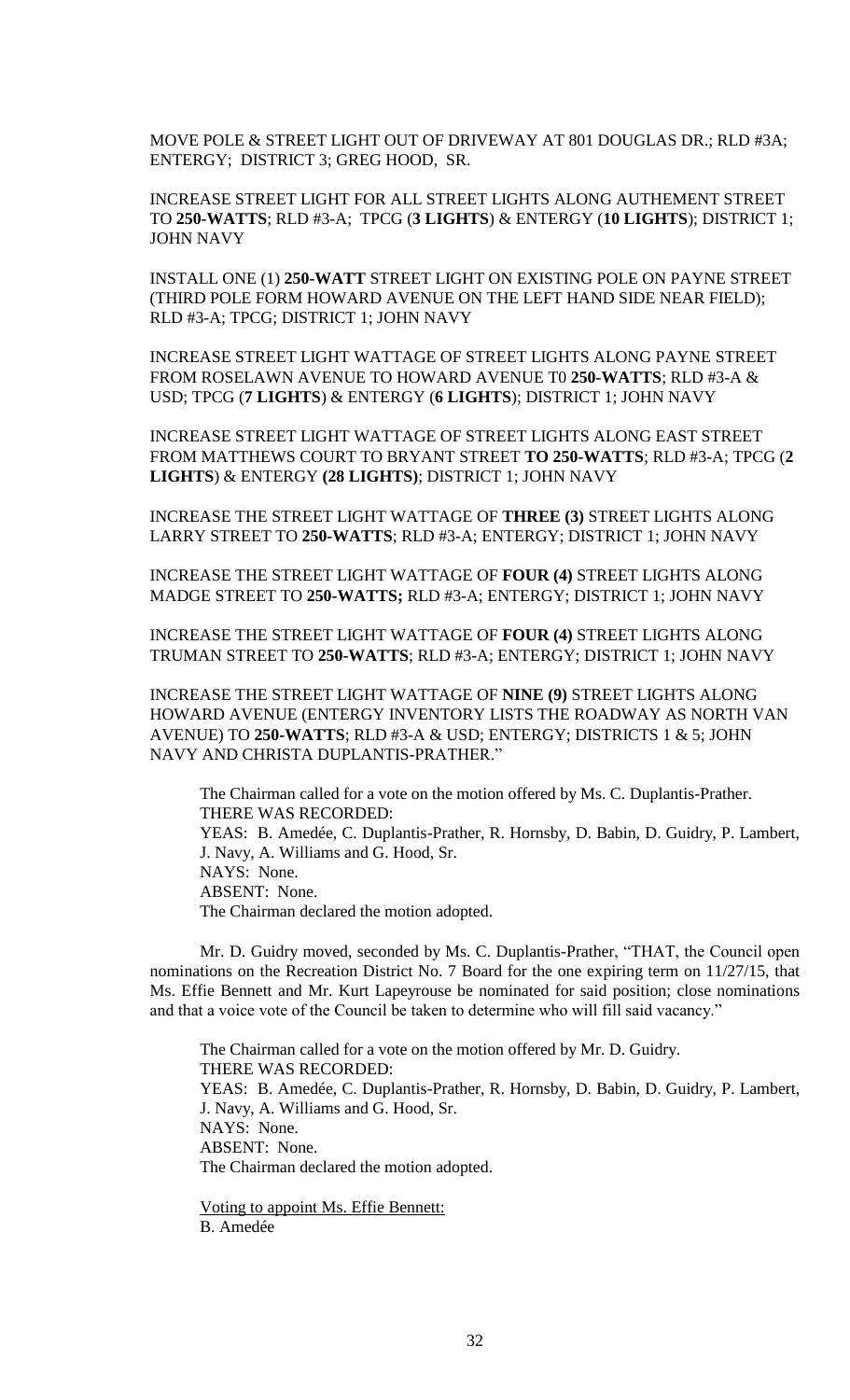R. Hornsby D. Babin D. Guidry P. Lambert A. Williams G. Hood, Sr.

Voting to appoint Mr. Kurt Lapeyrouse: C. Duplantis-Prather J. Navy

Council Minute Clerk K. Cologne announced the votes tallied for the expired term on the Recreation District No. 7 Board and there were recorded as follows: seven (7) votes for Ms. Effie Bennett and two (2) votes for Mr. Lapeyrouse.

The Chairman stated that, as per the above voice vote, Ms. Effie Bennett is re-appointed to serve a term on the Recreation District No. 7 Board.

Ms. A. Williams moved, seconded by Ms. B. Amedée, "THAT, the Council hold nominations open for the one long-standing vacancy on the Bayou Blue Fire Protection District Board until the next Council meeting."

The Chairman called for a vote on the motion offered by Ms. A. Williams. THERE WAS RECORDED: YEAS: B. Amedée, C. Duplantis-Prather, R. Hornsby, D. Babin, D. Guidry, P. Lambert, J. Navy, A. Williams and G. Hood, Sr. NAYS: None. ABSENT: None. The Chairman declared the motion adopted.

Ms. C. Duplantis-Prather moved, seconded by Mr. D. Babin, "THAT, the Council hold nominations open for the vacancy due to resignation on the Recreation District No. 3A Board until the next Council meeting."

The Chairman called for a vote on the motion offered by Ms. C. Duplantis-Prather. THERE WAS RECORDED: YEAS: B. Amedée, C. Duplantis-Prather, R. Hornsby, D. Babin, D. Guidry, P. Lambert, J. Navy, A. Williams and G. Hood, Sr. NAYS: None. ABSENT: None. The Chairman declared the motion adopted.

Mr. D. Babin moved, seconded by Ms. B. Amedée, "THAT, the Council hold nominations open for the one expiring term on 12/31/15, representing a Historical/Cultural Society on the Houma Area Convention & Visitors' Bureau."

The Chairman called for a vote on the motion offered by Mr. D. Babin. THERE WAS RECORDED: YEAS: B. Amedée, C. Duplantis-Prather, R. Hornsby, D. Babin, D. Guidry, P. Lambert, J. Navy, A. Williams and G. Hood, Sr. NAYS: None. ABSENT: None. The Chairman declared the motion adopted.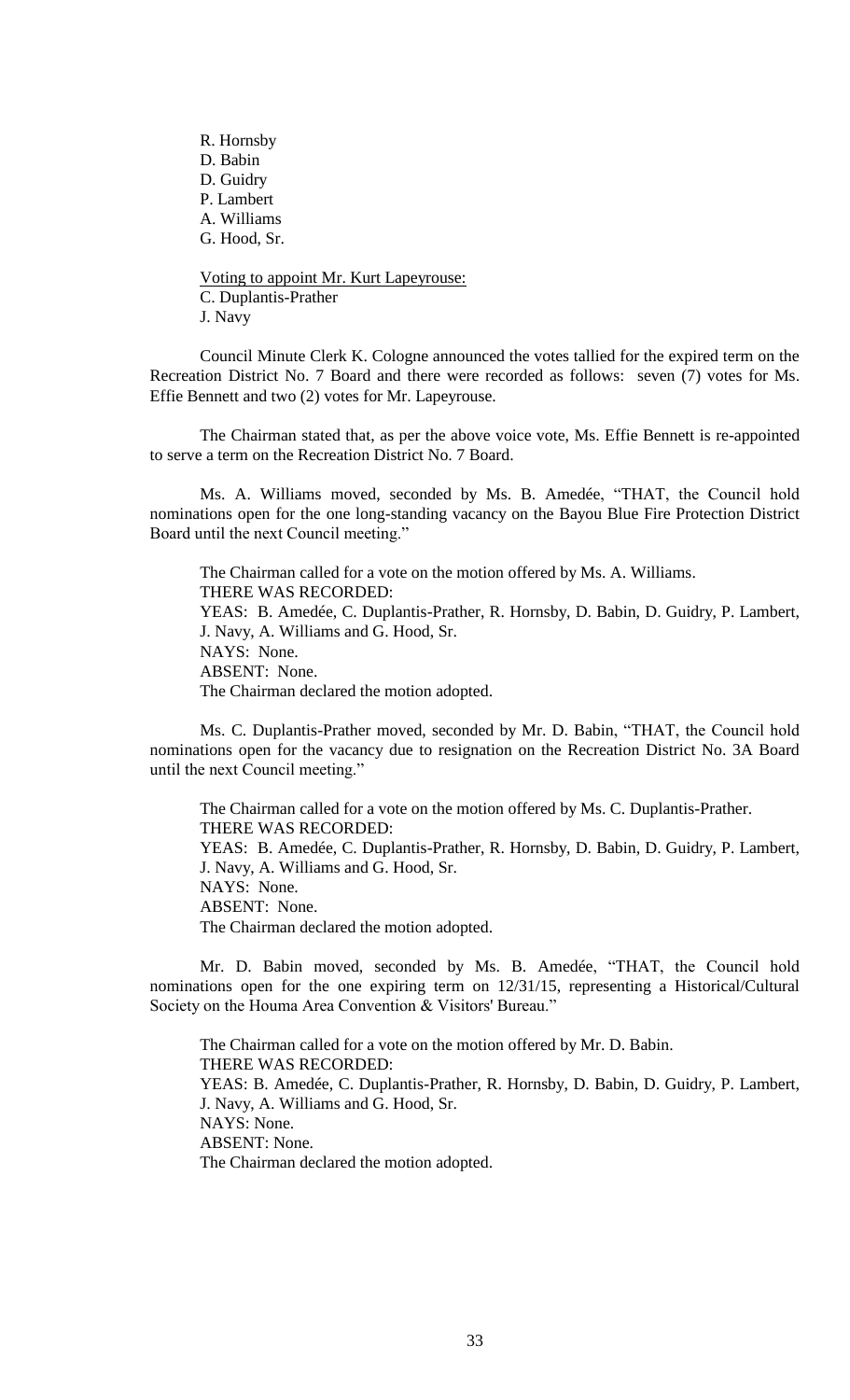Mr. R. Hornsby moved, seconded by Ms. C. Duplantis-Prather, "THAT, the Council hold nominations open for the vacancy on the Terrebonne Parish Tree Board until the next Council meeting."

The Chairman called for a vote on the motion offered by Mr. R. Hornsby. THERE WAS RECORDED: YEAS: B. Amedée, C. Duplantis-Prather, R. Hornsby, D. Babin, D. Guidry, P. Lambert, J. Navy, A. Williams and G. Hood, Sr. NAYS: None. ABSENT: None. The Chairman declared the motion adopted.

Mr. D. Babin moved, seconded by Ms. B. Amedée, "THAT, the Council hold nominations open for the two expiring terms on 11/29/15 on the Municipal Civil Service Board until the next Council meeting."

The Chairman called for a vote on the motion offered by Mr. D. Babin. THERE WAS RECORDED: YEAS: B. Amedée, C. Duplantis-Prather, R. Hornsby, D. Babin, D. Guidry, P. Lambert, J. Navy, A. Williams and G. Hood, Sr. NAYS: None. ABSENT: None. The Chairman declared the motion adopted.

Mr. D. Babin moved, seconded by Mr. D. Guidry "THAT, the Council open nominations for the two expiring terms on 11/27/15 on the Recreation District No. 5 Board, nominate Mr. James Frank and Mr. Gerald Arceneaux; close nominations and re-appoint Mr. James Frank and Mr. Gerald Arceneaux to serve another term on the Recreation District No. 5 Board."

The Chairman called for a vote on the motion offered by Mr. D. Babin. THERE WAS RECORDED: YEAS: B. Amedée, C. Duplantis-Prather, R. Hornsby, D. Babin, D. Guidry, P. Lambert, J. Navy, A. Williams and G. Hood, Sr. NAYS: None. ABSENT: None. The Chairman declared the motion adopted.

Ms. C. Duplantis-Prather moved, seconded by Mr. J. Navy and Mr. D. Babin, "THAT, the Council open nominations for the one expiring term on 11/28/15 on the Houma-Terrebonne Airport Commission, nominate Mr. Ed Marmande; close nominations and re-appoint Mr. Ed. Marmande to serve another term on the Houma-Terrebonne Airport Commission."

The Chairman called for a vote on the motion offered by Ms. C. Duplantis-Prather. THERE WAS RECORDED: YEAS: B. Amedée, C. Duplantis-Prather, R. Hornsby, D. Babin, D. Guidry, P. Lambert, J. Navy, A. Williams and G. Hood, Sr. NAYS: None. ABSENT: None. The Chairman declared the motion adopted.

Mr. J. Navy moved, seconded by Ms. C. Duplantis-Prather, "THAT, the Council hold nominations open for the several expiring terms in November 2015 on the Terrebonne Parish Children and Youth Services Planning Board until the next meeting."

The Chairman called for a vote on the motion offered by Mr. J. Navy. THERE WAS RECORDED: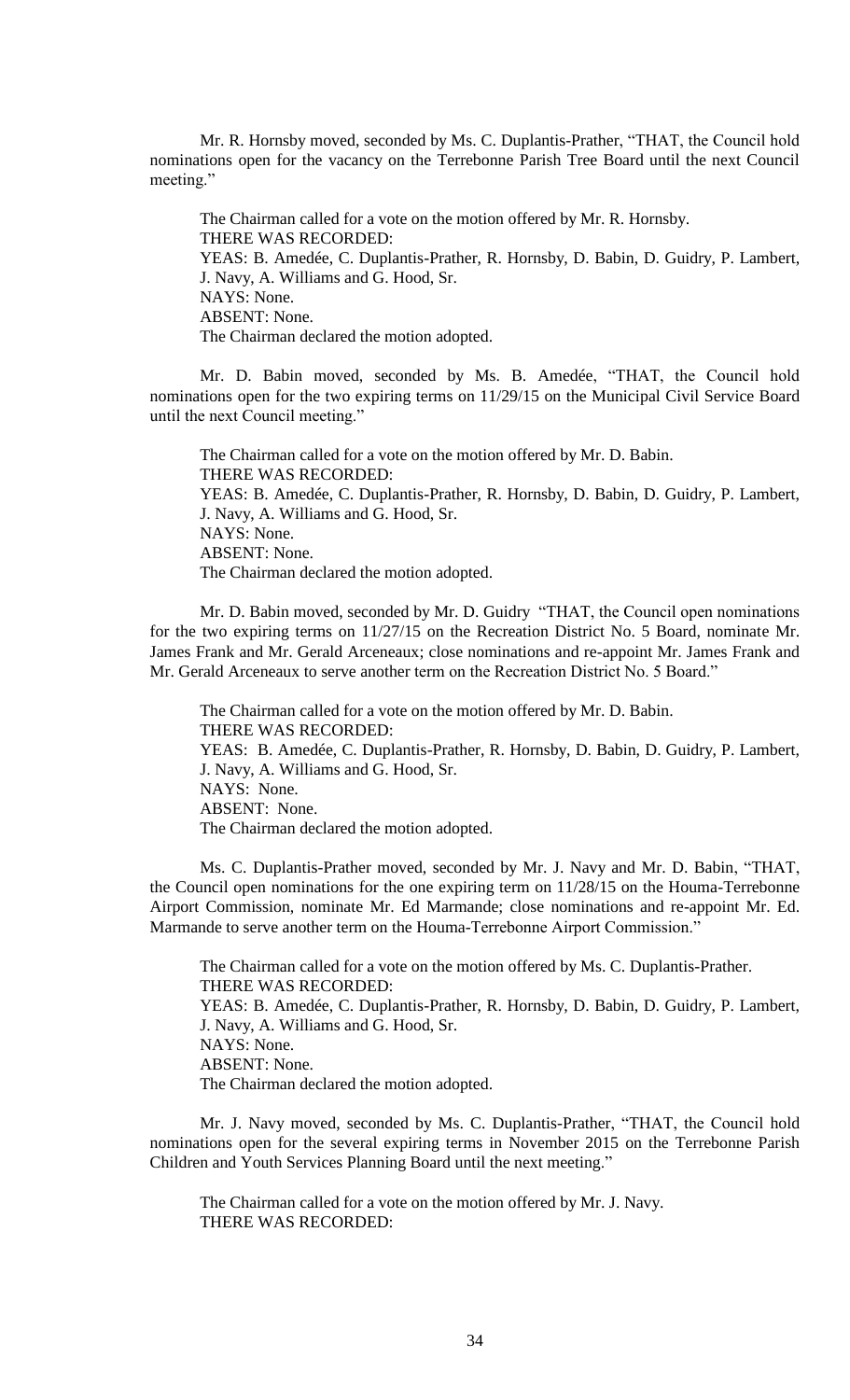YEAS: B. Amedée, C. Duplantis-Prather, R. Hornsby, D. Babin, D. Guidry, P. Lambert, J. Navy, A. Williams and G. Hood, Sr. NAYS: None. ABSENT: None. The Chairman declared the motion adopted.

Councilman Navy stated that he made this motion in order to give other people who are interested an opportunity to apply for the aforementioned board.

The Chairman announced the following vacancies, which he noted will be handled as per usual procedure:

- Recreation District No. 10 Board: One expiring term on 12/13/15.
- Houma-Terrebonne Public Finance Trust: Two expiring terms on 12/26/15.
- 911 Communications District Board: One expiring term on 12/31/15. (North Terrebonne Parish area, outside the City Limits of Houma).
- South Central Human Service Authority: Two expiring terms on 12/17/15.
- Bayou Cane Fire District Board: Five expiring terms on  $1/1/16$ .
- Coteau Fire Protection District Board: Three expiring terms on  $1/1/16$ .
- Fire Protection District No. 4 Board: Three expiring terms on  $1/1/16$ .
- Fire Protection District No. 5 Board: Three expiring terms on  $1/1/16$ .
- Fire Protection District No. 6. Board: Two expiring terms on  $1/1/16$ .
- Fire Protection District No. 7 Board: Three expiring terms on  $1/1/16$ .
- Fire Protection District No. 8 Board: Three expiring terms on 1/1/16.
- Fire Protection District No. 9 Board: Three expiring terms on  $1/1/16$ .
- Fire Protection District No. 10 Board: Two expiring terms on  $1/1/16$ .
- Schriever Fire Protection District Board: Two expiring terms on 1/1/16.
- Village East Fire Protection District Board: Three expiring terms on 1/1/16.
- Recreation District No. 7 Board: One expiring term on 1/6/16.

Discussion ensued between several Council members suggesting to hold all appointments to vacancies to various boards, committees and commissions over to January 2016 for the new Council-elect to appoint. Council member D. Babin stated that he is against this suggestion, stating that the new Council is not familiar with these various boards, committees and commissions.

Mr. J. Navy moved, seconded by Ms. A. Williams, "THAT, the Council hold all appointments to vacancies to various boards, committees and commissions over to the first meeting in January 2016."

The Chairman called for a vote on the motion offered by Mr. J. Navy. THERE WAS RECORDED: YEAS: C. Duplantis-Prather, D. Guidry, J. Navy, A. Williams and G. Hood, Sr. NAYS: B. Amedée, R. Hornsby, D. Babin and P. Lambert. ABSENT: None.

The Chairman declared the motion adopted.

Under Agenda Item 7A - Announcements, Council members

- Councilwoman C. Duplantis-Prather encouraged every pet owner to have their pets spayed or neutered to help control the pet population and asked that if a stray animal is found, please contact the Animal Shelter at (985) 873-6709.
- Councilman D. Guidry invited everyone to attend the Free Thanksgiving Dinner on Thanksgiving Day, at the Ward 7 in Chauvin from 11:00 a.m. to 1:00 p.m.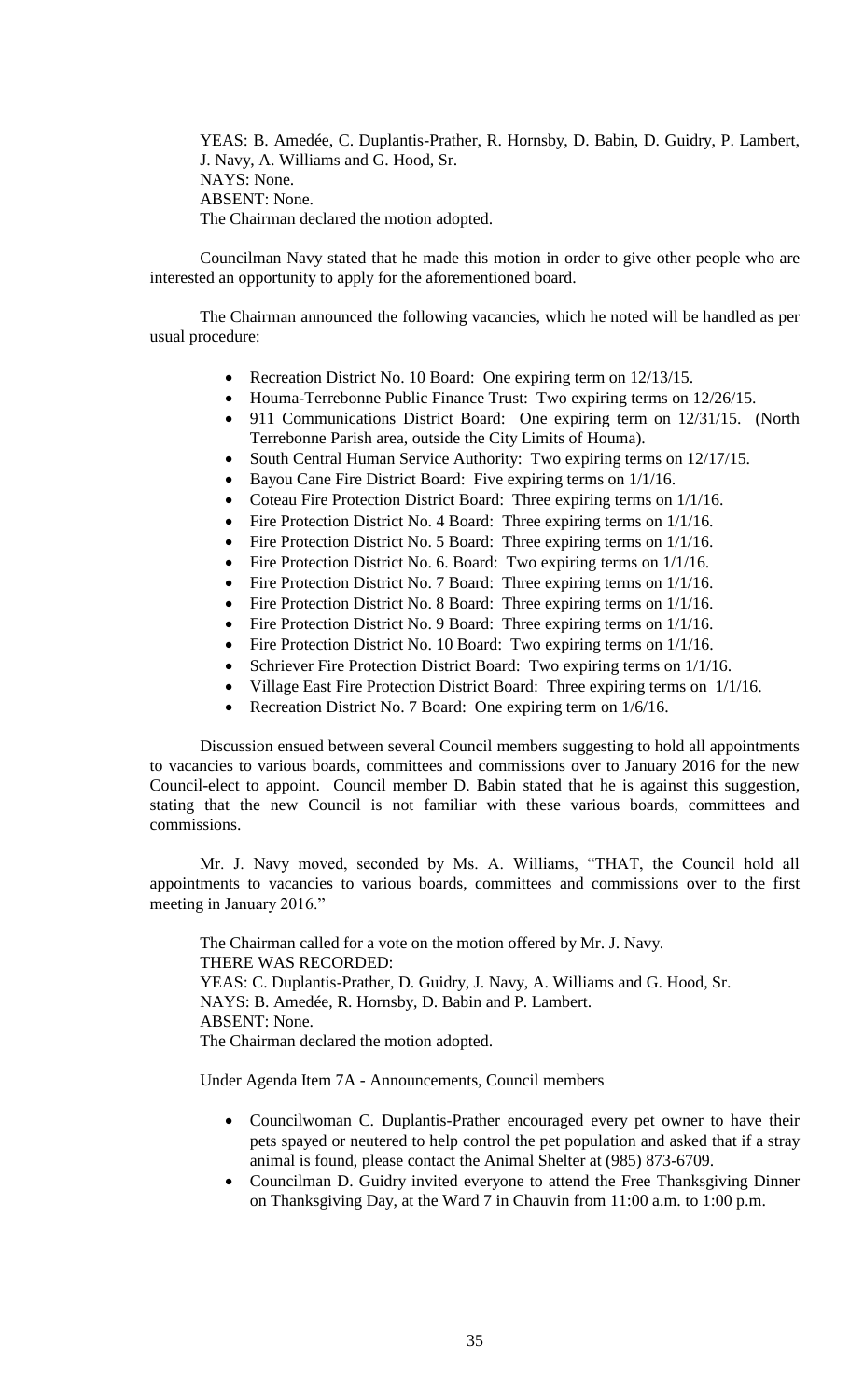Under Agenda Item 7B - Announcements, Parish President

 Congratulated and thanked Terrebonne Parish Sherriff Larpenter and his crew for the remarkable work of pressure washing the parking garage, Government Tower, City Court Building and Old Houma Court House and also re-painting the parking garage.

Councilman J. Navy thanked President Claudet for the resurfacing in the Airbase Park, noting that the revitalization is coming along nicely and that the children are already utilizing the resurfaced areas.

OFFERED BY: Ms. B. Amedée SECONDED BY: Ms. A. Williams

RESOLUTION NO. 15-577

A RESOLUTION AUTHORIZING THE PARISH PRESIDENT TO EXECUTE AN AMENDMENT TO THE COOPERATIVE ENDEAVOR AGREEMENT BETWEEN TERREBONNE PARISH CONSOLIDATED GOVERNMENT AND LE PETIT THEATRE DE TERREBONNE, TO COMMIT FUNDS FOR THE REPLACEMENT AND RENOVATION OF THE EXTERIOR WINDOWS OF THE BUILDING AT 7829 MAIN STREET, HOUMA, LA 70360, AND TO PROVIDE FOR RELATED MATTERS

WHEREAS, Article VII, Section 14 of the Louisiana Constitution provides that "for a public purpose, the state and its political subdivisions . . . may engage in cooperative endeavors with each other . . . or with any public or private associations, corporation or individual; and

WHEREAS, TPCG and Theatre entered into a cooperative endeavor agreement on May 22, 2015, for Theatre's long term lease from the TPCG of immovable property at 7829 Main Street, Houma LA 70360, for the purposes of operating a live performance theatre in downtown Houma; and

WHEREAS, Theatre has requested funding from TPCG for the repair and restoration of the exterior windows of the building situated on the leased premises in consideration of Theatre's maintenance of the renovations and the building for the duration of its long term lease;

WHEREAS, TPCG recognizes the need and advantage of the said improvements to the historic building and desires to amend its cooperative endeavor agreement with the Theatre to reflect its contribution to the said renovations of the exterior windows; and

WHEREAS, the Terrebonne Parish Council, on behalf of the TPCG, finds that contributing to the renovations of the exterior windows of its historic building will further enhance the cultural and economic growth in the Parish of Terrebonne and benefit the TPCG by enhancing parish owned property; and

WHEREAS, Terrebonne Parish Council, on behalf of the TPCG, finds that any expenditure or transfer of public funds according to the terms of this Amendment, in conjunction with the original agreement, taken as a whole, is not gratuitous and that it has a demonstrable objective, and reasonable expectation of receiving at least equivalent value in the exchange for the expenditure or transfer of its public funds; and

NOW THEREFORE BE IT RESOLVED by the Terrebonne Parish Council on behalf of Terrebonne Parish Consolidated Government that the Parish President is hereby authorized to negotiate and to execute all documents necessary to amend the existing Cooperative Endeavor